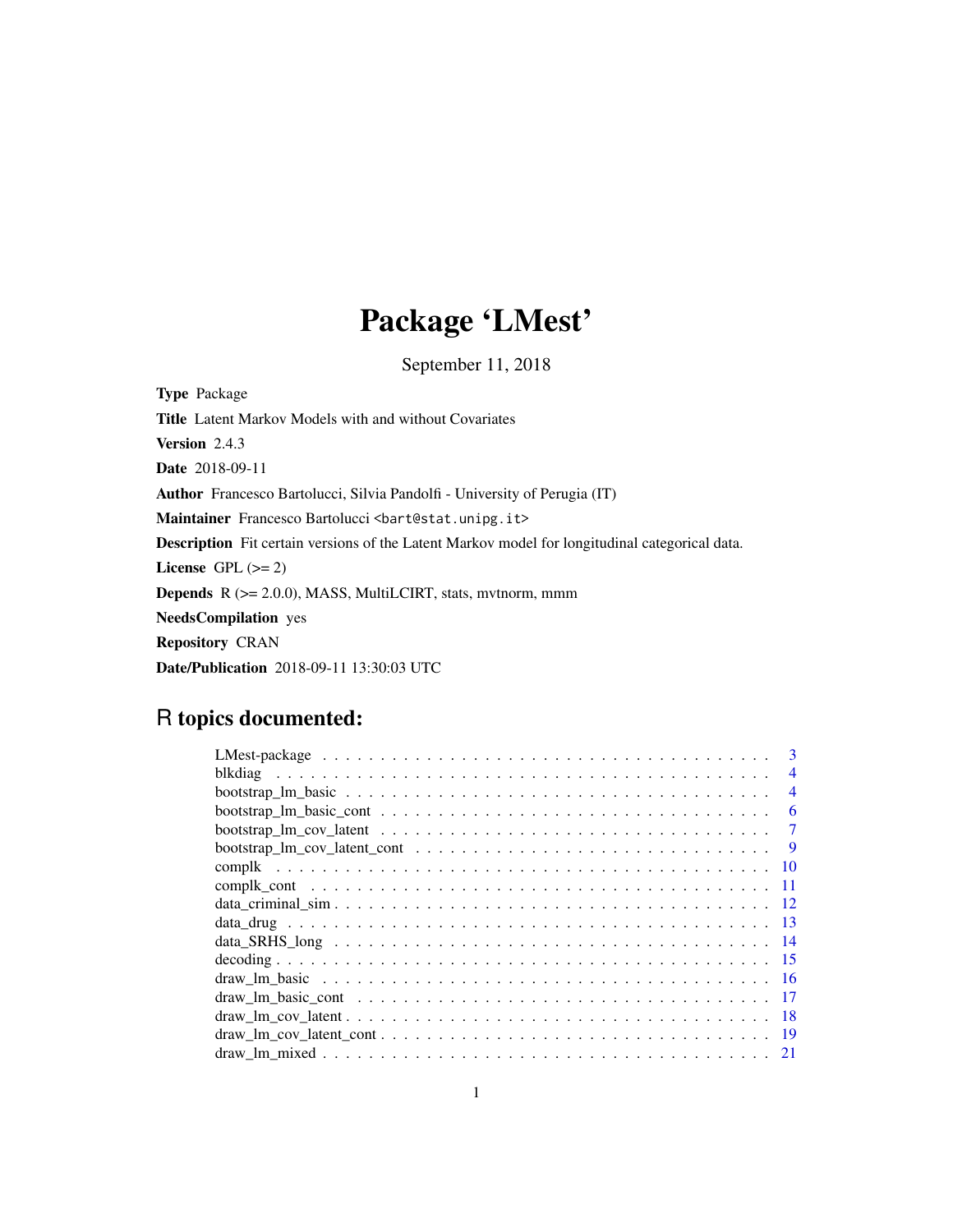|                                                                                                                    |  |  | 22   |
|--------------------------------------------------------------------------------------------------------------------|--|--|------|
| $est\_lm\_basic\_cont \ldots \ldots \ldots \ldots \ldots \ldots \ldots \ldots \ldots \ldots \ldots \ldots$         |  |  | 23   |
|                                                                                                                    |  |  |      |
| $est\_lm\_cov\_latent\_cont \dots \dots \dots \dots \dots \dots \dots \dots \dots \dots \dots \dots \dots$         |  |  | 27   |
|                                                                                                                    |  |  | 29   |
|                                                                                                                    |  |  | 32   |
|                                                                                                                    |  |  | 33   |
|                                                                                                                    |  |  | -34  |
| $est\_multipgit \dots \dots \dots \dots \dots \dots \dots \dots \dots \dots \dots \dots \dots \dots \dots \dots$   |  |  | - 36 |
|                                                                                                                    |  |  |      |
|                                                                                                                    |  |  |      |
|                                                                                                                    |  |  |      |
|                                                                                                                    |  |  |      |
|                                                                                                                    |  |  |      |
|                                                                                                                    |  |  |      |
|                                                                                                                    |  |  |      |
|                                                                                                                    |  |  |      |
|                                                                                                                    |  |  |      |
|                                                                                                                    |  |  |      |
|                                                                                                                    |  |  |      |
|                                                                                                                    |  |  |      |
|                                                                                                                    |  |  |      |
|                                                                                                                    |  |  |      |
|                                                                                                                    |  |  |      |
|                                                                                                                    |  |  |      |
|                                                                                                                    |  |  |      |
|                                                                                                                    |  |  |      |
|                                                                                                                    |  |  |      |
|                                                                                                                    |  |  |      |
|                                                                                                                    |  |  |      |
|                                                                                                                    |  |  |      |
|                                                                                                                    |  |  |      |
|                                                                                                                    |  |  |      |
|                                                                                                                    |  |  |      |
|                                                                                                                    |  |  |      |
|                                                                                                                    |  |  |      |
| $prob\_post\_cov\_cont \ldots \ldots \ldots \ldots \ldots \ldots \ldots \ldots \ldots \ldots \ldots \ldots \ldots$ |  |  |      |
|                                                                                                                    |  |  |      |
| rec1                                                                                                               |  |  | 57   |
| rec <sub>3</sub>                                                                                                   |  |  | 58   |
| recursions                                                                                                         |  |  | 59   |
| RLMSdat.                                                                                                           |  |  | 60   |
| search.model.LM                                                                                                    |  |  | 61   |
| sq                                                                                                                 |  |  | 62   |
|                                                                                                                    |  |  | 63   |
| summary.LMbasic                                                                                                    |  |  | 63   |
| summary.LMbasiccont                                                                                                |  |  | 64   |
| summary.LMlatent                                                                                                   |  |  | 65   |
|                                                                                                                    |  |  | 65   |
|                                                                                                                    |  |  |      |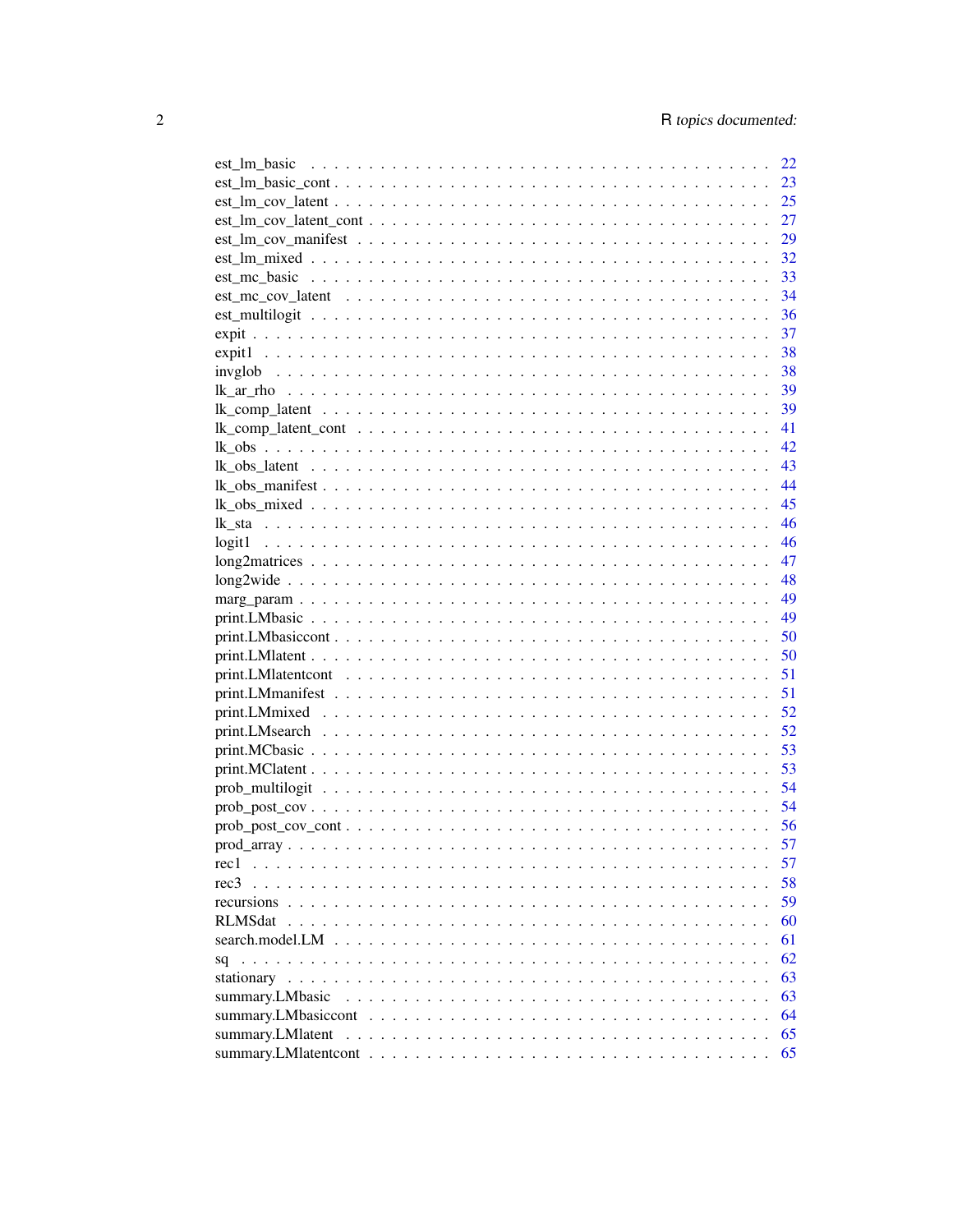## <span id="page-2-0"></span>LMest-package 3

| Index | 70 |
|-------|----|
|       |    |
|       |    |
|       |    |
|       |    |
|       |    |
|       |    |

LMest-package *Fit latent Markov models*

#### Description

Set of functions to fit latent Markov models in the basic version and in the extended version with individual covariates.

#### Details

| Package: | LMest      |
|----------|------------|
| Type:    | Package    |
| Version: | 2.4.3      |
| Date:    | 2018-09-11 |
| License: | Unlimited  |

The most important functions are est\_lm\_basic, est\_lm\_cov\_manifest, and est\_lm\_cov\_latent which estimate the basic LM model and its extensions including covariates

## Author(s)

Francesco Bartolucci, Silvia Pandolfi - University of Perugia (IT) Maintainer: Francesco Bartolucci <bart@stat.unipg.it>

#### References

Bartolucci, F., Farcomeni, A. and Pennoni, F. (2013), *Latent Markov Models for Longitudinal Data*, Chapman and Hall/CRC press.

Bartolucci, F., Pandolfi, S. and Pennoni, F. (2017), LMest: An R Package for Latent Markov Models for Longitudinal Categorical Data, *Journal of Statistical Software*, 81, 1-38, doi:10.18637/jss.v081.i04.

## Examples

```
# Example of drug consumption data
# load data
data(data_drug)
data_drug = as.matrix(data_drug)
S = data_drug[, 1:5]-1
```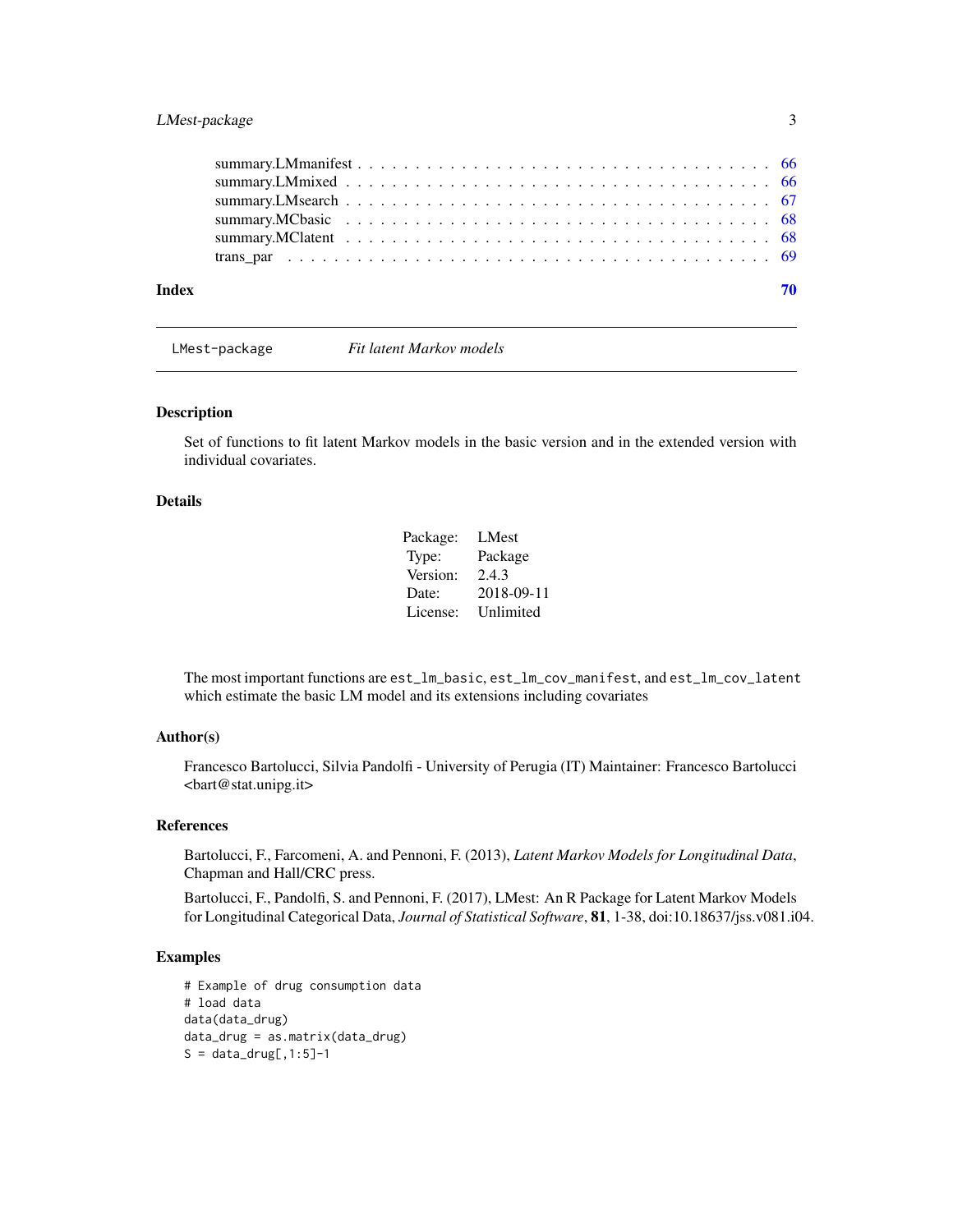```
yv = data_drug[, 6]n = sum(yv)# fit of the Basic LM model
k = 3out1 = est_lm_basic(S,yv,k,mod=1,out_se=TRUE)
## Not run:
out2 = bootstrap_lm_basic(out1$piv,out1$Pi,out1$Psi,n,mod=1,B=1000)
## End(Not run)
```
blkdiag *Build a block diagonal matrix.*

### Description

Function to build a block diagonal matrix (internal function).

## Usage

blkdiag(A, B)

#### Arguments

| A | The first non-empty, numeric matrix  |
|---|--------------------------------------|
| B | The second non-empty, numeric matrix |

## Value

C A numeric block diagonal matrix

#### Author(s)

Francesco Bartolucci, Silvia Pandolfi - University of Perugia (IT)

bootstrap\_lm\_basic *Parametric bootstrap for the basic LM model*

#### Description

Function that performs bootstrap parametric resampling to compute standard errors for the parameter estimates.

## Usage

```
bootstrap_lm_basic(piv, Pi, Psi, n, B = 100, start = 0, mod = 0, tol = 10^-6)
```
<span id="page-3-0"></span>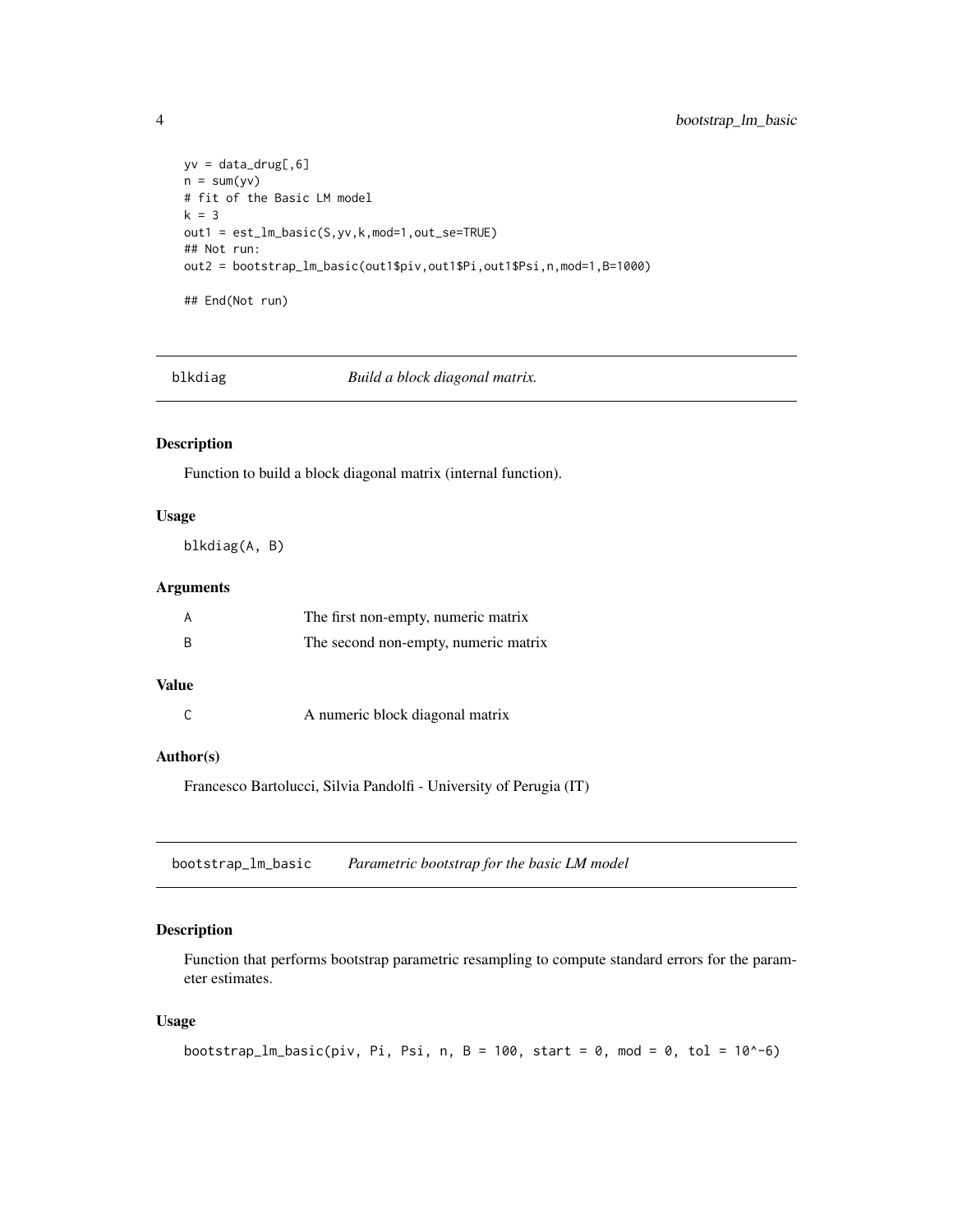## Arguments

| piv   | initial probability vector                                                                                                     |
|-------|--------------------------------------------------------------------------------------------------------------------------------|
| Pi    | probability transition matrices (k x k x TT)                                                                                   |
| Psi   | matrix of conditional response probabilities (mb $x$ k $x$ r)                                                                  |
| n     | sample size                                                                                                                    |
| B     | number of bootstrap samples                                                                                                    |
| start | type of starting values $(0 = \text{deterministic}, 1 = \text{random})$                                                        |
| mod   | model on the transition probabilities (0 for time-heter., 1 for time-homog., from<br>2 to (TT-1) partial homog. of that order) |
| tol   | tolerance level for convergence                                                                                                |

#### Value

| mPsi  | average of bootstrap estimates of the conditional response probabilities |
|-------|--------------------------------------------------------------------------|
| mpiv  | average of bootstrap estimates of the initial probability vector         |
| mPi   | average of bootstrap estimates of the transition probability matrices    |
| sePsi | standard errors for the conditional response probabilities               |
| sepiv | standard errors for the initial probability vector                       |
| sePi  | standard errors for the transition probability matrices                  |

## Author(s)

Francesco Bartolucci, Silvia Pandolfi, University of Perugia (IT), http://www.stat.unipg.it/bartolucci

### Examples

```
## Not run:
# Example of drug consumption data
# load data
data(data_drug)
data_drug = as.matrix(data_drug)
S = data_drug[, 1:5]-1yv = data_drug[, 6]n = sum(yv)# fit of the Basic LM model
k = 3out1 = est_lm_basic(S,yv,k,mod=1,out_se=TRUE)
out2 = bootstrap_lm_basic(out1$piv,out1$Pi,out1$Psi,n,mod=1,B=1000)
```
## End(Not run)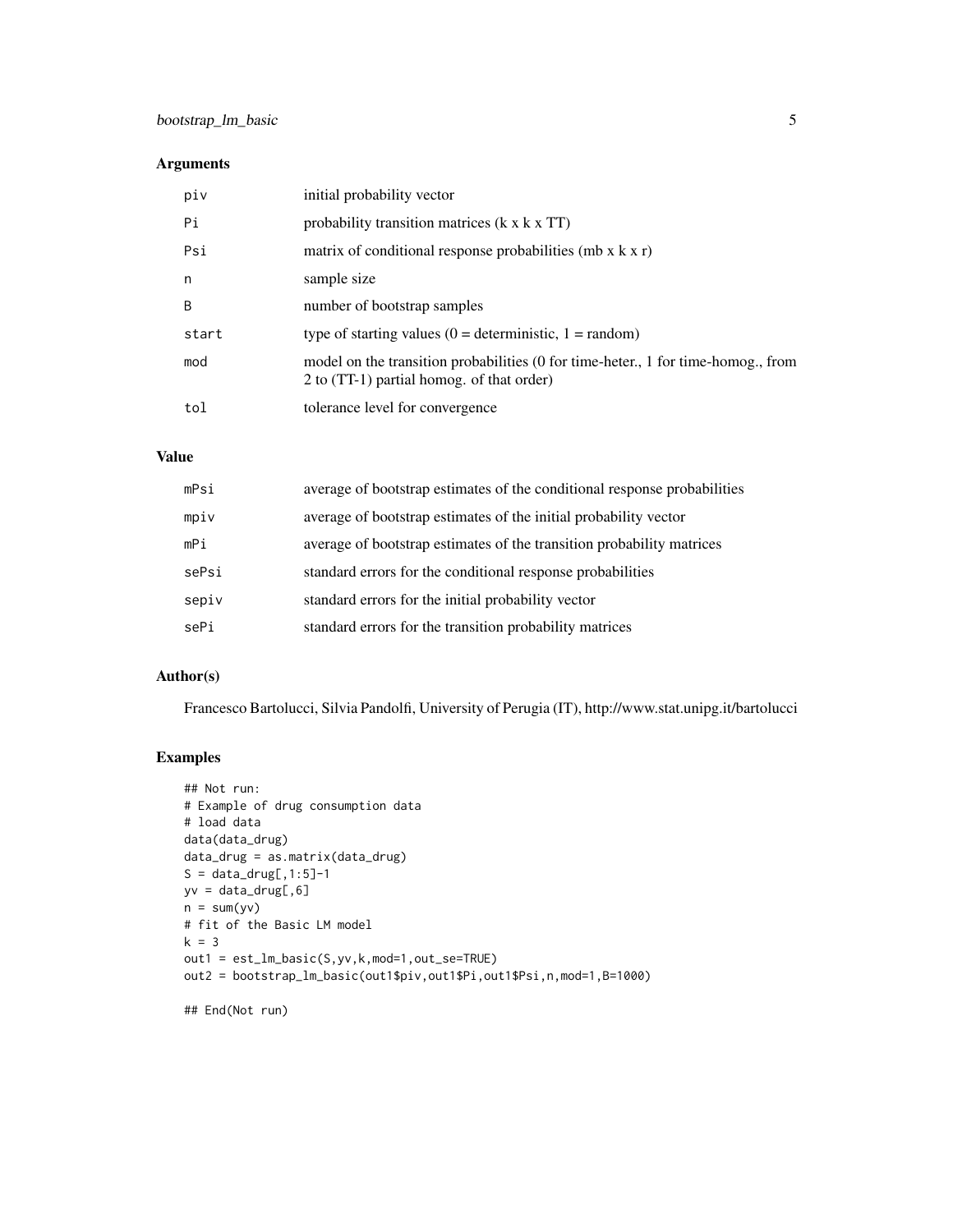```
bootstrap_lm_basic_cont
```
*Parametric bootstrap for the basic LM model for continuous outcomes*

#### Description

Function that performs bootstrap parametric resampling to compute standard errors for the parameter estimates.

#### Usage

```
bootstrap_lm_basic_cont(piv, Pi, Mu, Si, n, B = 100, start = 0, mod = 0, tol = 10^-6)
```
## Arguments

| piv   | initial probability vector                                                                                                     |
|-------|--------------------------------------------------------------------------------------------------------------------------------|
| Pi    | probability transition matrices $(k \times k \times TT)$                                                                       |
| Mu    | matrix of conditional means for the response variables $(r \times k)$                                                          |
| Si    | var-cov matrix common to all states $(r \times r)$                                                                             |
| n     | sample size                                                                                                                    |
| B     | number of bootstrap samples                                                                                                    |
| start | type of starting values $(0 =$ deterministic, $1 =$ random)                                                                    |
| mod   | model on the transition probabilities (0 for time-heter., 1 for time-homog., from<br>2 to (TT-1) partial homog. of that order) |
| tol   | tolerance level for convergence                                                                                                |
|       |                                                                                                                                |

### Value

| mMu   | average of bootstrap estimates of the conditional means of the response variables |
|-------|-----------------------------------------------------------------------------------|
| mSi   | average of bootstrap estimates of the var-cov matrix                              |
| mpiv  | average of bootstrap estimates of the initial probability vector                  |
| mPi   | average of bootstrap estimates of the transition probability matrices             |
| seMu  | standard errors for the conditional means of the response variables               |
| seSi  | standard errors for the var-cov matrix                                            |
| sepiv | standard errors for the initial probability vector                                |
| sePi  | standard errors for the transition probability matrices                           |

#### Author(s)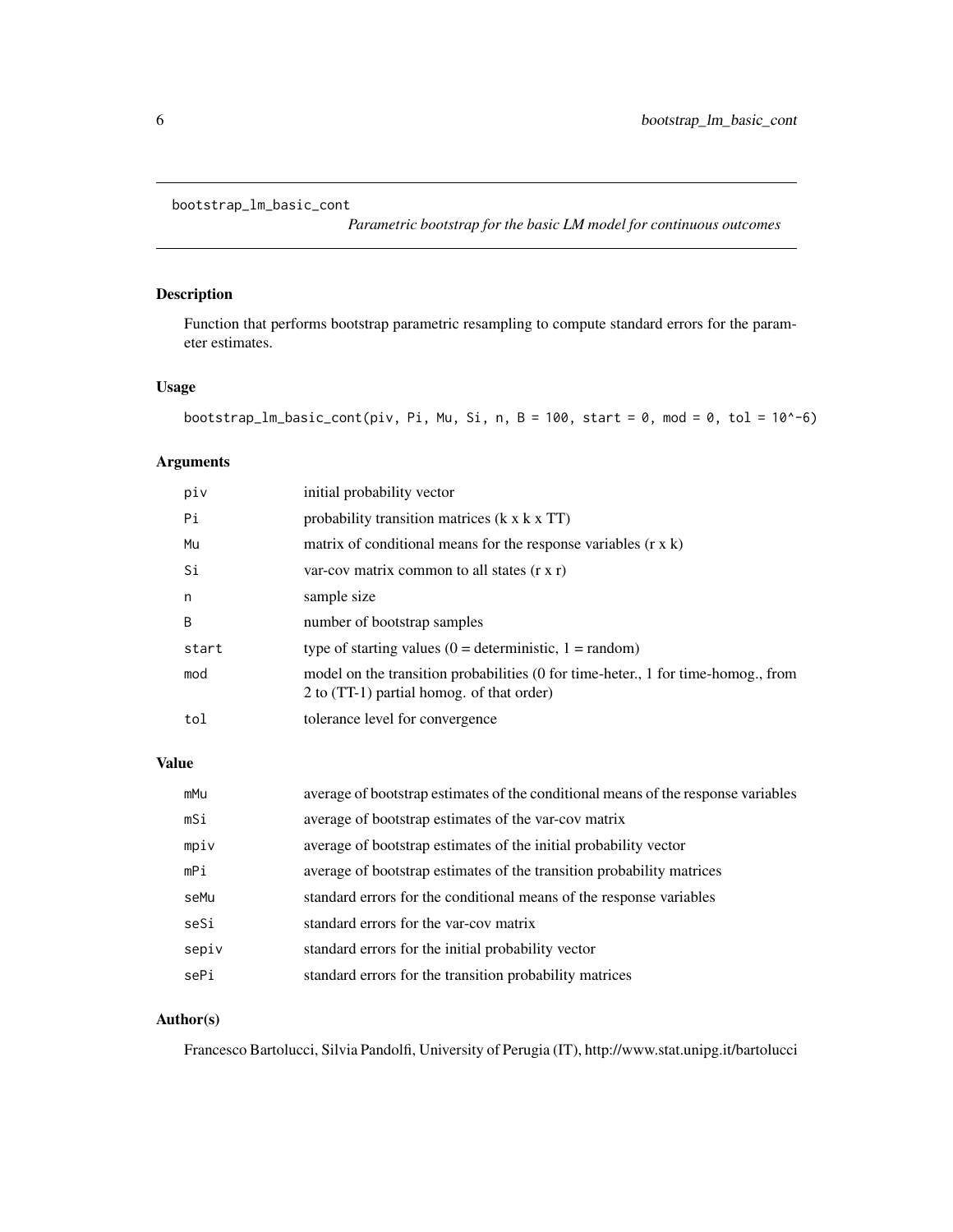### <span id="page-6-0"></span>bootstrap\_lm\_cov\_latent 7

#### Examples

```
## Not run:
# Example based on multivariate longitudinal continuous data
# load data
require(mmm)
data(multiLongGaussian)
res = long2matrices(multiLongGaussian$ID,X=cbind(multiLongGaussian$X,multiLongGaussian$time),
      Y=cbind(multiLongGaussian$resp1, multiLongGaussian$resp2))
Y = res$YY
n = \dim(Y)[1]# fit of the Basic LM model for continuous outcomes
k = 3out1 = est_lm_basic_cont(Y,k,mod=1)
out2 = bootstrap_lm_basic_cont(out1$piv,out1$Pi,out1$Mu,out1$Si,n,mod=1,B = 1000)
## End(Not run)
```
bootstrap\_lm\_cov\_latent

*Parametric bootstrap for LM models with individual covariates in the latent model*

#### Description

Function that performs bootstrap parametric resampling to compute standard errors for the parameter estimates.

#### Usage

```
bootstrap_lm_cov_latent(X1, X2, param = "multilogit", Psi, Be, Ga, B = 100,
   fort = TRUE)
```

| X1             | matrix of covariates affecting the initial probabilities (n x nc1)                                                                                                                                                                          |
|----------------|---------------------------------------------------------------------------------------------------------------------------------------------------------------------------------------------------------------------------------------------|
| X <sub>2</sub> | array of covariates affecting the transition probabilities ( $n \times TT-1 \times nc2$ )                                                                                                                                                   |
| param          | type of parametrization for the transition probabilities ("multilogit" = standard<br>multinomial logit for every row of the transition matrix, "difflogit" = multino-<br>mial logit based on the difference between two sets of parameters) |
| Psi            | array of conditional response probabilities (mb $x$ k $x$ r)                                                                                                                                                                                |
| <b>Be</b>      | parameters affecting the logit for the initial probabilities                                                                                                                                                                                |
| Ga             | parametes affecting the logit for the transition probabilities                                                                                                                                                                              |
| <sub>B</sub>   | number of bootstrap samples                                                                                                                                                                                                                 |
| fort           | to use fortran routine when possible (FALSE for not use fortran)                                                                                                                                                                            |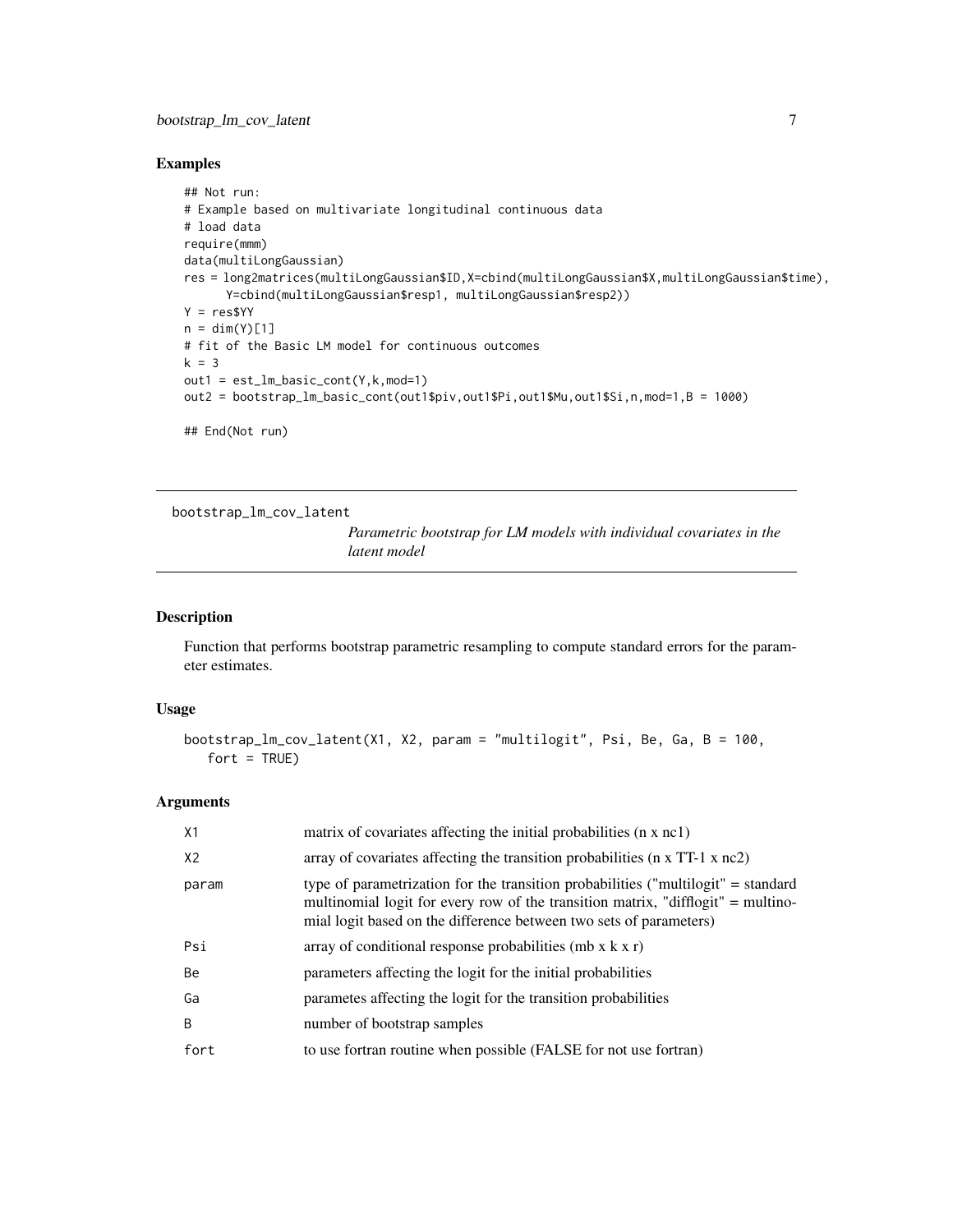#### Value

| mPsi  | average of bootstrap estimates of the conditional response probabilities                                   |
|-------|------------------------------------------------------------------------------------------------------------|
| mBe   | average of bootstrap estimates of the parameters affecting the logit for the initial<br>probabilities      |
| mGa   | average of bootstrap estimates of the parameters affecting the logit for the tran-<br>sition probabilities |
| sePsi | standard errors for the conditional response probabilities                                                 |
| seBe  | standard errors for the parameters in Be.                                                                  |
| seGa  | standard errors for the parameters in Ga                                                                   |
|       |                                                                                                            |

#### Author(s)

Francesco Bartolucci, Silvia Pandolfi - University of Perugia (IT)

#### Examples

```
## Not run:
# Example based on self-rated health status (SRHS) data
# load SRHS data
data(data_SRHS_long)
dataSRHS = data_SRHS_long
TT = 8head(dataSRHS)
res = long2matrices(dataSRHS$id,X=cbind(dataSRHS$gender-1,
dataSRHS$race==2|dataSRHS$race==3, dataSRHS$education==4,
dataSRHS$education==5,dataSRHS$age-50,(dataSRHS$age-50)^2/100),
Y=dataSRHS$srhs)
# matrix of responses (with ordered categories from 0 to 4)
S = 5-res$YY
# matrix of covariates (for the first and the following occasions)
# colums are: gender, race, educational level (2 columns), age, age^2)
X1 = \text{res}XX[\,1,1]X2 =res$XX[,2:TT,]
# estimate the model
out1 = est_lm_cov_latent(S,X1,X2,k=2,output=TRUE,out_se=TRUE)
out2 = bootstrap_lm_cov_latent(X1,X2,Psi=out1$Psi,Be=out1$Be,Ga=out1$Ga,B=1000)
## End(Not run)
```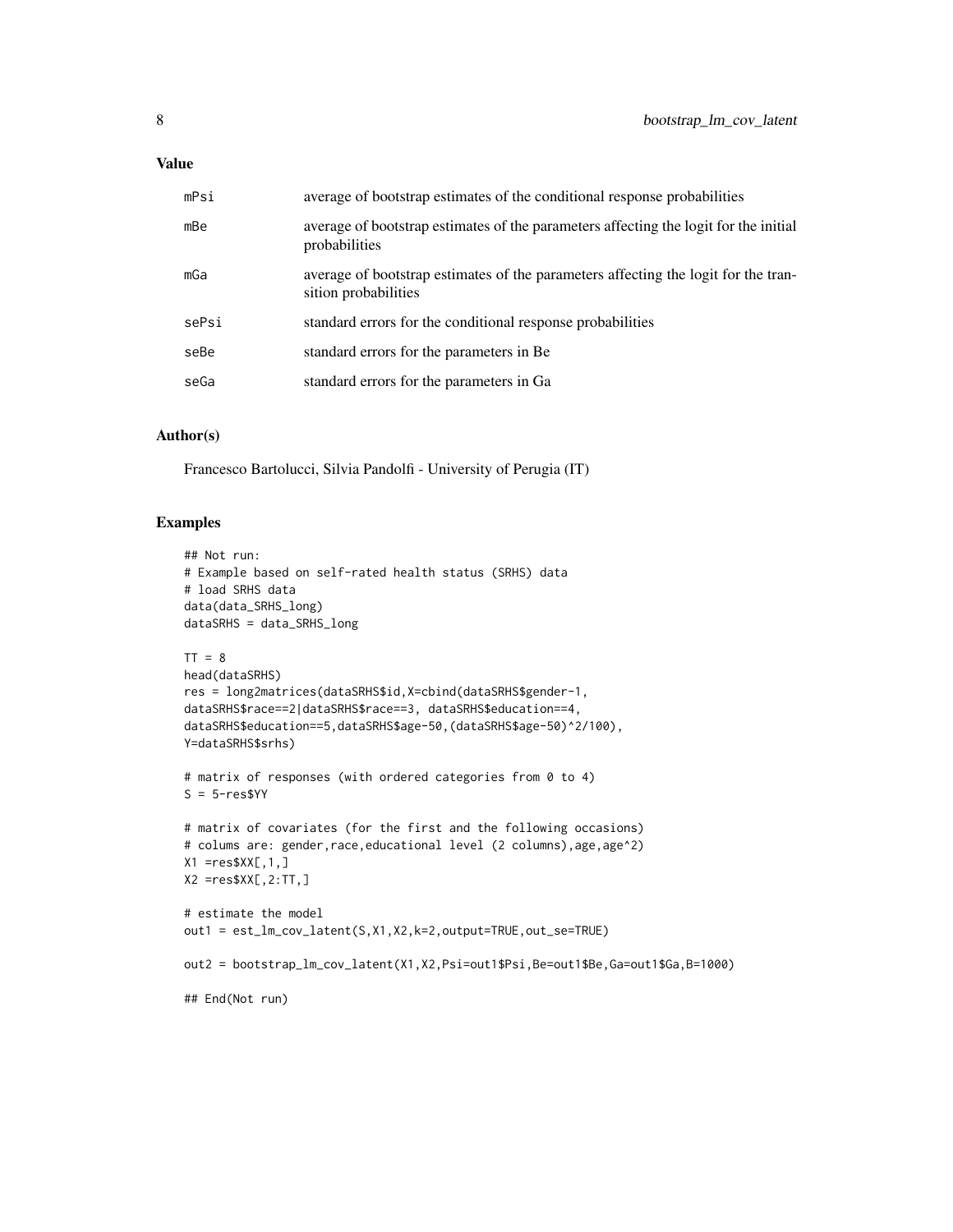<span id="page-8-0"></span>bootstrap\_lm\_cov\_latent\_cont

*Parametric bootstrap for LM models for continuous outcomes with individual covariates in the latent model*

## Description

Function that performs bootstrap parametric resampling to compute standard errors for the parameter estimates.

#### Usage

```
bootstrap_lm_cov_latent_cont(X1, X2, param = "multilogit", Mu, Si, Be, Ga, B = 100)
```
#### Arguments

| X1             | matrix of covariates affecting the initial probabilities (n x nc1)                                                                                                                                                                          |
|----------------|---------------------------------------------------------------------------------------------------------------------------------------------------------------------------------------------------------------------------------------------|
| X <sub>2</sub> | array of covariates affecting the transition probabilities ( $n \times TT-1 \times nc2$ )                                                                                                                                                   |
| param          | type of parametrization for the transition probabilities ("multilogit" = standard<br>multinomial logit for every row of the transition matrix, "difflogit" = multino-<br>mial logit based on the difference between two sets of parameters) |
| Mu             | matrix of conditional means for the response variables $(r \times k)$                                                                                                                                                                       |
| Si             | var-cov matrix common to all states $(r \times r)$                                                                                                                                                                                          |
| Be             | parameters affecting the logit for the initial probabilities                                                                                                                                                                                |
| Ga             | parametes affecting the logit for the transition probabilities                                                                                                                                                                              |
| B              | number of bootstrap samples                                                                                                                                                                                                                 |

## Value

| mMu  | average of bootstrap estimates of the conditional means for the response vari-<br>ables                    |
|------|------------------------------------------------------------------------------------------------------------|
| mSi  | average of bootstrap estimates of the var-cov matrix                                                       |
| mBe  | average of bootstrap estimates of the parameters affecting the logit for the initial<br>probabilities      |
| mGa  | average of bootstrap estimates of the parameters affecting the logit for the tran-<br>sition probabilities |
| seMu | standard errors for the conditional means                                                                  |
| seSi | standard errors for the var-cov matrix                                                                     |
| seBe | standard errors for the parameters in Be.                                                                  |
| seGa | standard errors for the parameters in Ga                                                                   |

## Author(s)

Francesco Bartolucci, Silvia Pandolfi - University of Perugia (IT)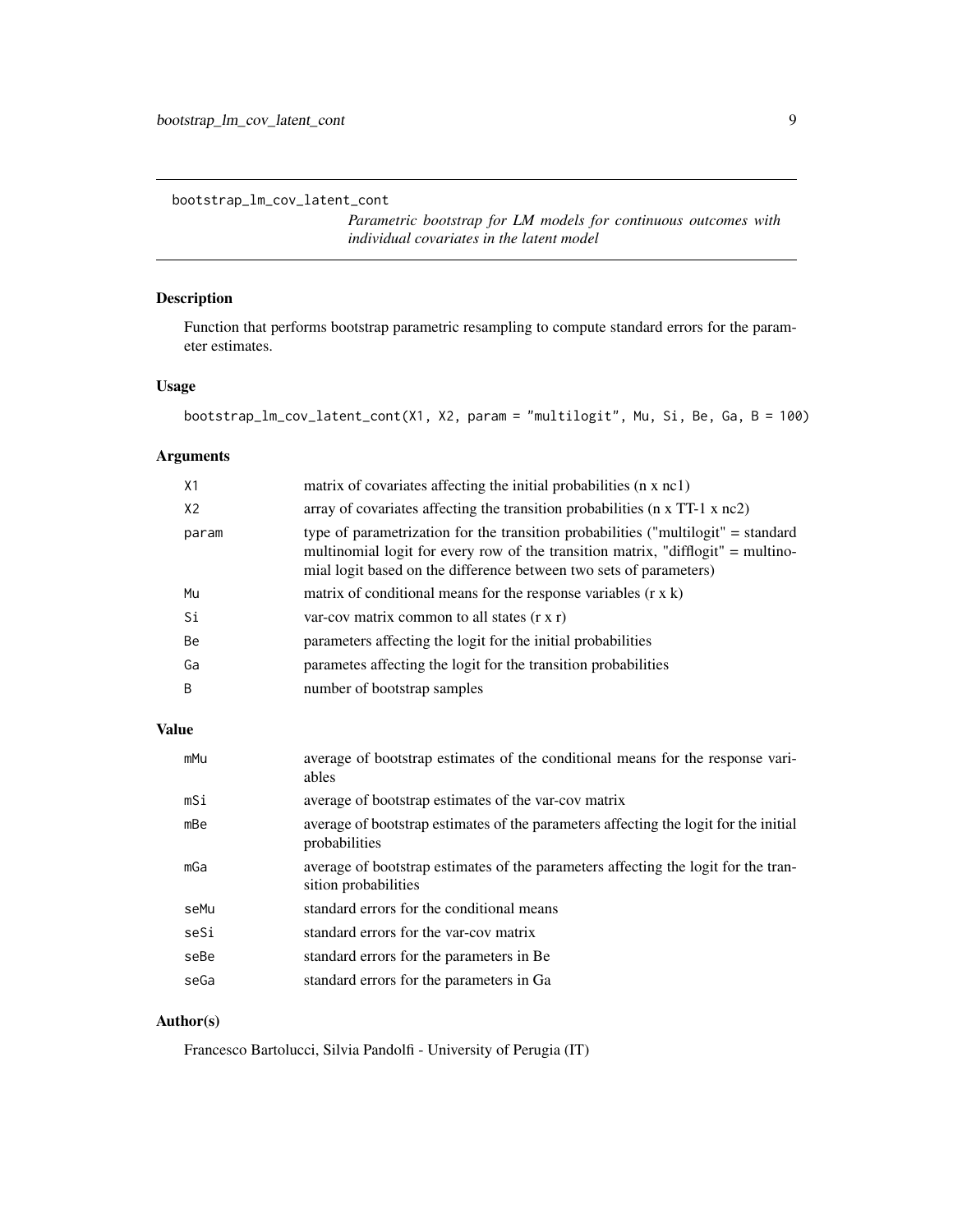10 complk

## Examples

```
## Not run:
# Example based on multivariate longitudinal continuous data
# load data
require(mmm)
data(multiLongGaussian)
TT=4res = long2matrices(multiLongGaussian$ID,X=cbind(multiLongGaussian$X,multiLongGaussian$time),
                    Y=cbind(multiLongGaussian$resp1, multiLongGaussian$resp2))
Y = res$YY
X1 = res$XX[, 1, ]X2 =res$XX[,2:TT,]
# estimate the model
est = est_lm_cov_latent_cont(Y,X1,X2,k=3,output=TRUE)
out = bootstrap_lm_cov_latent_cont(X1,X2,Mu=est$Mu,Si=est$Si,Be=est$Be,Ga=est$Ga,B=1000)
```
## End(Not run)

complk *Complete log-likelihood of the basic latent Markov model*

#### Description

Function that computes complete log-likelihood of the basic latent Markov model (internal use).

#### Usage

complk(S, R, yv, piv, Pi, Psi, k)

#### Arguments

|     | matrix of distinct response configurations ( $\pi$ x TT x r) |
|-----|--------------------------------------------------------------|
| R   | matrix of missing response configurations                    |
| y٧  | corresponding vector of frequencies                          |
| piv | vector of initial probabilities                              |
| Рi  | transition probability matrix                                |
| Psi | conditional response probabilities                           |
|     | number of latent classes                                     |
|     |                                                              |

#### Value

| 1k  | log-likelihood                                                                  |
|-----|---------------------------------------------------------------------------------|
| Phi | matrix of the conditional probabilities of the observed response configurations |
|     | matrix of the forward probabilities                                             |
| D٧  | vector of marginal probabilities                                                |

<span id="page-9-0"></span>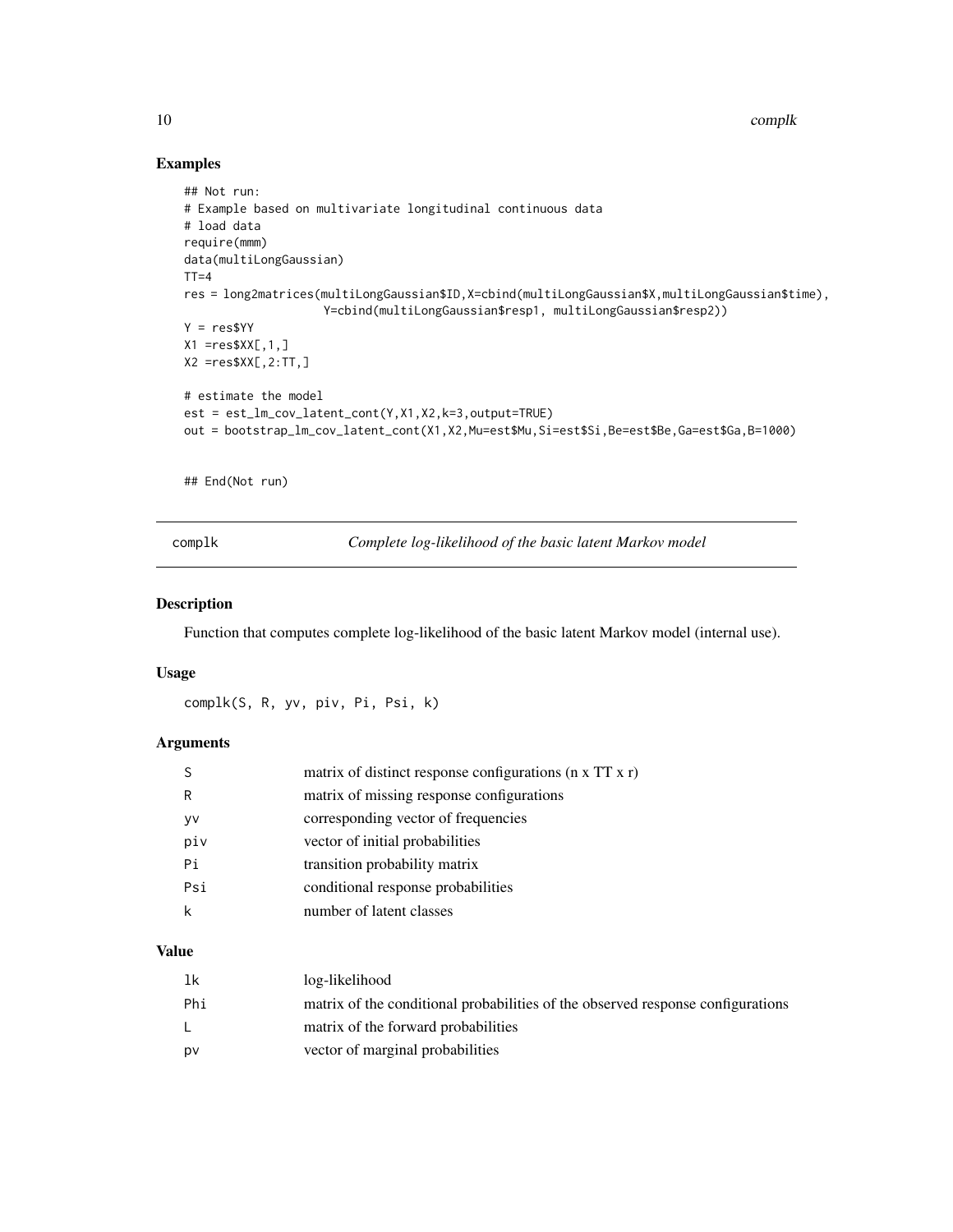### <span id="page-10-0"></span>complk\_cont 11

#### Author(s)

Francesco Bartolucci, Silvia Pandolfi, University of Perugia (IT), http://www.stat.unipg.it/bartolucci

#### References

Baum, L. E., Petrie, T., Soules, G., and Weiss, N. (1970). A maximization technique occurring in the statistical analysis of probabilistic functions of Markov chains. Annals of Mathematical Statistics, 41, 164-171.

| complk_cont | Complete log-likelihood of the basic latent Markov model for contin- |
|-------------|----------------------------------------------------------------------|
|             | <i>uous outcomes</i>                                                 |

#### Description

Function that computes complete log-likelihood of the basic latent Markov model for continuous outcomes (internal use).

#### Usage

complk\_cont(Y, piv, Pi, Mu, Si, k)

#### Arguments

| Y<br>array of continuous outcomes $(n \times TT \times r)$                  |  |
|-----------------------------------------------------------------------------|--|
| piv<br>vector of initial probabilities                                      |  |
| Pi<br>transition probability matrix                                         |  |
| matrix of conditional means for the response variables $(r \times k)$<br>Mu |  |
| Si<br>var-cov matrix common to all states $(r x r)$                         |  |
| k<br>number of latent classes                                               |  |

## Value

| -1k | log-likelihood                                                                  |
|-----|---------------------------------------------------------------------------------|
| Phi | matrix of the conditional probabilities of the observed response configurations |
| L.  | matrix of the forward probabilities                                             |
| pv  | vector of marginal probabilities                                                |

#### Author(s)

Francesco Bartolucci, Silvia Pandolfi, University of Perugia (IT), http://www.stat.unipg.it/bartolucci

#### References

Baum, L. E., Petrie, T., Soules, G., and Weiss, N. (1970). A maximization technique occurring in the statistical analysis of probabilistic functions of Markov chains. Annals of Mathematical Statistics, 41, 164-171.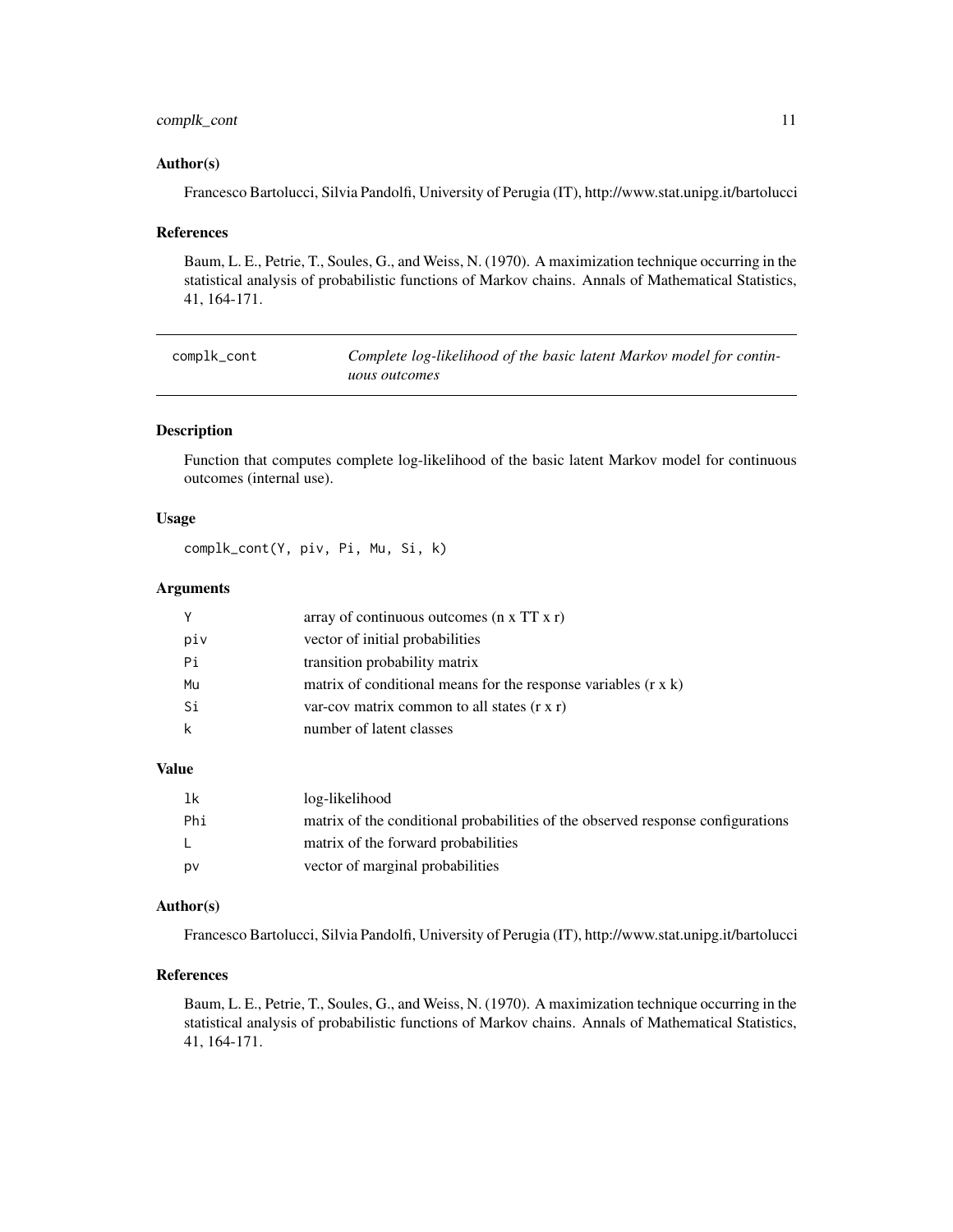<span id="page-11-0"></span>Simulated dataset about crimes committed by a cohort of subjects.

#### Usage

```
data(data_criminal_sim)
```
#### Format

A data frame with 60000 observations on the following 13 variables.

- id subject id
- sex gender of the subject
- time occasion of observation
- y1 crime of type 1
- y2 crime of type 2
- y3 crime of type 3
- y4 crime of type 4
- y5 crime of type 5
- y6 crime of type 6
- y7 crime of type 7
- y8 crime of type 8
- y9 crime of type 9
- y10 crime of type 10

#### References

Bartolucci, F., Pennoni, F. and Francis, B. (2007), A latent Markov model for detecting patterns of criminal activity, Journal of the Royal Statistical Society, series A, 170, pp. 115-132.

#### Examples

data(data\_criminal\_sim)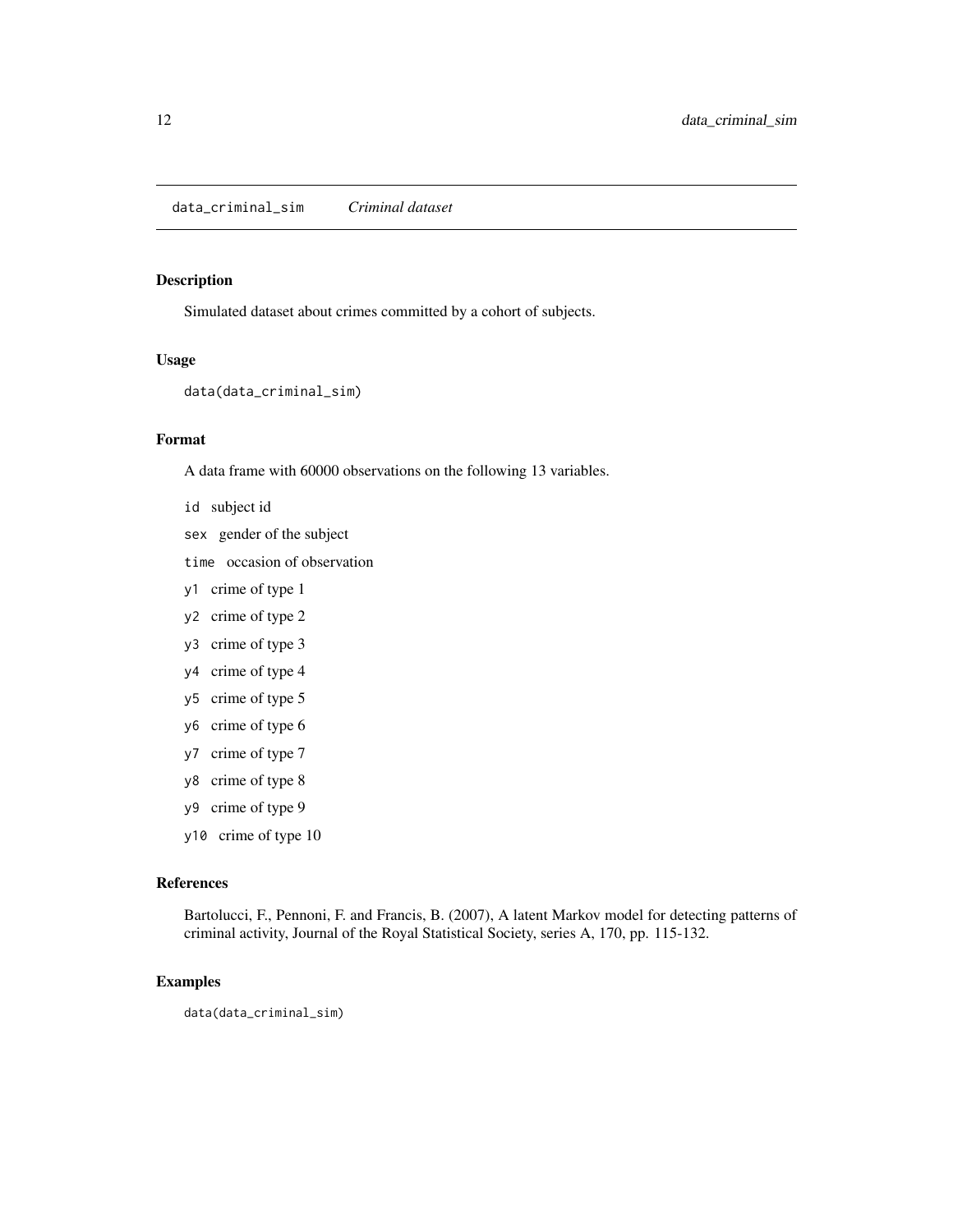<span id="page-12-0"></span>

Longitudinal dataset about marijuana consumption measured by ordinal variables with 3 categories with increasing levels of consumption.

#### Usage

data(data\_drug)

#### Format

A data frame with 51 observations on the following 6 variables.

- V1 reported drug use at the 1st occasion
- V2 reported drug use at the 2nd occasion
- V3 reported drug use at the 3rd occasion
- V4 reported drug use at the 4th occasion
- V5 reported drug use at the 5th occasion
- V6 frequency of the response configuration

#### Source

Elliot, D. S., Huizinga, D. and Menard, S. (1989) Multiple Problem Youth: Delinquency, Substance Use, and Mental Health Problems. New York: Springer.

#### References

Bartolucci, F. (2006). Likelihood inference for a class of latent markov models under linear hypotheses on the transition probabilities. Journal of the Royal Statistical Society, series B, 68, 155- 178.

#### Examples

data(data\_drug)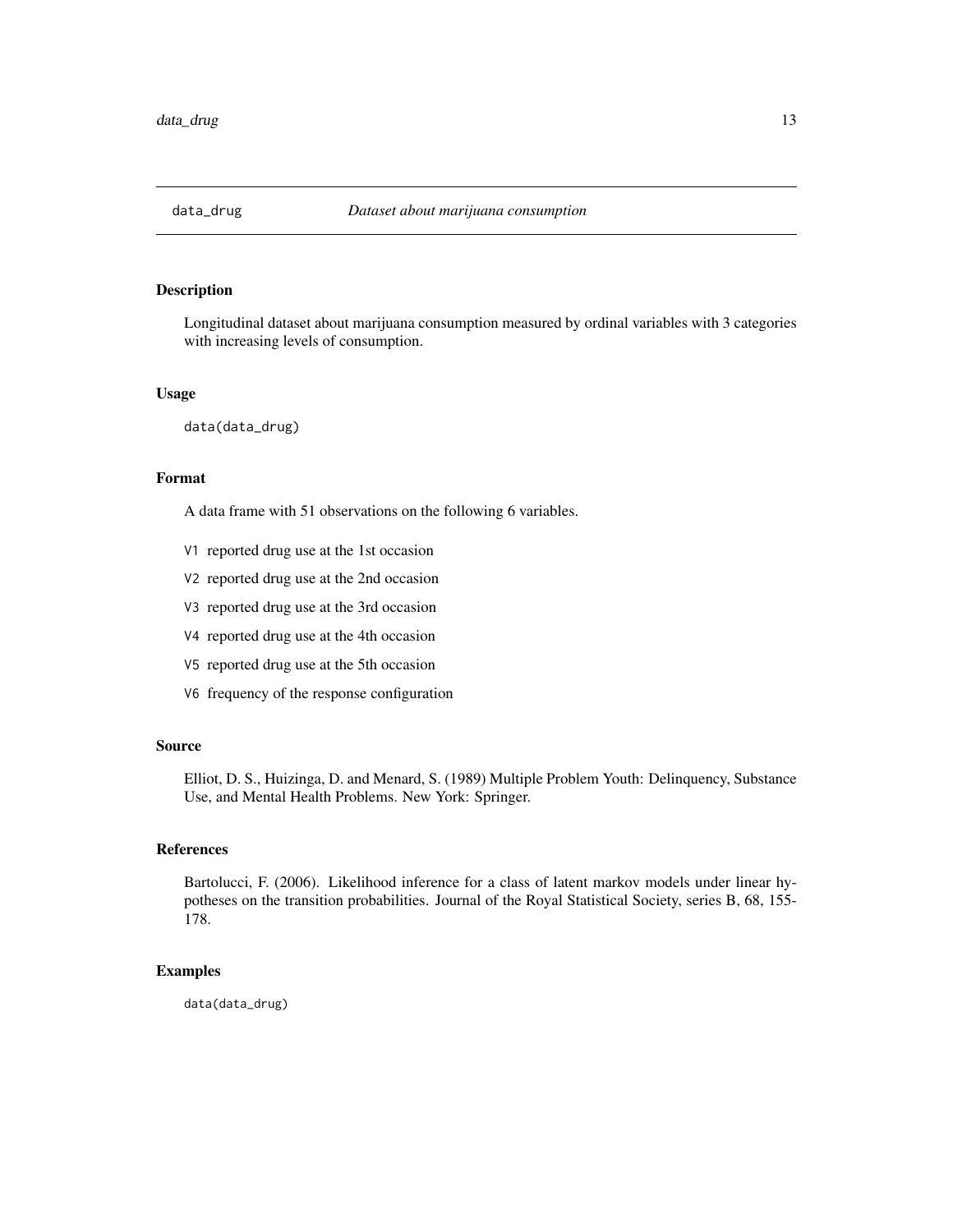<span id="page-13-0"></span>

Dataset about self-reported health status derived from the Health and Retirement Study conducted by the University of Michigan.

#### Usage

data(data\_SRHS\_long)

#### Format

A data frame with 56592 observations on the following 6 variables.

id subject id

gender gender of the subject coded as 1 for "male", 2 for "female"

race race coded as 1 for "white", 2 for "black", 3 for "others"

education educational level coded as 1 for "high school", 2 for "general educational diploma", 3 for "high school graduate", 4 for "some college", 5 for "college and above"

age age at the different time occasions

srhs self-reported health status at the different time occasions coded as 1 for "excellent", 2 for "very good", 3 for "good", 4 for "fair", 5 for "poor"

#### References

Bartolucci, F., Bacci, S. and Pennoni, F. (2014), Longitudinal analysis of the self-reported health status by mixture latent autoregressive models, Journal of the Royal Statistical Society - series C, 63, pp. 267-288

#### Examples

data(data\_SRHS\_long)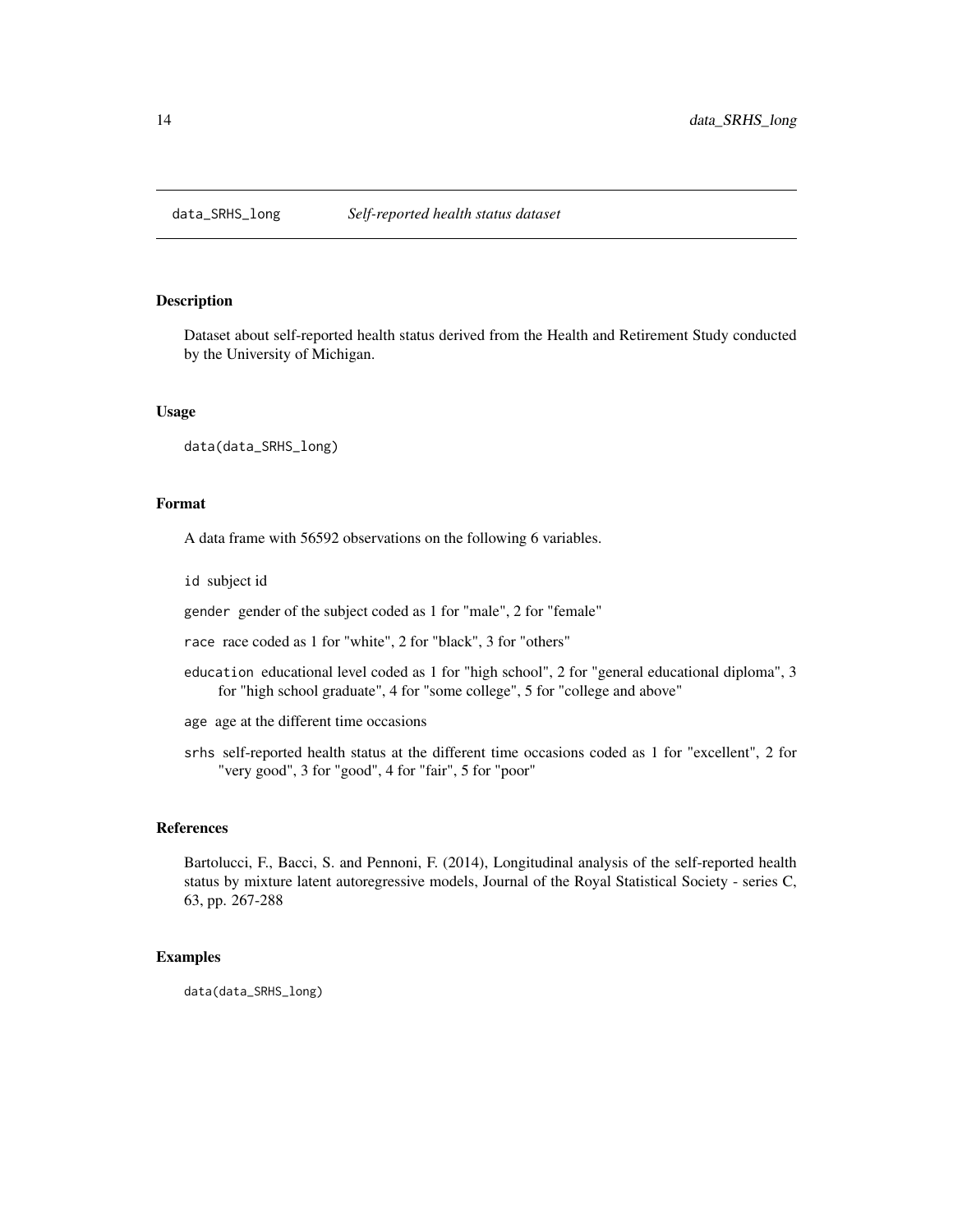<span id="page-14-0"></span>Function that performs local and global decoding (Viterbi) from the output of est\_lm\_basic, est\_lm\_cov\_latent, est\_lm\_cov\_manifest, and est\_lm\_mixed.

## Usage

decoding(est,  $Y$ ,  $X1 = NULL$ ,  $X2 = NULL$ , fort = TRUE)

#### Arguments

| est  | output from est_lm_basic, est_lm_cov_latent, est_lm_cov_manifest, or<br>est_lm_mixed                               |
|------|--------------------------------------------------------------------------------------------------------------------|
| Y    | single vector or matrix of responses                                                                               |
| X1   | matrix of covariates on the initial probabilities (est_lm_cov_latent) or on the<br>responses (est_lm_cov_manifest) |
| X2   | array of covariates on the transition probabilites                                                                 |
| fort | to use Fortran routines                                                                                            |
|      |                                                                                                                    |

#### Value

| Ul | matrix of local decoded states corresponding to each row of Y  |
|----|----------------------------------------------------------------|
| Ug | matrix of global decoded states corresponding to each row of Y |

## Author(s)

Francesco Bartolucci, Silvia Pandolfi, University of Perugia (IT), http://www.stat.unipg.it/bartolucci

#### References

Viterbi A (1967). Error Bounds for Convolutional Codes and an Asymptotically Optimum Decoding Algorithm. IEEE Transactions on Information Theory, 13, 260-269.

Juan B., Rabiner L. (1991). Hidden Markov Models for Speech Recognition. Technometrics, 33, 251-272.

#### Examples

```
# example for the output from est_lm_basic
data(data_drug)
data_drug = as.matrix(data_drug)
S = data_drug[, 1:5]-1yv = data_drug[, 6]n = sum(yv)
```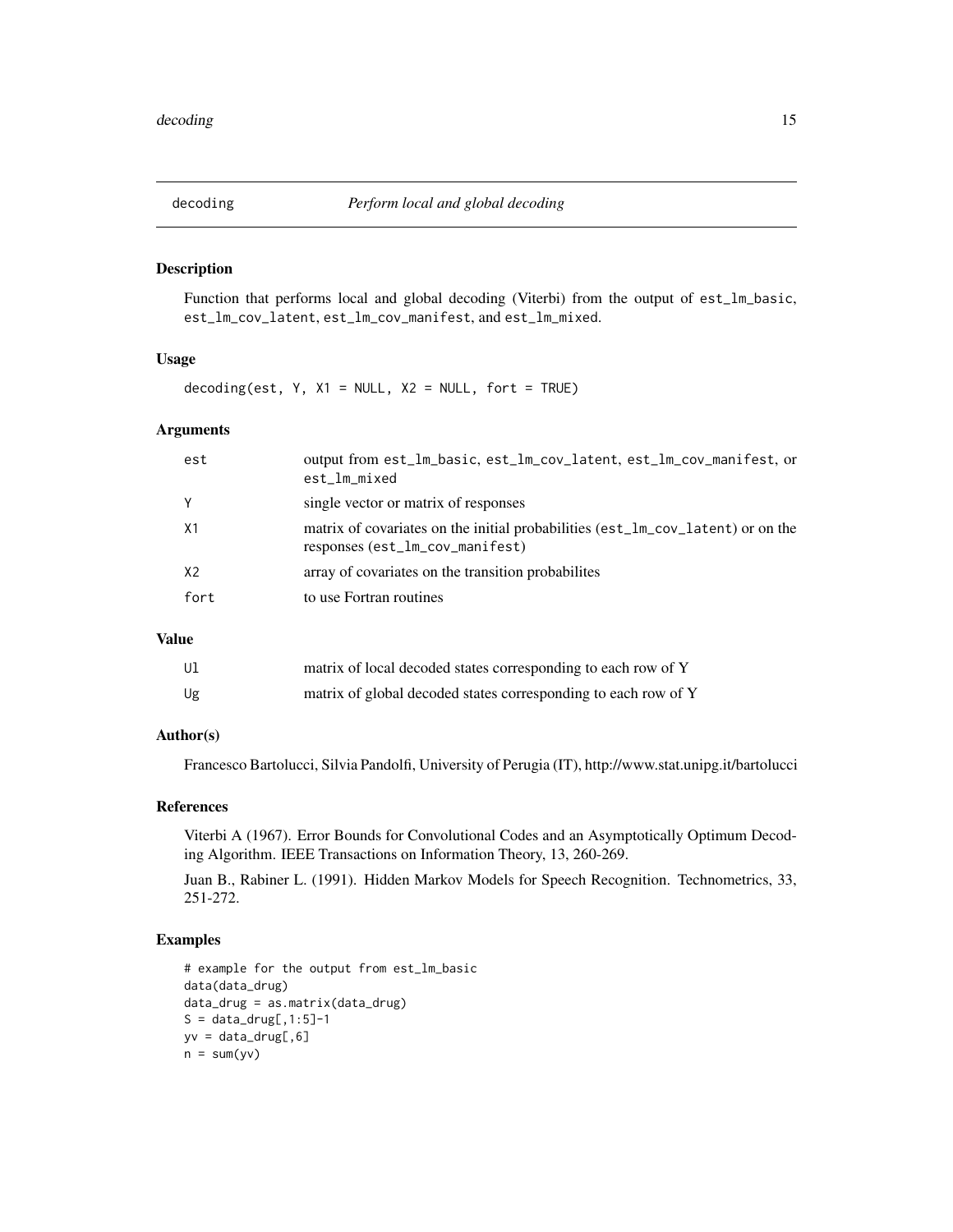```
# fit the Basic LM model
k = 3est = est_lm_basic(S,yv,k,mod=1)
# decoding for a single sequence
out1 = decoding(est, S[1,])# decoding for all sequences
out2 = decoding(est, S)# example for the output from est_lm_cov_latent with difflogit parametrization
data(data_SRHS_long)
dataSRHS = data_SRHS_long[1:1600,]
TT = 8head(dataSRHS)
res = long2matrices(dataSRHS$id,X=cbind(dataSRHS$gender-1,
dataSRHS$race==2| dataSRHS$race==3, dataSRHS$education==4,
dataSRHS$education==5, dataSRHS$age-50,(dataSRHS$age-50)^2/100),
Y= dataSRHS$srhs)
# matrix of responses (with ordered categories from 0 to 4)
S = 5-resSYY# matrix of covariates (for the first and the following occasions)
# colums are: gender, race, educational level (2 columns), age, age^2)
X1 = res$XX[, 1, ]X2 = res$XX[, 2:TT, ]# estimate the model
est = est_lm_cov_latent(S,X1,X2,k=2,output=TRUE,param="difflogit")
# decoding for a single sequence
out1 = decoding(est,S[1,,],X1[1,],X2[1,,])
# decoding for all sequences
out2 = decoding(est,S,X1,X2)
```

```
draw_lm_basic Draw samples from the basic LM model
```
Function that draws samples from the basic LM model with specific parameters.

#### Usage

```
draw_lm_basic(piv, Pi, Psi, n)
```

| piv | vector of initial probabilities of the latent Markov chain        |
|-----|-------------------------------------------------------------------|
| Рi  | set of transition probabilities matrices $(k \times k \times TT)$ |

<span id="page-15-0"></span>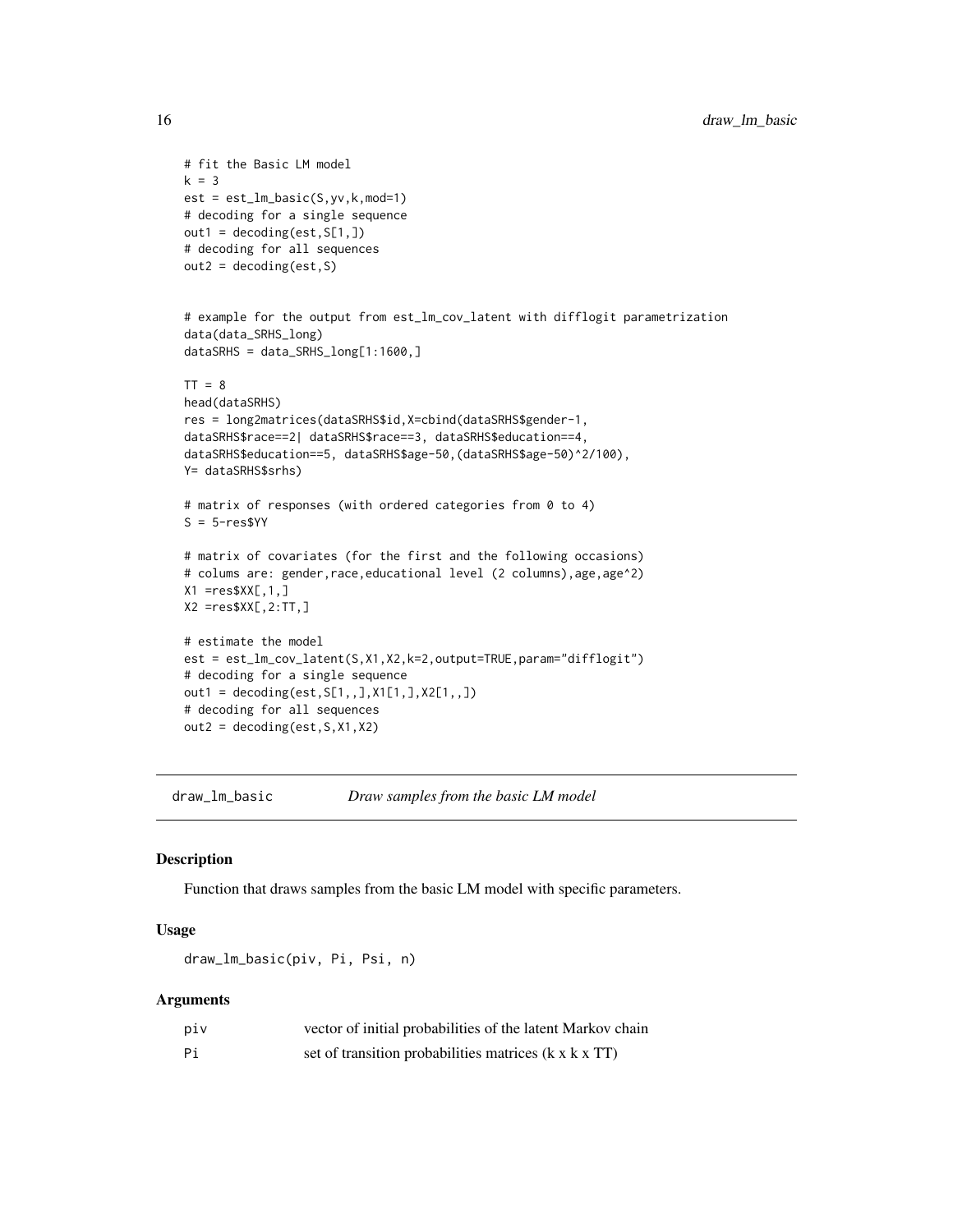<span id="page-16-0"></span>

| Psi          | array of conditional response probabit lies (mb $x$ k $x$ r) |
|--------------|--------------------------------------------------------------|
| n            | sample size                                                  |
| <b>Value</b> |                                                              |

|           | matrix of response configurations unit by unit |
|-----------|------------------------------------------------|
| -S        | matrix of distinct response configurations     |
| <b>VV</b> | corresponding vector of frequencies            |

#### Author(s)

Francesco Bartolucci, Silvia Pandolfi, University of Perugia (IT), http://www.stat.unipg.it/bartolucci

#### Examples

```
# draw a sample for 1000 units and only one response variable
n = 1000
TT = 6k = 2r = 1 #number of response variables
mb = 3 #maximum number of response categories
piv = c(0.7, 0.3)Pi = matrix(c(0.9,0.1,0.1,0.9),k,k)
Pi = array(Pi, c(k, k, TT))Pi[,, 1] = 0Psi = matrix(c(0.7,0.2,0.1,0.5,0.4,0.1),mb,k)
Psi = array(Psi,c(mb,k,r))
out = draw_lm_basic(piv, Pi, Psi, n=1000)
```
draw\_lm\_basic\_cont *Draw samples from the basic LM model for continuous outcomes*

#### Description

Function that draws samples from the basic LM model for continuous outcomes with specific parameters.

#### Usage

```
draw_lm_basic_cont(piv, Pi, Mu, Si, n)
```

| piv | vector of initial probabilities of the latent Markov chain            |
|-----|-----------------------------------------------------------------------|
| Рi  | set of transition probabilities matrices $(k \times k \times TT)$     |
| Mu  | matrix of conditional means for the response variables $(r \times k)$ |
| Si  | var-cov matrix common to all states $(r x r)$                         |
| n   | sample size                                                           |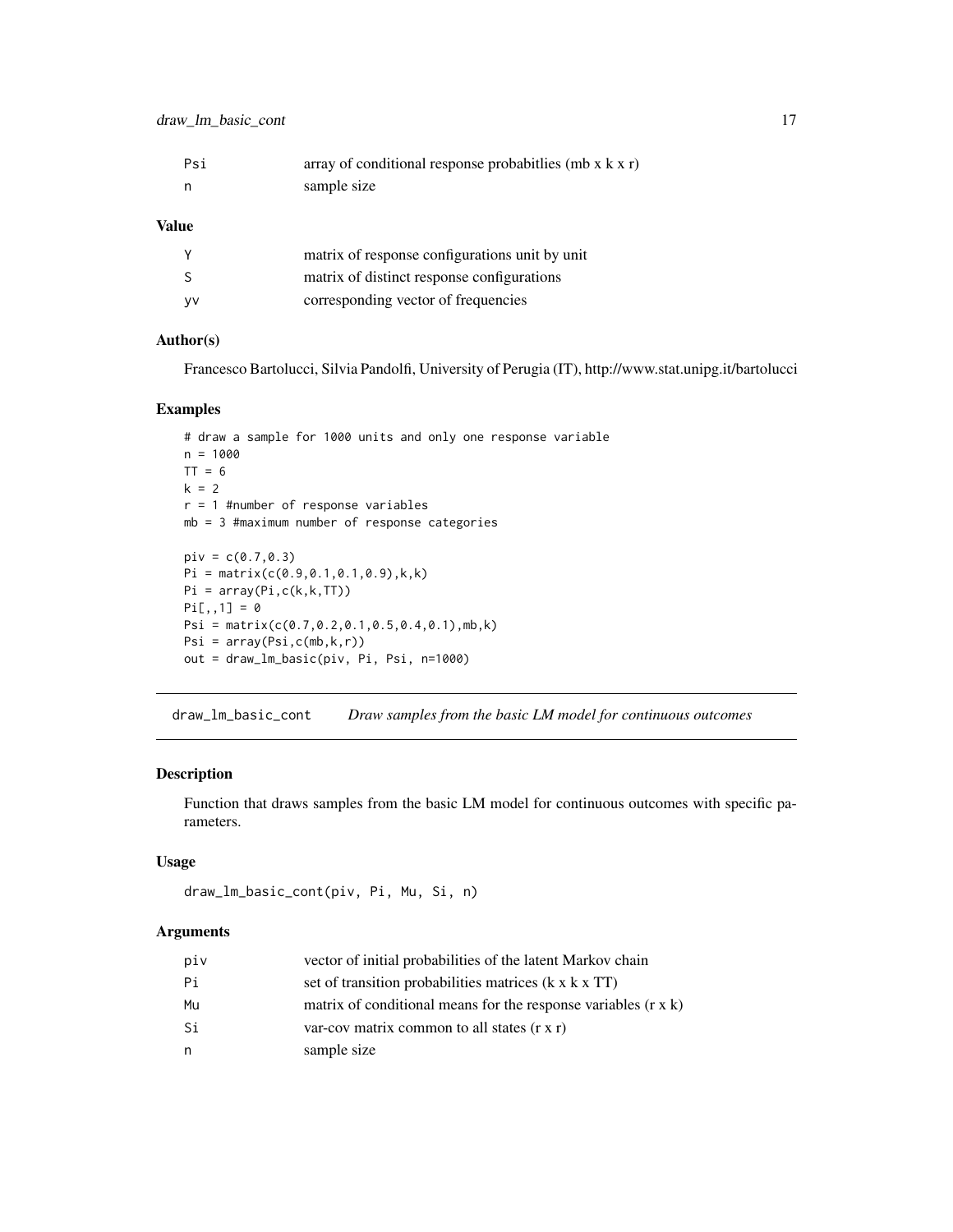## <span id="page-17-0"></span>Value

Y array of continuous outcomes (n x TT x r)

#### Author(s)

Francesco Bartolucci, Silvia Pandolfi, University of Perugia (IT), http://www.stat.unipg.it/bartolucci

#### Examples

```
# draw a sample for 1000 units and 3 response variable
n = 1000TT = 5k = 2r = 3 #number of response variables
piv = c(0.7, 0.3)Pi = matrix(c(0.9, 0.1, 0.1, 0.9), k, k)Pi = array(Pi,c(k,k,TT))
Pi[,, 1] = 0Mu = matrix(c(-2, -2, 0, 0, 2, 2), r, k)Si = diag(r)out = draw_lm_basic_cont(piv,Pi,Mu,Si,n)
```
draw\_lm\_cov\_latent *Draw samples from LM model with covariaates in the latent model*

### Description

Function that draws samples from the LM model with individual covariates with specific parameters.

## Usage

```
draw_lm_cov_latent(X1, X2, param = "multilogit", Psi, Be, Ga, fort = TRUE)
```

| X1    | desing matrix for the covariates on the initial probabilities (n x nc1)                                                                                                                                                                     |
|-------|---------------------------------------------------------------------------------------------------------------------------------------------------------------------------------------------------------------------------------------------|
| X2    | desing matrix for the covariates on the transition probabilities $(n \times TT-1 \times nc2)$                                                                                                                                               |
| param | type of parametrization for the transition probabilities ("multilogit" = standard<br>multinomial logit for every row of the transition matrix, "difflogit" = multino-<br>mial logit based on the difference between two sets of parameters) |
| Psi   | array of conditional response probabilities (mb $x$ k $x$ r)                                                                                                                                                                                |
| Be    | parameters affecting the logit for the initial probabilities                                                                                                                                                                                |
| Ga    | parametes affecting the logit for the transition probabilities                                                                                                                                                                              |
| fort  | to use fortran routine when possible (FALSE for not use fortran)                                                                                                                                                                            |
|       |                                                                                                                                                                                                                                             |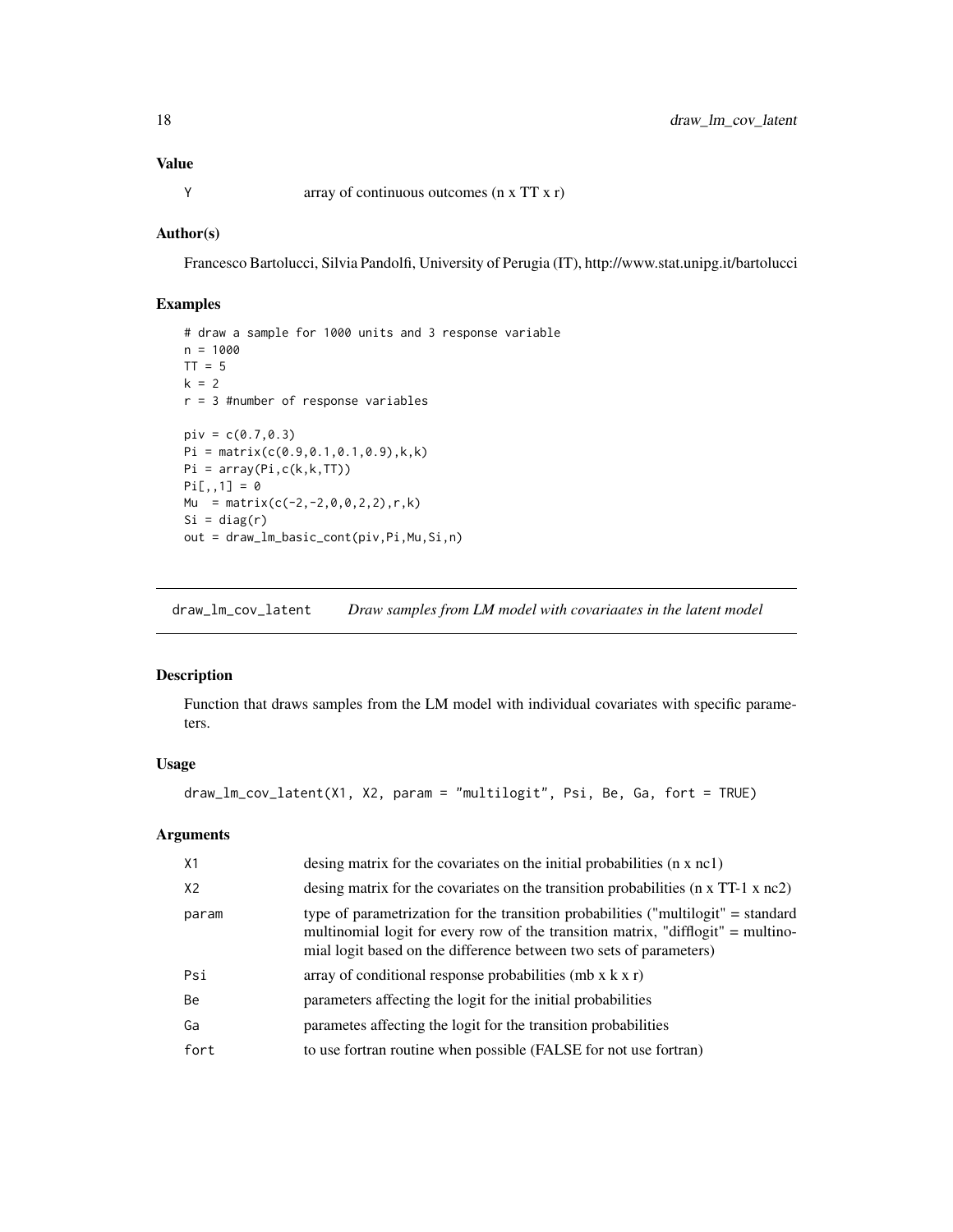#### <span id="page-18-0"></span>Value

|     | matrix of response configurations unit by unit $(n \times TT \times r)$ |
|-----|-------------------------------------------------------------------------|
| - U | matrix containing the sequence of latent states (n x TT)                |

## Author(s)

Francesco Bartolucci, Silvia Pandolfi, University of Perugia (IT), http://www.stat.unipg.it/bartolucci

#### Examples

```
# draw a sample for 1000 units, 10 response variable and 2 covariates
n=1000
TT = 5k=2nc = 2 #number of covariates
r = 10 #number of response variables
mb = 2 #maximum number of response categories
fort=TRUE
```

```
Psi = matrix(c(0.9,0.1,0.1,0.9),mb,k)
Psi = array(Psi,c(mb,k,r))
Ga = matrix(c(-\log(0.9/0.1),0.5,1),(nc+1)*(k-1),k)
Be = array(c(0, 0.5, 1), (nc+1)*(k-1))#Simulate covariates
X1 = matrix(0, n, nc)for(j in 1:nc) X1[,j]=rnorm(n)
X2 = array(0, c(n, TT-1, nc))for (t in 1:(TT-1)) for(j in 1:nc){
if(t==1){
X2[, t, j] = 0.5*X1[, j]+rnorm(n)}else{
X2[, t, j] = 0.5*X2[, t-1, j]+rnorm(n)}
}
```
out = draw\_lm\_cov\_latent(X1,X2,Psi=Psi,Be=Be,Ga=Ga,fort=fort)

draw\_lm\_cov\_latent\_cont

*Draw samples from LM model for continuous outcomes with covariaates in the latent model*

#### Description

Function that draws samples from the LM model for continuous outcomes with individual covariates with specific parameters.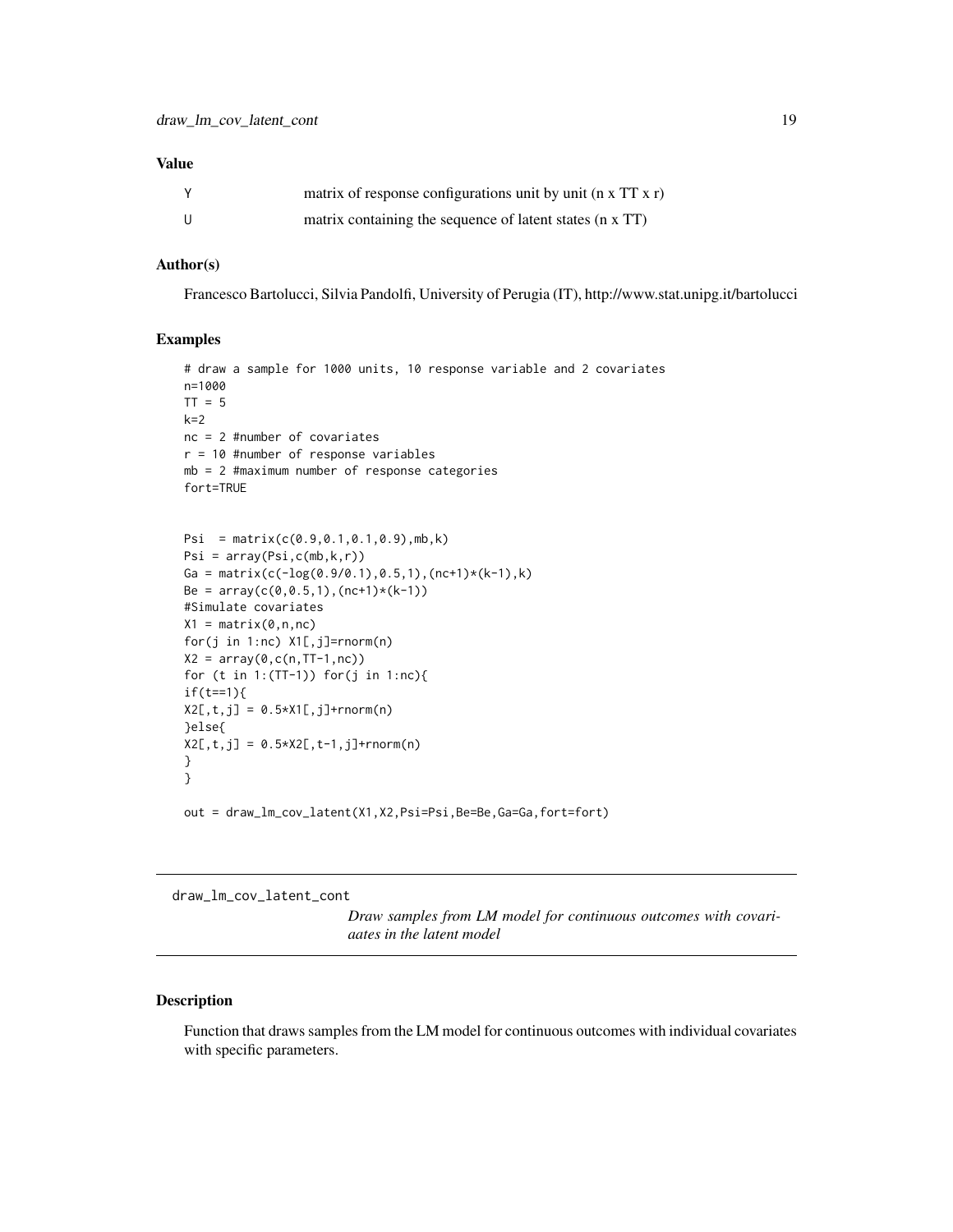#### Usage

draw\_lm\_cov\_latent\_cont(X1, X2, param = "multilogit", Mu, Si, Be, Ga, fort = TRUE)

#### Arguments

| X1             | desing matrix for the covariates on the initial probabilities $(n \times n c)$                                                                                                                                                              |
|----------------|---------------------------------------------------------------------------------------------------------------------------------------------------------------------------------------------------------------------------------------------|
| X <sub>2</sub> | desing matrix for the covariates on the transition probabilities $(n \times TT-1 \times nc2)$                                                                                                                                               |
| param          | type of parametrization for the transition probabilities ("multilogit" = standard<br>multinomial logit for every row of the transition matrix, "difflogit" = multino-<br>mial logit based on the difference between two sets of parameters) |
| Mu             | array of conditional means for the response variables $(r \times k)$                                                                                                                                                                        |
| Si             | var-cov matrix common to all states $(r x r)$                                                                                                                                                                                               |
| Be             | parameters affecting the logit for the initial probabilities                                                                                                                                                                                |
| Ga             | parametes affecting the logit for the transition probabilities                                                                                                                                                                              |
| fort           | to use fortran routine when possible (FALSE for not use fortran)                                                                                                                                                                            |
|                |                                                                                                                                                                                                                                             |

#### Value

|              | array of continuous outcomes $(n \times TT \times r)$    |
|--------------|----------------------------------------------------------|
| $\mathbf{U}$ | matrix containing the sequence of latent states (n x TT) |

#### Author(s)

Francesco Bartolucci, Silvia Pandolfi, University of Perugia (IT), http://www.stat.unipg.it/bartolucci

### Examples

```
# draw a sample for 1000 units, 10 response variable and 2 covariates
n=1000
TT = 5k=2nc = 2 #number of covariates
r = 3 #number of response variables
fort=TRUE
Mu = matrix(c(-2,-2,0,0,2,2), r, k)
Si = diag(r)Ga = matrix(c(-\log(0.9/0.1),0.5,1),(nc+1)*(k-1),k)
Be = array(c(0, 0.5, 1), (nc+1)*(k-1))#Simulate covariates
X1 = matrix(0, n, nc)for(j in 1:nc) X1[,j]=rnorm(n)
X2 = array(0, c(n, TT-1, nc))for (t in 1:(TT-1)) for(j in 1:nc){
if(t==1){
X2[, t,j] = 0.5*X1[, j] + \text{norm}(n)}else{
```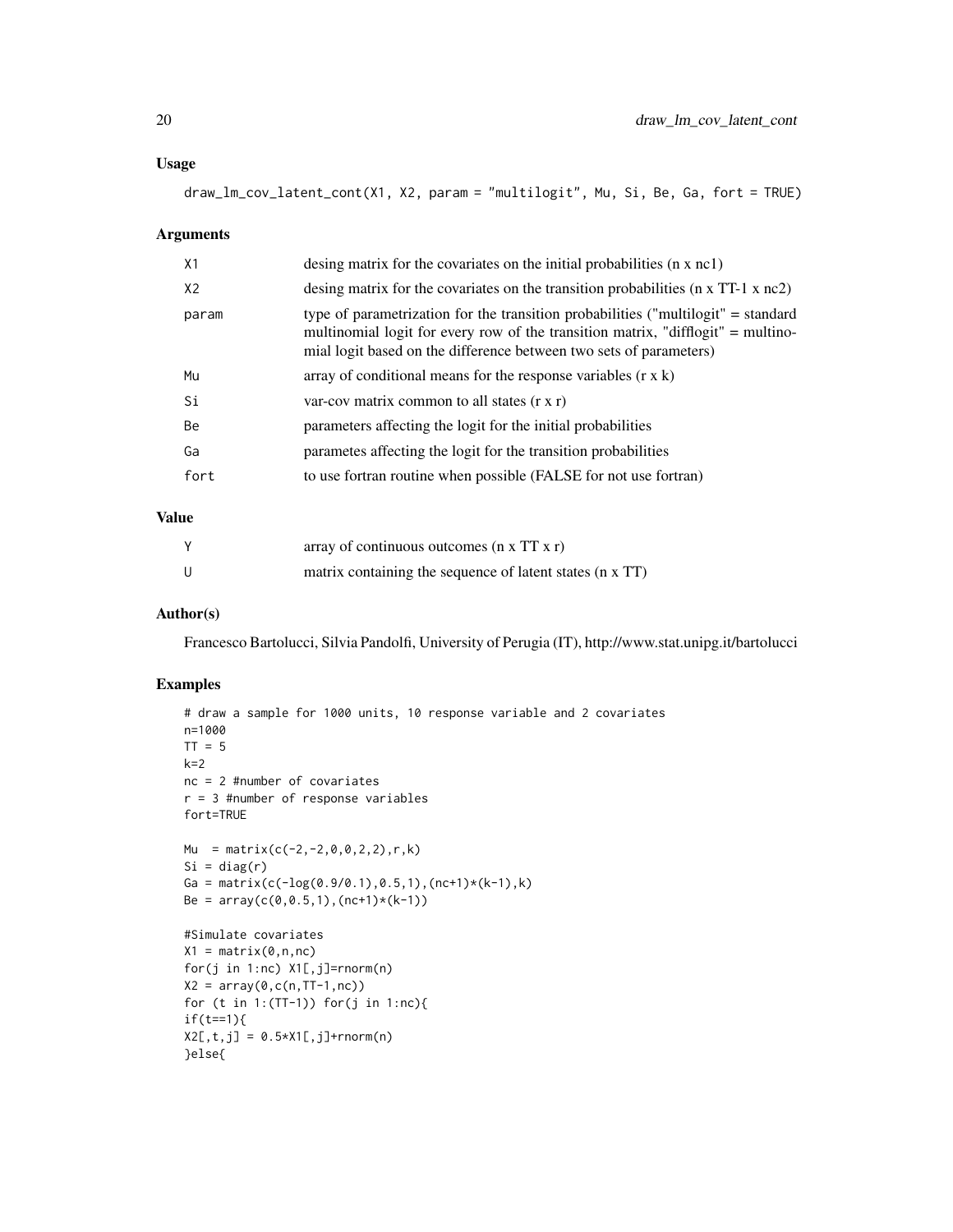```
X2[, t,j] = 0.5 \times X2[, t-1,j] + \text{rnorm}(n)}
}
out = draw_lm_cov_latent_cont(X1,X2,param="multilogit",Mu,Si,Be,Ga,fort=fort)
```
draw\_lm\_mixed *Draws samples from the mixed LM model*

#### Description

Function that draws samples from the mixed LM model with specific parameters.

#### Usage

```
draw_lm_mixed(la, Piv, Pi, Psi, n, TT)
```
#### Arguments

| la  | vector of mass probabilities for the first latent variable                  |
|-----|-----------------------------------------------------------------------------|
| Piv | matrix of initial probabilities of the latent Markov chain $(k2 \times k1)$ |
| Рi  | set of transition matrices $(k2 \times k2 \times k1)$                       |
| Psi | array of conditional response probabit lies (mb $x$ k2 $x$ r)               |
| n   | sample size                                                                 |
| TT  | number of time occasions                                                    |

#### Value

|           | matrix of response configurations unit by unit |
|-----------|------------------------------------------------|
| -S        | matrix of distinct response configurations     |
| <b>VV</b> | corresponding vector of frequencies            |

## Author(s)

Francesco Bartolucci, Silvia Pandolfi, University of Perugia (IT), http://www.stat.unipg.it/bartolucci

#### Examples

```
# draw a sample for 1000 units and only one response variable and 5 time occasions
k1 = 2; k2 = 3la = rep(1/k1, k1)Piv = matrix(1/k2, k2, k1)Pi = array(0,c(k2,k2,k1))
Pi[,,1] = diag(k2)Pi[,, 2] = 1/k2Psi = \text{cbind}(c(0.6, 0.3, 0.1), c(0.1, 0.3, 0.6), c(0.3, 0.6, 0.1))out = draw_lm_mixed(la,Piv,Pi,Psi,n=1000,TT=5)
```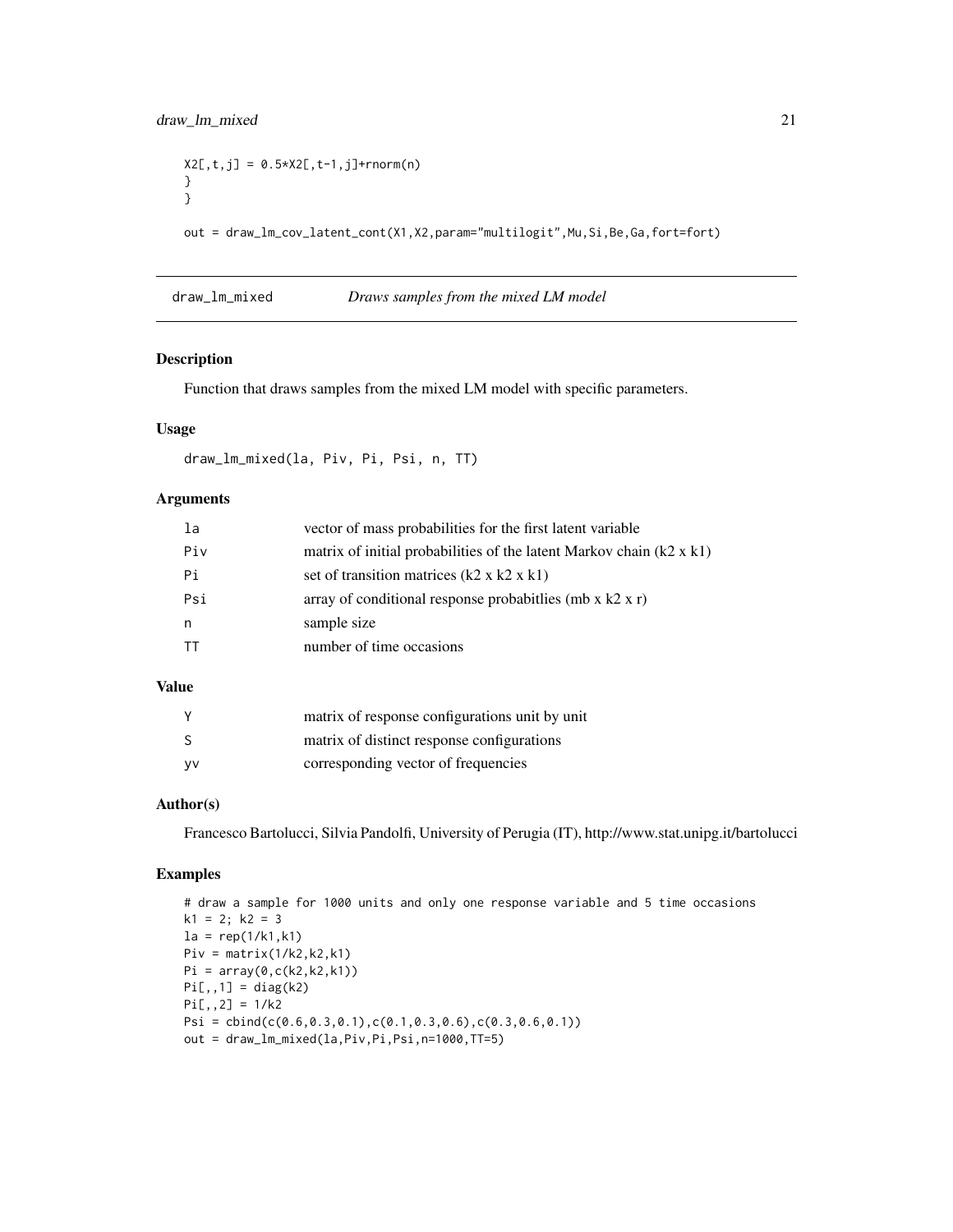Main function for estimating the basic LM model.

### Usage

```
est_lm_basic(S, yv, k, start = 0, mod = 0, tol = 10^{\circ}-8, maxit = 1000,
   out_se=FALSE, piv=NULL, Pi=NULL, Psi = NULL)
```
## Arguments

| S      | array of available configurations ( $n \times TT \times r$ ) with categories starting from 0 (use |
|--------|---------------------------------------------------------------------------------------------------|
|        | NA for missing responses)                                                                         |
| y٧     | vector of frequencies of the available configurations                                             |
| k      | number of latent states                                                                           |
| start  | type of starting values (0 = deterministic, 1 = random, 2 = initial values in input)              |
| mod    | model on the transition probabilities (0 for time-heter., 1 for time-homog., from                 |
|        | 2 to (TT-1) partial homog. of that order)                                                         |
| tol    | tolerance level for convergence                                                                   |
| maxit  | maximum number of iterations of the algorithm                                                     |
| out_se | to compute the information matrix and standard errors                                             |
| piv    | initial value of the initial probability vector (if start=2)                                      |
| Pi     | initial value of the transition probability matrices $(k \times k \times TT)$ (if start=2)        |
| Psi    | initial value of the conditional response probabilities (mb x $k \times r$ ) (if start=2)         |
|        |                                                                                                   |

#### Value

| 1k    | maximum log-likelihood                                                                                                |
|-------|-----------------------------------------------------------------------------------------------------------------------|
| piv   | estimate of initial probability vector                                                                                |
| Pi    | estimate of transition probability matrices                                                                           |
| Psi   | estimate of conditional response probabilities                                                                        |
| np    | number of free parameters                                                                                             |
| aic   | value of AIC for model selection                                                                                      |
| bic   | value of BIC for model selection                                                                                      |
| lkv   | log-likelihood trace at every step                                                                                    |
| V     | array containing the posterior distribution of the latent states for each response<br>configuration and time occasion |
| sepiv | standard errors for the initial probabilities                                                                         |
| sePi  | standard errors for the transition probabilities                                                                      |
| sePsi | standard errors for the conditional response probabilities                                                            |
| call  | command used to call the function                                                                                     |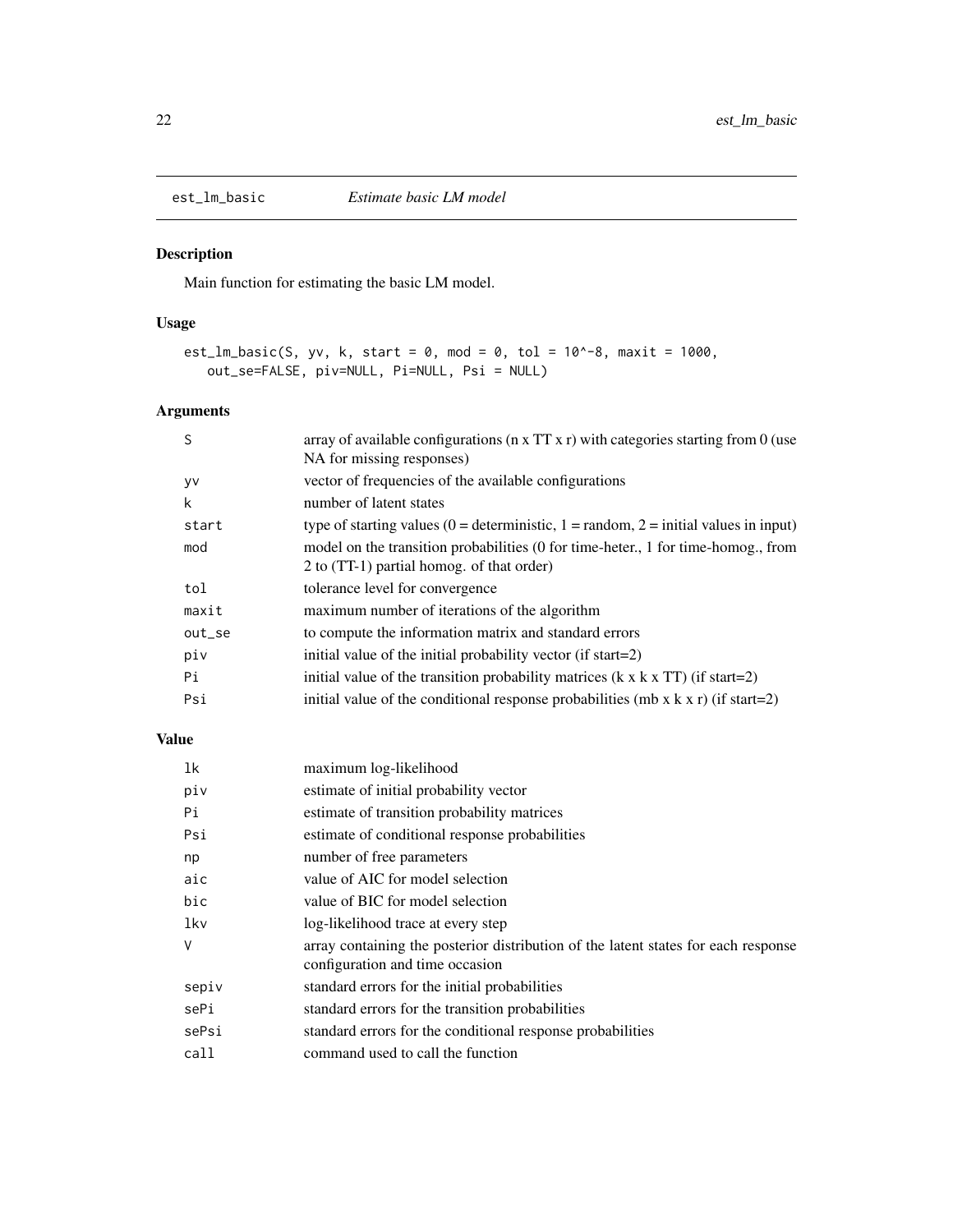#### <span id="page-22-0"></span>Author(s)

Francesco Bartolucci, Silvia Pandolfi, University of Perugia (IT), http://www.stat.unipg.it/bartolucci

## References

Bartolucci, F., Farcomeni, A. and Pennoni, F. (2013), Latent Markov Models for Longitudinal Data, Chapman and Hall/CRC press.

#### Examples

```
# Example of drug consumption data
# load data
data(data_drug)
data_drug = as.matrix(data_drug)
S = data_drug[, 1:5]-1yv = data_drug[, 6]# fit of the Basic LM model
k = 3out = est_lm_basic(S,yv,k,mod=1)
summary(out)
## Not run:
# Example based on criminal data
# load criminal data
data(data_criminal_sim)
out = long2wide(data_criminal_sim,"id","time","sex",
c("y1","y2","y3","y4","y5","y6","y7","y8","y9","y10"),aggr=T,full=999)
XX = out$XX
YY = out$YY
freq = out$freq
# fit basic LM model with increasing number of states to select the most suitable
Res0 = vector("list",7)
for(k in 1:7){
    Res@[[k]] = est_lm_basic(YY, freq, k, mod=1, tol=10^{\wedge}-4)save(list = ls(),file="example_criminal_temp.RData")
}
out1 = Res0[[6]]## End(Not run)
```
est\_lm\_basic\_cont *Estimate basic LM model for continuous outcomes*

#### Description

Main function for estimating the basic LM model for continuous outcomes.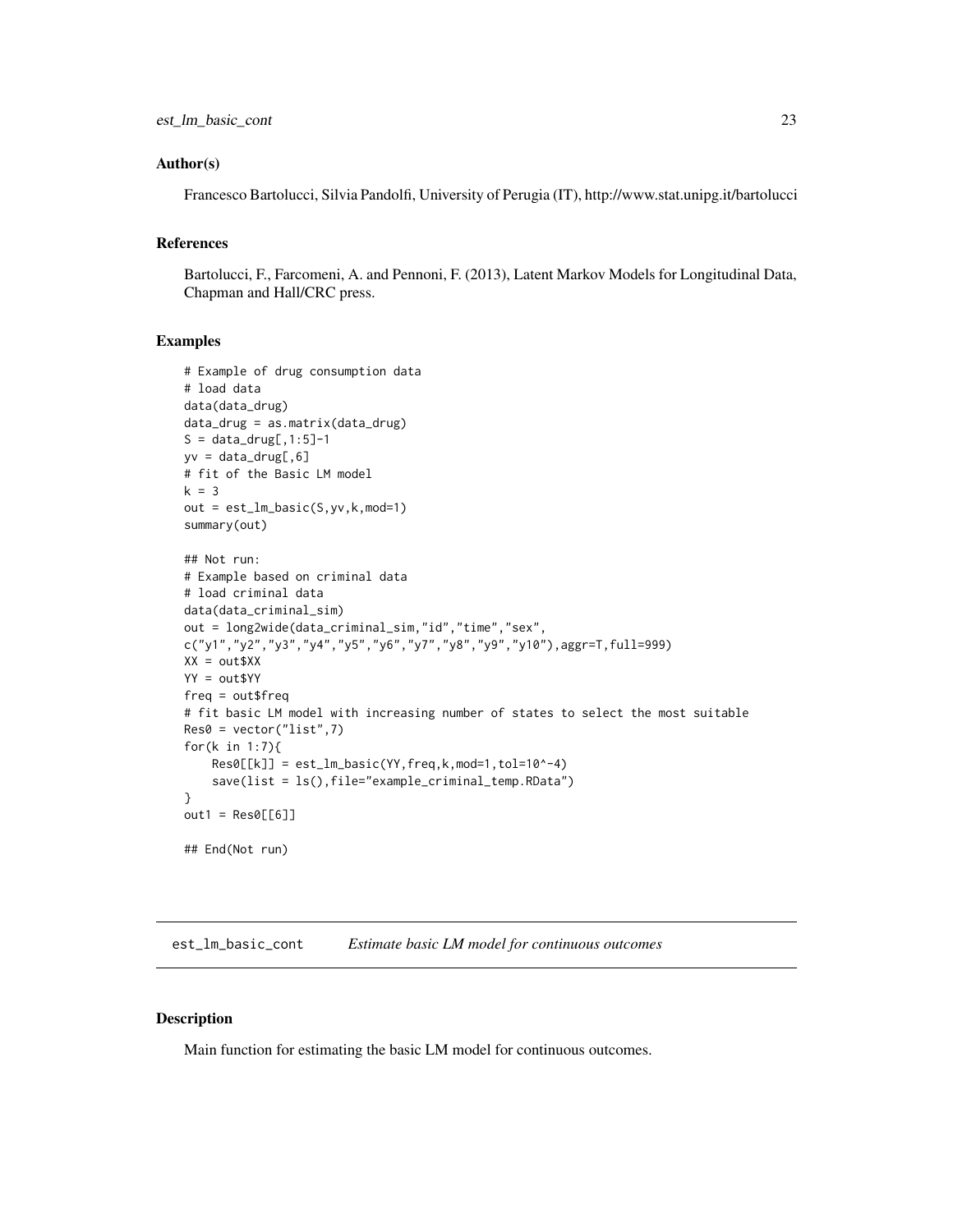#### Usage

est\_lm\_basic\_cont(Y, k, start = 0, mod = 0, tol = 10^-8, maxit = 1000, piv = NULL,  $Pi = NULL, Mu = NULL, Si = NULL)$ 

## Arguments

| Υ     | array of continuous outcomes ( $n \times TT \times r$ )                                                                        |
|-------|--------------------------------------------------------------------------------------------------------------------------------|
| k     | number of latent states                                                                                                        |
| start | type of starting values (0 = deterministic, 1 = random, 2 = initial values in input)                                           |
| mod   | model on the transition probabilities (0 for time-heter., 1 for time-homog., from<br>2 to (TT-1) partial homog. of that order) |
| tol   | tolerance level for convergence                                                                                                |
| maxit | maximum number of iterations of the algorithm                                                                                  |
| piv   | initial value of the initial probability vector (if start=2)                                                                   |
| Pi    | initial value of the transition probability matrices $(k \times k \times TT)$ (if start=2)                                     |
| Mu    | initial value of the conditional means $(r \times k)$ (if start=2)                                                             |
| Si    | initial value of the var-cov matrix common to all states $(r \times r)$ (if start=2)                                           |

#### Value

## lk maximum log-likelihood piv estimate of initial probability vector Pi estimate of transition probability matrices Mu estimate of conditional means of the response variables Si estimate of var-cov matrix common to all states np number of free parameters aic value of AIC for model selection bic value of BIC for model selection lkv log-likelihood trace at every step V array containing the posterior distribution of the latent states for each units and time occasion call command used to call the function

#### Author(s)

Francesco Bartolucci, Silvia Pandolfi, University of Perugia (IT), http://www.stat.unipg.it/bartolucci

#### References

Bartolucci, F., Farcomeni, A. and Pennoni, F. (2013), Latent Markov Models for Longitudinal Data, Chapman and Hall/CRC press.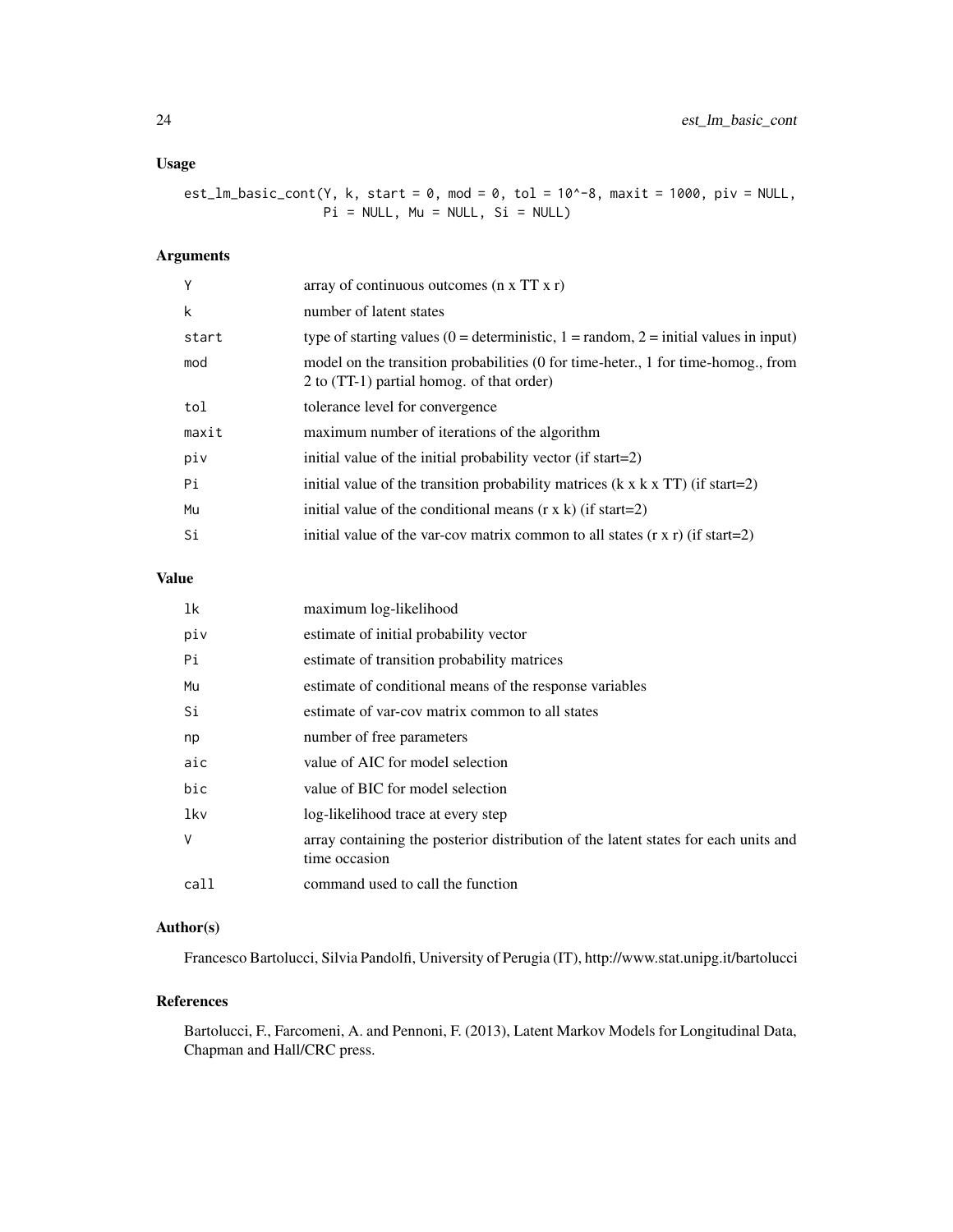### <span id="page-24-0"></span>est\_lm\_cov\_latent 25

#### Examples

```
# Example based on multivariate longitudinal continuous data
# load data
require(mmm)
data(multiLongGaussian)
res = long2matrices(multiLongGaussian$ID,X=cbind(multiLongGaussian$X,multiLongGaussian$time),
      Y=cbind(multiLongGaussian$resp1, multiLongGaussian$resp2))
Y = res$YY
# fit of the Basic LM model for continuous outcomes
k = 3out = est_lm_basic_cont(Y,k,mod=1,tol=10^-5)
summary(out)
```
est\_lm\_cov\_latent *Estimate LM model with covariates in the latent model*

#### Description

Main function for estimating the LM model with covariates in the latent model.

## Usage

```
est_lm_cov_latent(S, X1=NULL, X2=NULL, yv = rep(1,nrow(S)), k, start = 0, tol = 10^{\circ}-8,
  maxit = 1000, param = "multilogit", Psi, Be, Ga, fort = TRUE, output = FALSE,
   out_se = FALSE, fixPsi = FALSE)
```

| S              | array of available configurations ( $n \times TT \times r$ ) with categories starting from 0 (use<br>NA for missing responses)                                                                                                              |
|----------------|---------------------------------------------------------------------------------------------------------------------------------------------------------------------------------------------------------------------------------------------|
| X1             | matrix of covariates affecting the initial probabilities (n x nc1)                                                                                                                                                                          |
| X <sub>2</sub> | array of covariates affecting the transition probabilities ( $n \times TT-1 \times nc2$ )                                                                                                                                                   |
| <b>VV</b>      | vector of frequencies of the available configurations                                                                                                                                                                                       |
| k              | number of latent states                                                                                                                                                                                                                     |
| start          | type of starting values (0 = deterministic, 1 = random, 2 = initial values in input)                                                                                                                                                        |
| tol            | tolerance level for checking convergence of the algorithm                                                                                                                                                                                   |
| maxit          | maximum number of iterations of the algorithm                                                                                                                                                                                               |
| param          | type of parametrization for the transition probabilities ("multilogit" = standard<br>multinomial logit for every row of the transition matrix, "difflogit" = multino-<br>mial logit based on the difference between two sets of parameters) |
| Psi            | initial value of the array of the conditional response probabilities (mb $x k x r$ )                                                                                                                                                        |
| Be             | initial value of the parameters affecting the logit for the initial probabilities (if<br>start= $2)$                                                                                                                                        |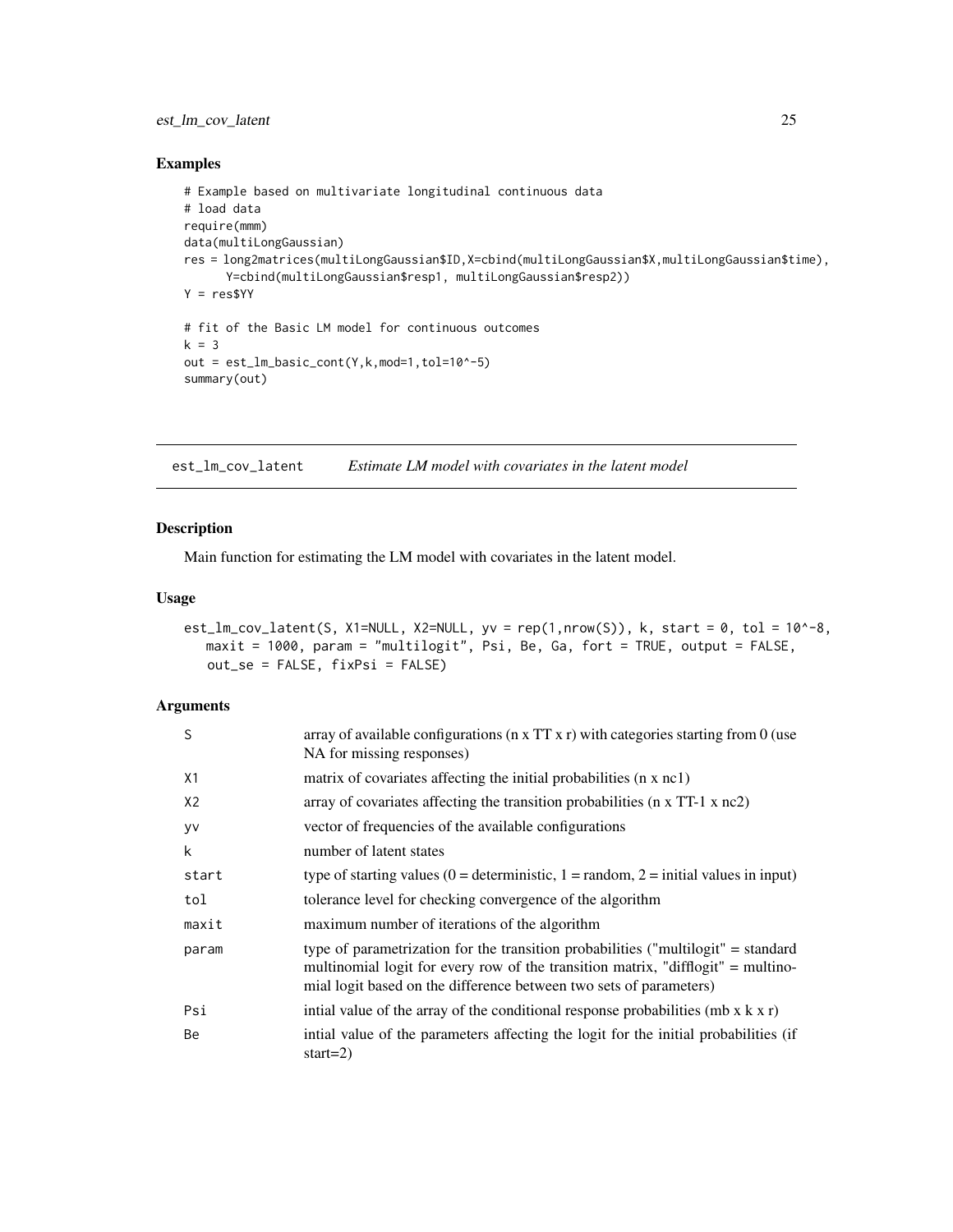| Ga     | initial value of the parametes affecting the logit for the transition probabilities (if<br>start= $2)$ |
|--------|--------------------------------------------------------------------------------------------------------|
| fort   | to use fortran routine when possible (FALSE for not use fortran)                                       |
| output | to return additional output (V, PI, Piv, Ul)                                                           |
| out_se | to compute the information matrix and standard errors                                                  |
| fixPsi | TRUE if Psi is given in input and is not updated anymore                                               |

## Value

| 1k    | maximum log-likelihood                                                                                                |
|-------|-----------------------------------------------------------------------------------------------------------------------|
| Be    | estimated array of the parameters affecting the logit for the initial probabilities                                   |
| Ga    | estimated array of the parameters affecting the logit for the transition probabili-<br>ties                           |
| Piv   | estimate of initial probability matrix                                                                                |
| PI    | estimate of transition probability matrices                                                                           |
| Psi   | estimate of conditional response probabilities                                                                        |
| np    | number of free parameters                                                                                             |
| aic   | value of AIC for model selection                                                                                      |
| bic   | value of BIC for model selection                                                                                      |
| lkv   | log-likelihood trace at every step                                                                                    |
| V     | array containing the posterior distribution of the latent states for each response<br>configuration and time occasion |
| Ul    | matrix containing the predicted sequence of latent states by the local decoding<br>method                             |
| sePsi | standard errors for the conditional response matrix                                                                   |
| seBe  | standard errors for Be                                                                                                |
| seGa  | standard errors for Ga                                                                                                |
| call  | command used to call the function                                                                                     |

## Author(s)

Francesco Bartolucci, Silvia Pandolfi, University of Perugia, http://www.stat.unipg.it/bartolucci

## References

Bartolucci, F., Farcomeni, A. and Pennoni, F. (2013), Latent Markov Models for Longitudinal Data, Chapman and Hall/CRC press.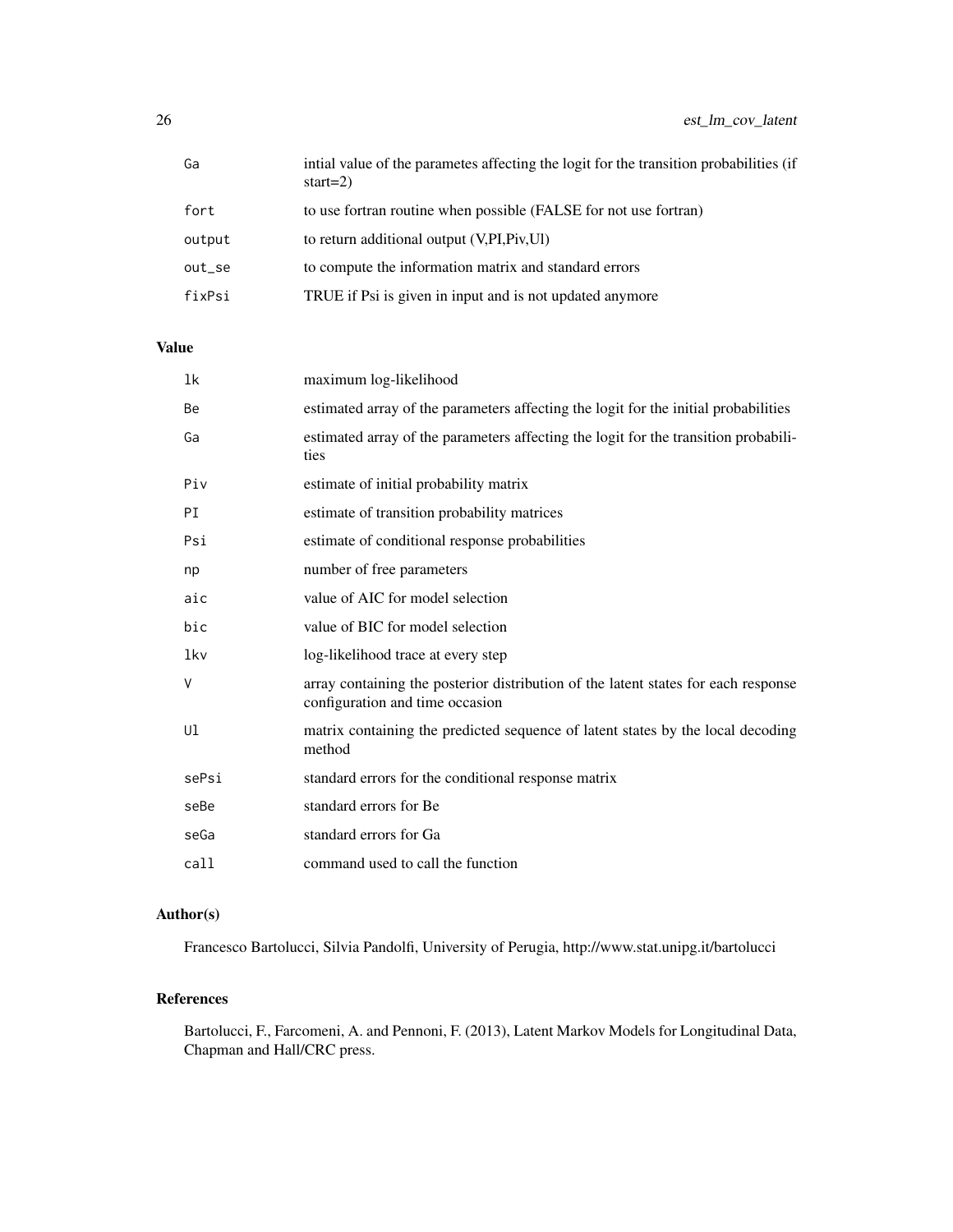#### <span id="page-26-0"></span>Examples

```
## Not run:
# Example based on self-rated health status (SRHS) data
# load SRHS data
data(data_SRHS_long)
dataSRHS = data_SRHS_long
TT = 8head(dataSRHS)
res = long2matrices(dataSRHS$id,X=cbind(dataSRHS$gender-1,
dataSRHS$race==2|dataSRHS$race==3, dataSRHS$education==4,
dataSRHS$education==5,dataSRHS$age-50,(dataSRHS$age-50)^2/100),
Y=dataSRHS$srhs)
# matrix of responses (with ordered categories from 0 to 4)
S = 5-res$YY
n = \dim(S)[1]# matrix of covariates (for the first and the following occasions)
# colums are: gender, race, educational level (2 columns), age, age^2)
X1 = \text{res}XX[\,1,1]X2 = \text{res}XX[, 2:TT, ]# estimate the model
est2f = est_lm_cov_latent(S,X1,X2,k=2,output=TRUE,out_se=TRUE)
summary(est2f)
# average transition probability matrix
PI = round(apply(est2f$PI[,, 2:TT], c(1,2), mean), 4)# Transition probability matrix for white females with high educational level
ind1 = (X1[, 1]=1 & X1[, 2]=0 & X1[, 4]=1)
PI1 = round(aply(est2f$PI[,,ind1,2:TT],c(1,2),mean),4)# Transition probability matrix for non-white male, low educational level
ind2 = (X1[,1]==0 & X1[,2]==1& X1[,3]==0 & X1[,4]==0)
PI2 = round(apply(est2f$PI[,,ind2,2:TT],c(1,2),mean),4)
## End(Not run)
```
est\_lm\_cov\_latent\_cont

*Estimate LM model for continuous outcomes with covariates in the latent model*

#### Description

Main function for estimating the LM model for continuous outcomes with covariates in the latent model.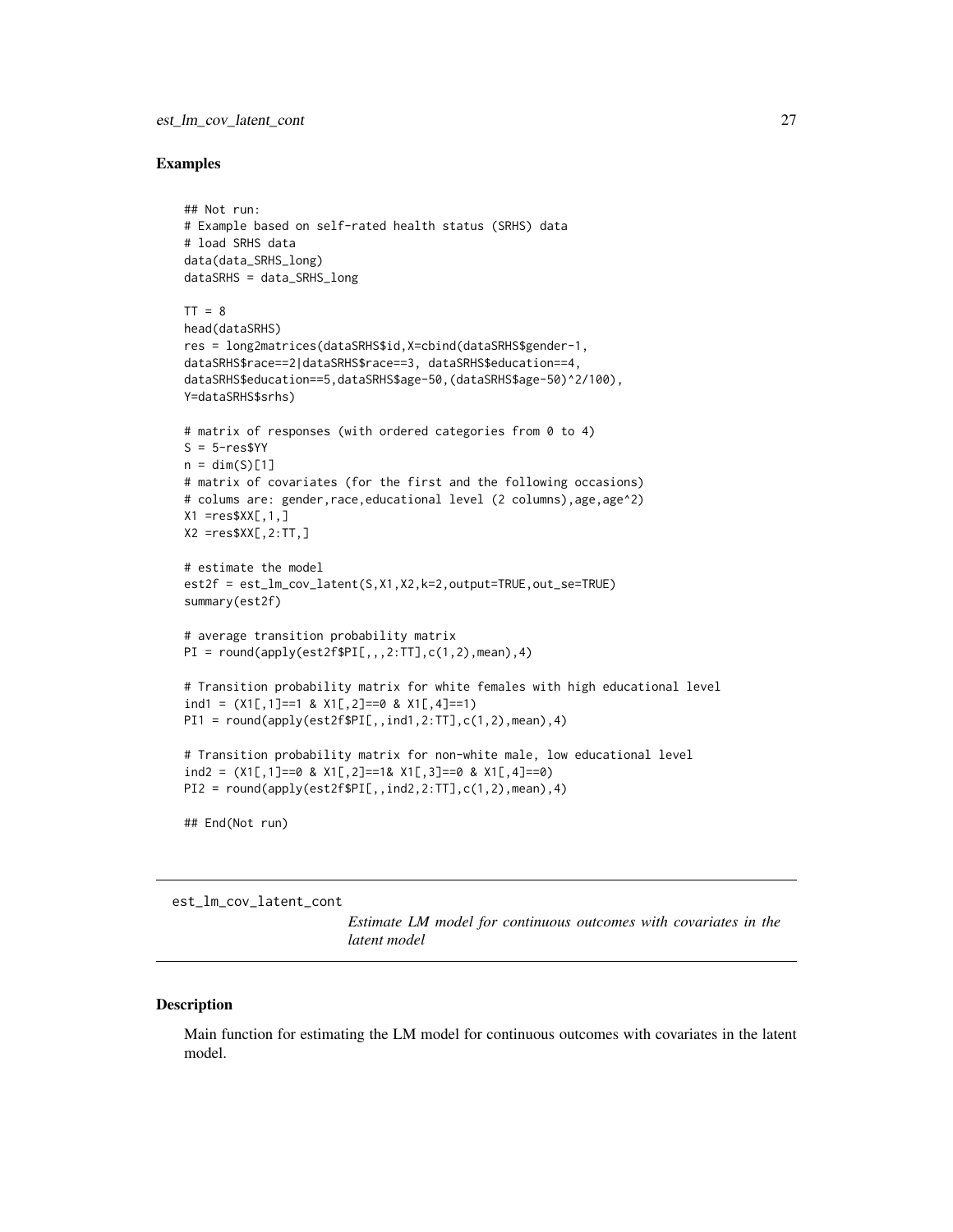## Usage

```
est_lm_cov_latent_cont(Y, X1 = NULL, X2 = NULL, yv = rep(1,nrow(Y)), k, start = 0,
              tol = 10^{\circ}-8, maxit = 1000, param = "multilogit", Mu = NULL, Si = NULL,
                  Be = NULL, Ga = NULL, output = FALSE)
```
## Arguments

| Y              | array of continuous outcomes $(n \times TT \times r)$                                                                                                                                                                                       |
|----------------|---------------------------------------------------------------------------------------------------------------------------------------------------------------------------------------------------------------------------------------------|
| X1             | matrix of covariates affecting the initial probabilities (n x nc1)                                                                                                                                                                          |
| X <sub>2</sub> | array of covariates affecting the transition probabilities (n x TT-1 x nc2)                                                                                                                                                                 |
| <b>VV</b>      | vector of frequencies of the available configurations                                                                                                                                                                                       |
| k              | number of latent states                                                                                                                                                                                                                     |
| start          | type of starting values ( $0 =$ deterministic, $1 =$ random, $2 =$ initial values in input)                                                                                                                                                 |
| tol            | tolerance level for checking convergence of the algorithm                                                                                                                                                                                   |
| maxit          | maximum number of iterations of the algorithm                                                                                                                                                                                               |
| param          | type of parametrization for the transition probabilities ("multilogit" = standard<br>multinomial logit for every row of the transition matrix, "difflogit" = multino-<br>mial logit based on the difference between two sets of parameters) |
| Mu             | initial value of the conditional means $(r \times k)$ (if start=2)                                                                                                                                                                          |
| Si             | initial value of the var-cov matrix common to all states $(r \times r)$ (if start=2)                                                                                                                                                        |
| Be             | intial value of the parameters affecting the logit for the initial probabilities (if<br>start= $2)$                                                                                                                                         |
| Ga             | intial value of the parametes affecting the logit for the transition probabilities (if<br>start= $2)$                                                                                                                                       |
| output         | to return additional output (V, PI, Piv, UI)                                                                                                                                                                                                |

## Value

| 1k   | maximum log-likelihood                                                                      |
|------|---------------------------------------------------------------------------------------------|
| Be   | estimated array of the parameters affecting the logit for the initial probabilities         |
| Ga   | estimated array of the parameters affecting the logit for the transition probabili-<br>ties |
| Mu   | estimate of conditional means of the response variables                                     |
| Si   | estimate of var-cov matrix common to all states                                             |
| np   | number of free parameters                                                                   |
| aic  | value of AIC for model selection                                                            |
| bic  | value of BIC for model selection                                                            |
| lkv  | log-likelihood trace at every step                                                          |
| Piv  | estimate of initial probability matrix                                                      |
| PI   | estimate of transition probability matrices                                                 |
| Ul   | matrix containing the predicted sequence of latent states by the local decoding<br>method   |
| call | command used to call the function                                                           |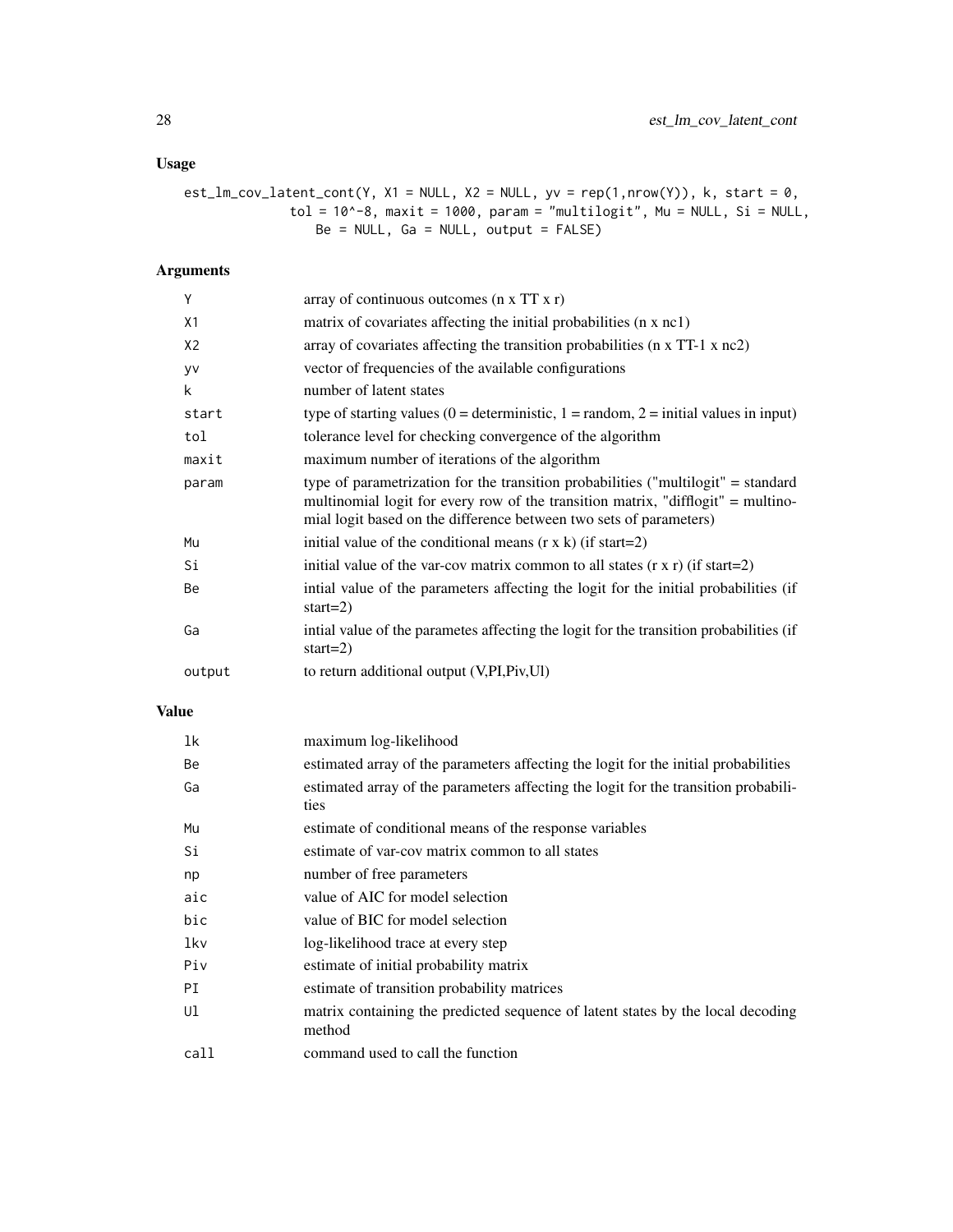#### <span id="page-28-0"></span>Author(s)

Francesco Bartolucci, Silvia Pandolfi, University of Perugia, http://www.stat.unipg.it/bartolucci

#### References

Bartolucci, F., Farcomeni, A. and Pennoni, F. (2013), Latent Markov Models for Longitudinal Data, Chapman and Hall/CRC press.

#### Examples

```
## Not run:
# Example based on multivariate longitudinal continuous data
# load data
require(mmm)
data(multiLongGaussian)
TT=4res = long2matrices(multiLongGaussian$ID,X=cbind(multiLongGaussian$X,multiLongGaussian$time),
      Y=cbind(multiLongGaussian$resp1, multiLongGaussian$resp2))
Y = res$YY
X1 = res$XX[, 1, ]X2 = res$XX[, 2:TT, ]# estimate the model
est = est_lm_cov_latent_cont(Y,X1,X2,k=3,output=TRUE)
summary(est)
# average transition probability matrix
PI = round(apply(est$PI[,, 2:TT], c(1,2), mean), 4); PI## End(Not run)
```
est\_lm\_cov\_manifest *Estimate LM model with covariates in the measurement model*

#### Description

Main function for estimating LM model with covariates in the measurement model based on a global logit parameterization.

#### Usage

```
est_lm_cov_manifest(S, X, yv = rep(1,nrow(S)), k, q = NULL, mod = c("LM", "FM"),
      tol = 10^{\circ}-8, maxit = 1000, start = 0, mu = NULL, al = NULL, be = NULL, si = NULL,
       rho = NULL, la = NULL, PI = NULL, output = FALSE, out_se = FALSE)
```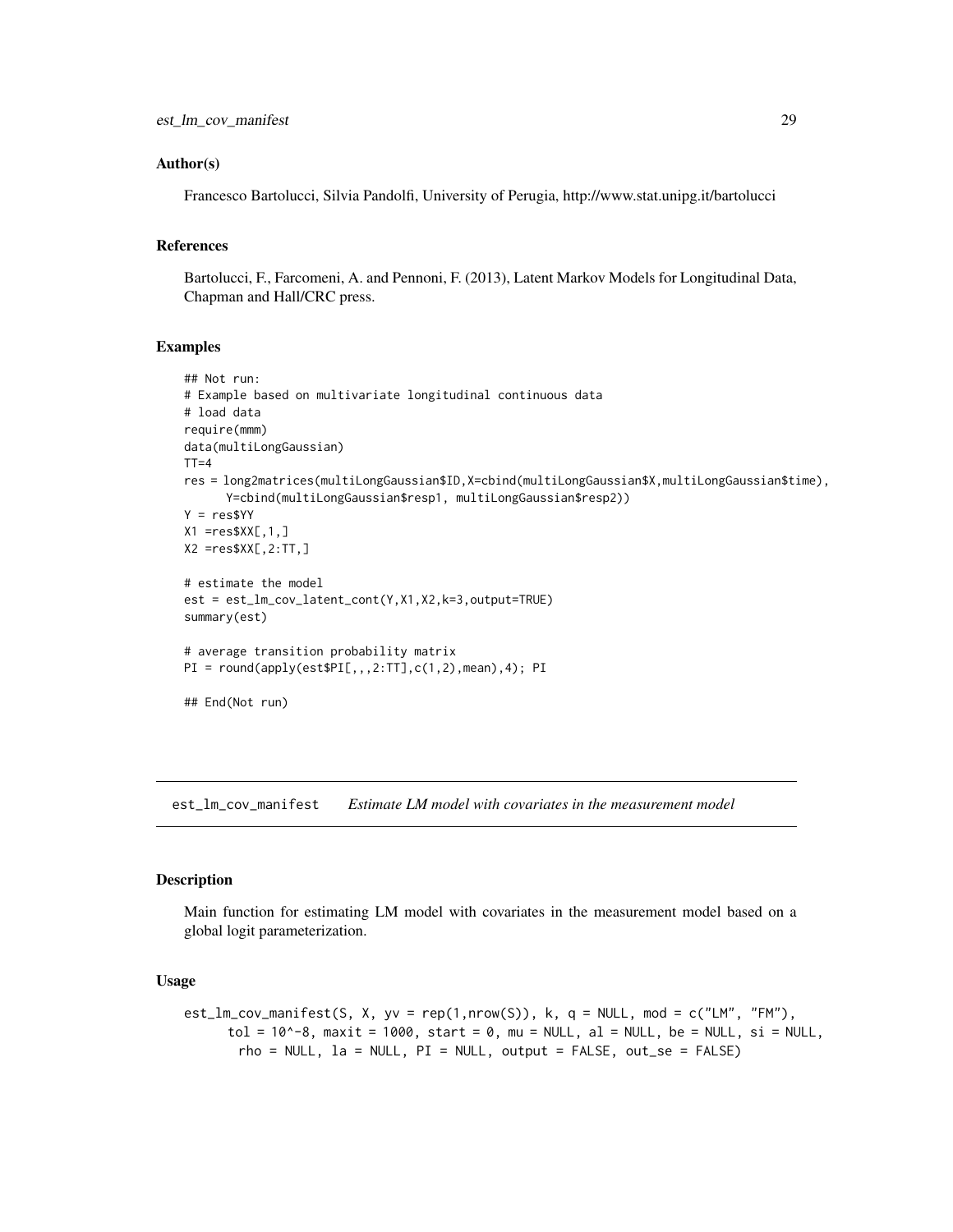## Arguments

| S      | array of available configurations (n x TT) with categories starting from 0                                                 |
|--------|----------------------------------------------------------------------------------------------------------------------------|
| X      | array ( $n \times TT \times nc$ ) of covariates with eventually includes lagged response ( $nc =$<br>number of covariates) |
| yv     | vector of frequencies of the available configurations                                                                      |
| k      | number of latent states                                                                                                    |
| q      | number of support points for the $AR(1)$ process                                                                           |
| mod    | model ("LM" = Latent Markov with stationary transition, "FM" = finite mixture)                                             |
| tol    | tolerance for the convergence (optional) and tolerance of conditional probability<br>if to $>1$ then return                |
| maxit  | maximum number of iterations of the algorithm                                                                              |
| start  | type of starting values ( $0 =$ deterministic, $1 =$ random, $2 =$ initial values in input)                                |
| mu     | starting value for mu (optional)                                                                                           |
| al     | starting value for al (optional)                                                                                           |
| be     | starting value for be (optional)                                                                                           |
| si     | starting value for si when mod="FM" (optional)                                                                             |
| rho    | starting value for rho when mod="FM" (optional)                                                                            |
| la     | starting value for la (optional)                                                                                           |
| PI     | starting value for PI (optional)                                                                                           |
| output | to return additional output (PRED0, PRED1)                                                                                 |
| out_se | TRUE for computing information matrix and standard errors                                                                  |

## Value

| mu     | vector of cutpoints                                  |
|--------|------------------------------------------------------|
| al     | support points for the latent states                 |
| be     | estimate of the vector of regression parameters      |
| si     | sigma of the AR(1) process (mod = "FM")              |
| rho    | parameter vector for AR(1) process (mod = "FM")      |
| la     | vector of initial probabilities                      |
| РI     | transition matrix                                    |
| 1k     | maximum log-likelihood                               |
| np     | number of parameters                                 |
| aic    | value of AIC index                                   |
| bic    | value of BIC index                                   |
| PRED0  | prediction of latent state                           |
| PRED1  | prediction of the overall latent effect              |
| sebe   | standard errors for the regression parameters be     |
| selrho | standard errors for logit type transformation of rho |
| J1     | information matrix                                   |
| call   | command used to call the function                    |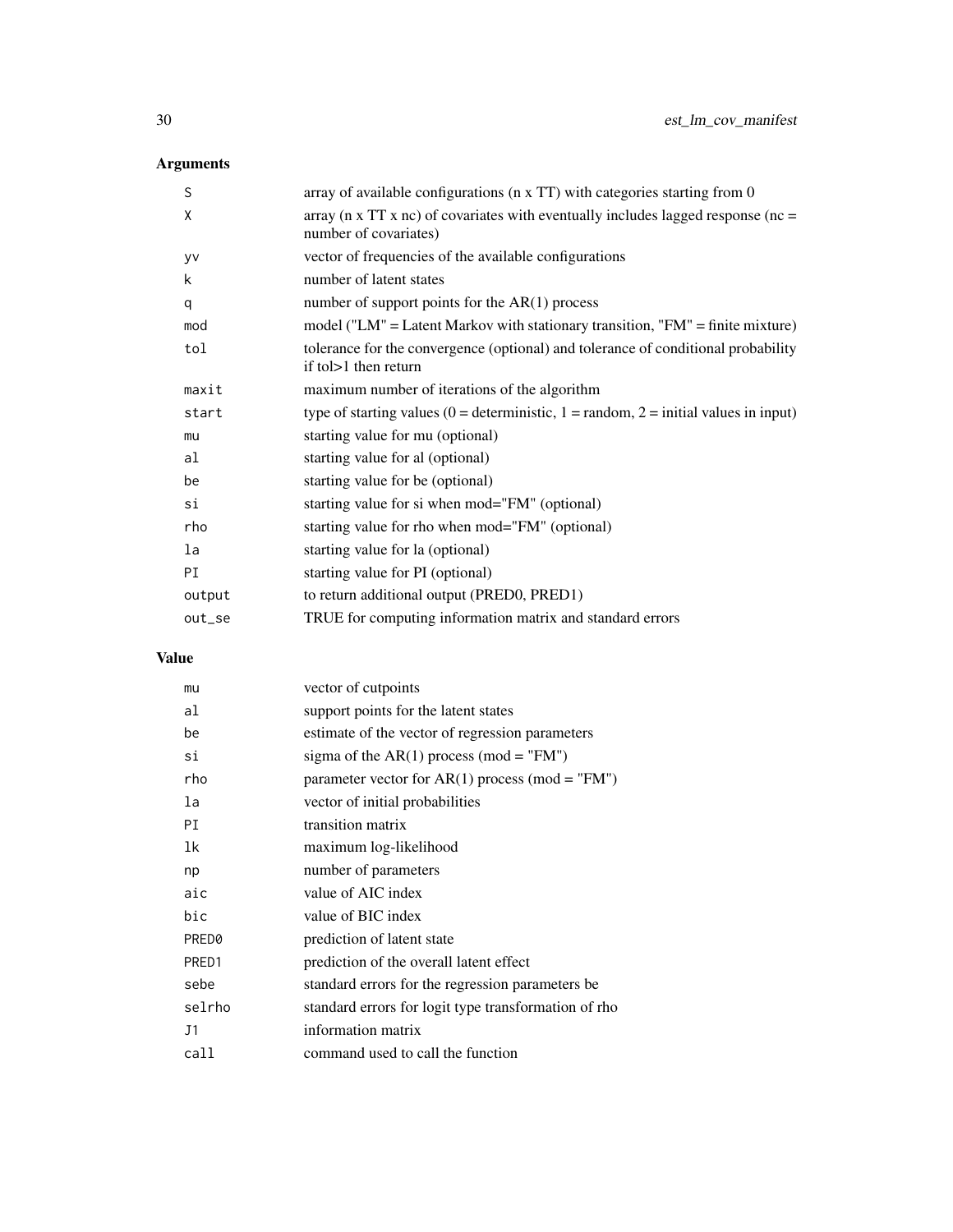#### Author(s)

Francesco Bartolucci, Silvia Pandolfi - University of Perugia (IT)

#### References

Bartolucci, F., Farcomeni, A. and Pennoni, F. (2013), Latent Markov Models for Longitudinal Data, Chapman and Hall/CRC press.

Bartolucci, F., Bacci, S. and Pennoni, F. (2014), Longitudinal analysis of the self-reported health status by mixture latent autoregressive models, Journal of the Royal Statistical Society - series C, 63, pp. 267-288

#### Examples

```
## Not run:
# Example based on self-rated health status (SRHS) data
# load SRHS data
data(data_SRHS_long)
dataSRHS = data_SRHS_long
head(dataSRHS)
res = long2matrices(dataSRHS$id,X=cbind(dataSRHS$gender-1,
dataSRHS$race==2|dataSRHS$race==3,dataSRHS$education==4,
dataSRHS$education==5,dataSRHS$age-50,(dataSRHS$age-50)^2/100),
Y=dataSRHS$srhs)
X =res$XX
S = 5-res$YY
# *** fit stationary LM model
res0 = vector("list", 10); tol = 10^(-6);for(k in 1:10){
  res0[[k]] = est_lm_cov_manifest(S,X,k,1,mod="LM",tol)
   save.image("example_SRHS.RData")
}
# *** fit the mixture latent auto-regressive model
tol = 0.005res = vector("list",4)
k=1q = 51res[[k]]=est_lm_cov_manifest(S,X,k,q,mod="FM",tol,output=TRUE)
for(k in 2:4) res[[k]]=est_lm_cov_manifest(S,X,k,q=61,mod="FM",tol,output=TRUE)
## End(Not run)
```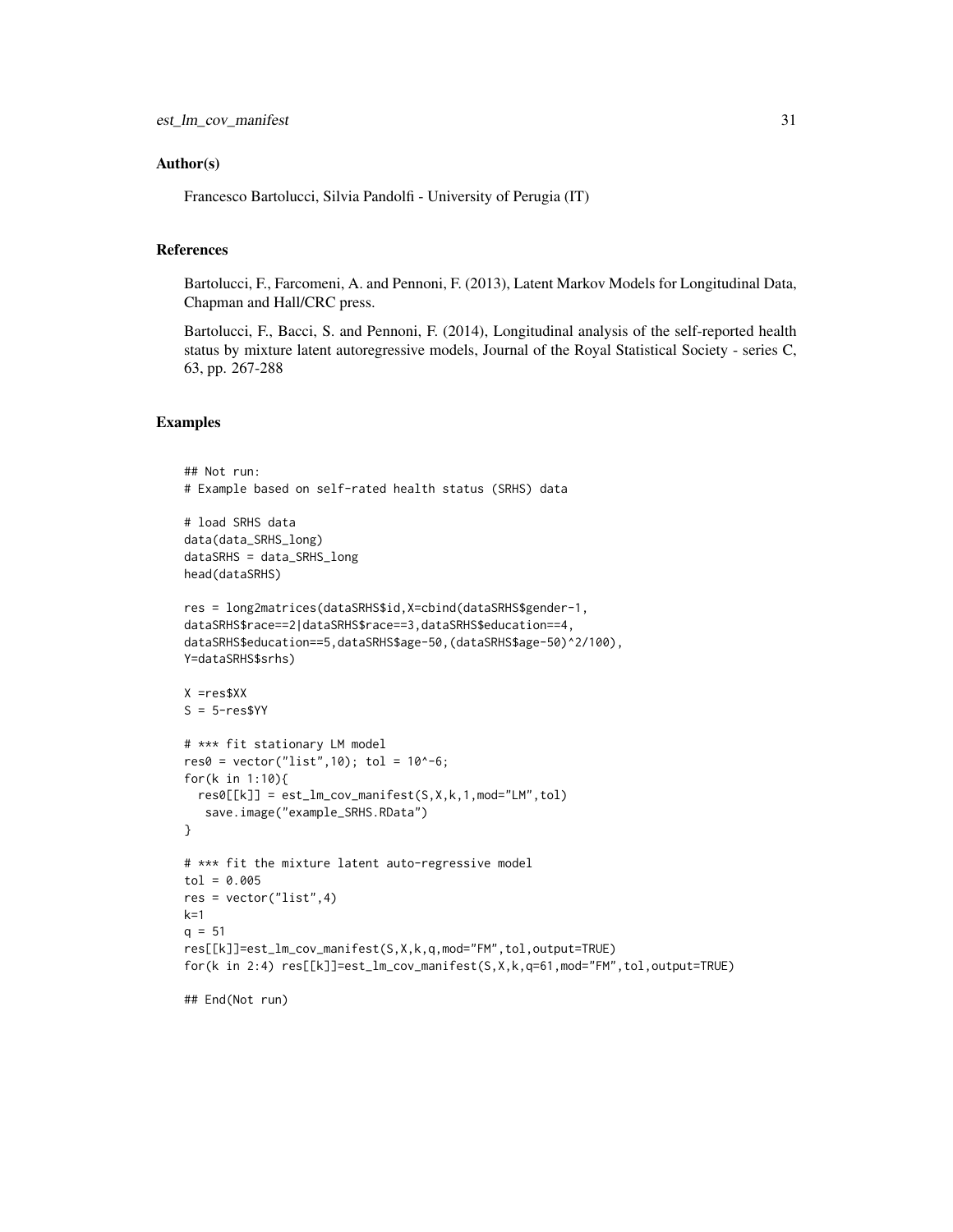<span id="page-31-0"></span>

Main function for estimating the mixed LM model with discrete random effect in the latent model.

#### Usage

est\_lm\_mixed(S, yv = rep(1,nrow(S)), k1, k2, start = 0, tol =  $10^{\circ}$ -8, maxit = 1000, out\_se = FALSE)

### Arguments

| S      | array of available response configurations ( $n \times TT \times r$ ) with categories starting<br>from 0 |
|--------|----------------------------------------------------------------------------------------------------------|
| yv     | vector of frequencies of the available configurations                                                    |
| k1     | number of latent classes                                                                                 |
| k2     | number of latent states                                                                                  |
| start  | type of starting values $(0 =$ deterministic, $1 =$ random)                                              |
| tol    | tolerance level for convergence                                                                          |
| maxit  | maximum number of iterations of the algorithm                                                            |
| out_se | to compute standard errors                                                                               |
|        |                                                                                                          |

#### Value

| la   | estimate of the mass probability vector (distribution of the random effects) |
|------|------------------------------------------------------------------------------|
| Piv  | estimate of initial probabilities                                            |
| Pi   | estimate of transition probability matrices                                  |
| Psi  | estimate of conditional response probabilities                               |
| 1k   | maximum log-likelihood                                                       |
| W    | posterior probabilities of the random effect                                 |
| np   | number of free parameters                                                    |
| bic  | value of BIC for model selection                                             |
| call | command used to call the function                                            |
|      |                                                                              |

#### Author(s)

Francesco Bartolucci, Silvia Pandolfi - University of Perugia (IT)

#### References

Bartolucci, F., Farcomeni, A. and Pennoni, F. (2013), Latent Markov Models for Longitudinal Data, Chapman and Hall/CRC press.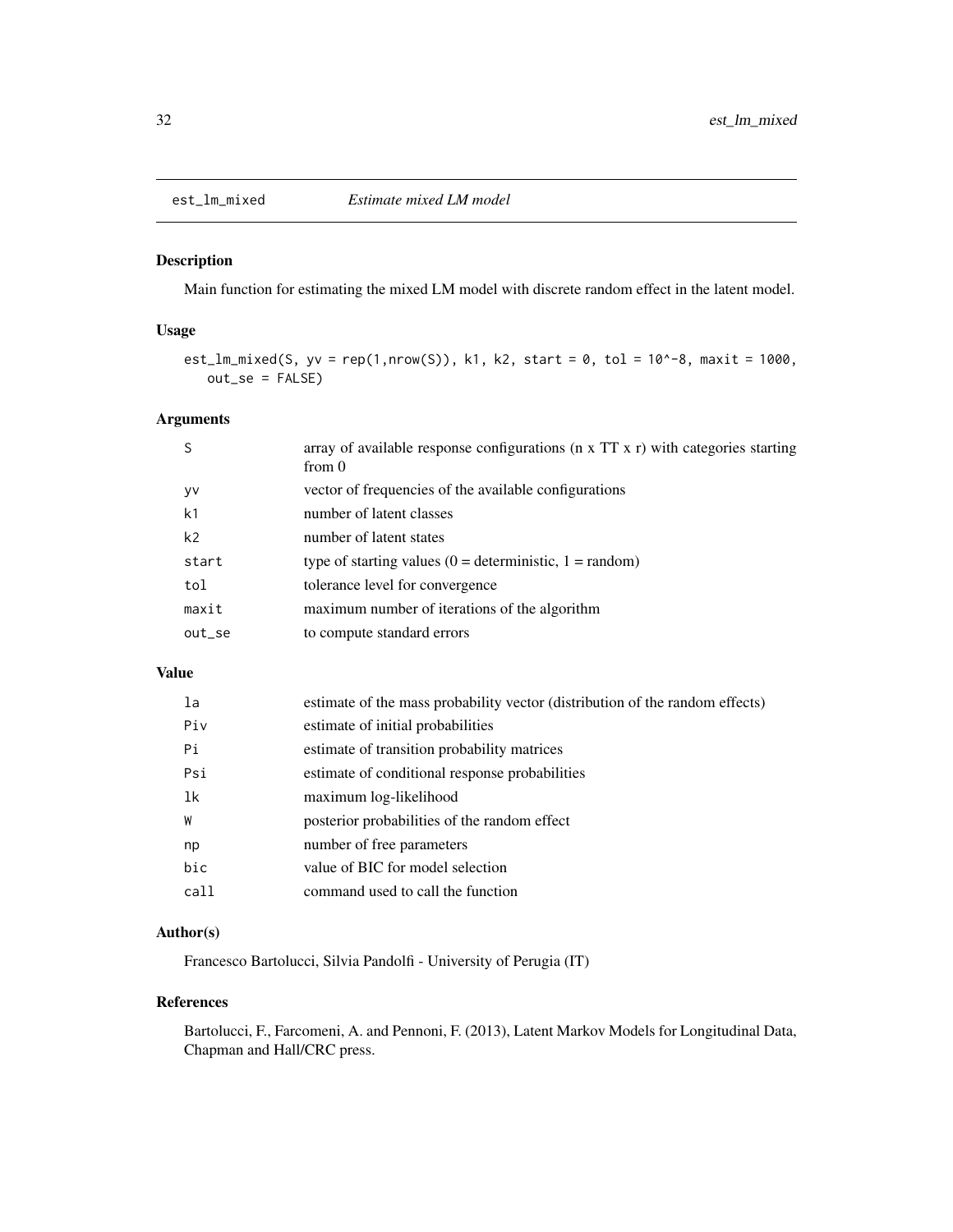### <span id="page-32-0"></span>est\_mc\_basic 33

#### Examples

```
## Not run:
# Example based of criminal data
# load data
data(data_criminal_sim)
out = long2wide(data_criminal_sim,"id","time","sex",
c("y1","y2","y3","y4","y5","y6","y7","y8","y9","y10"),aggr=T,full=999)
XX = out$XX
YY = out$YY
freq = out$freq
n1 = sum(freq[XX[, 1] == 1])n2 = sum(freq[XX[, 1] == 2])n = sum(freq)# fit mixed LM model only for females
YY = YY[XX[,1]==2,,]; freq = freq[XX[,1]==2]
k1 = 2; k2 = 2res = est_lm_mixed(YY,freq,k1,k2,tol=10^-8)
summary(res)
## End(Not run)
```
est\_mc\_basic *Estimate basic Markov chain (MC) model*

## Description

Main function for estimating the basic MC model.

#### Usage

```
est_mc_basic(S, yv, mod = 0, tol = 10^8-8, maxit = 1000, out_se = FALSE)
```

| <sub>S</sub> | matrix (n x TT) of available configurations of the response variable with cate-<br>gories starting from 0                      |
|--------------|--------------------------------------------------------------------------------------------------------------------------------|
| yv           | vector of frequencies of the available configurations                                                                          |
| mod          | model on the transition probabilities (0 for time-heter., 1 for time-homog., from<br>2 to (TT-1) partial homog. of that order) |
| tol          | tolerance level for convergence                                                                                                |
| maxit        | maximum number of iterations of the algorithm                                                                                  |
| out_se       | to compute the information matrix and standard errors                                                                          |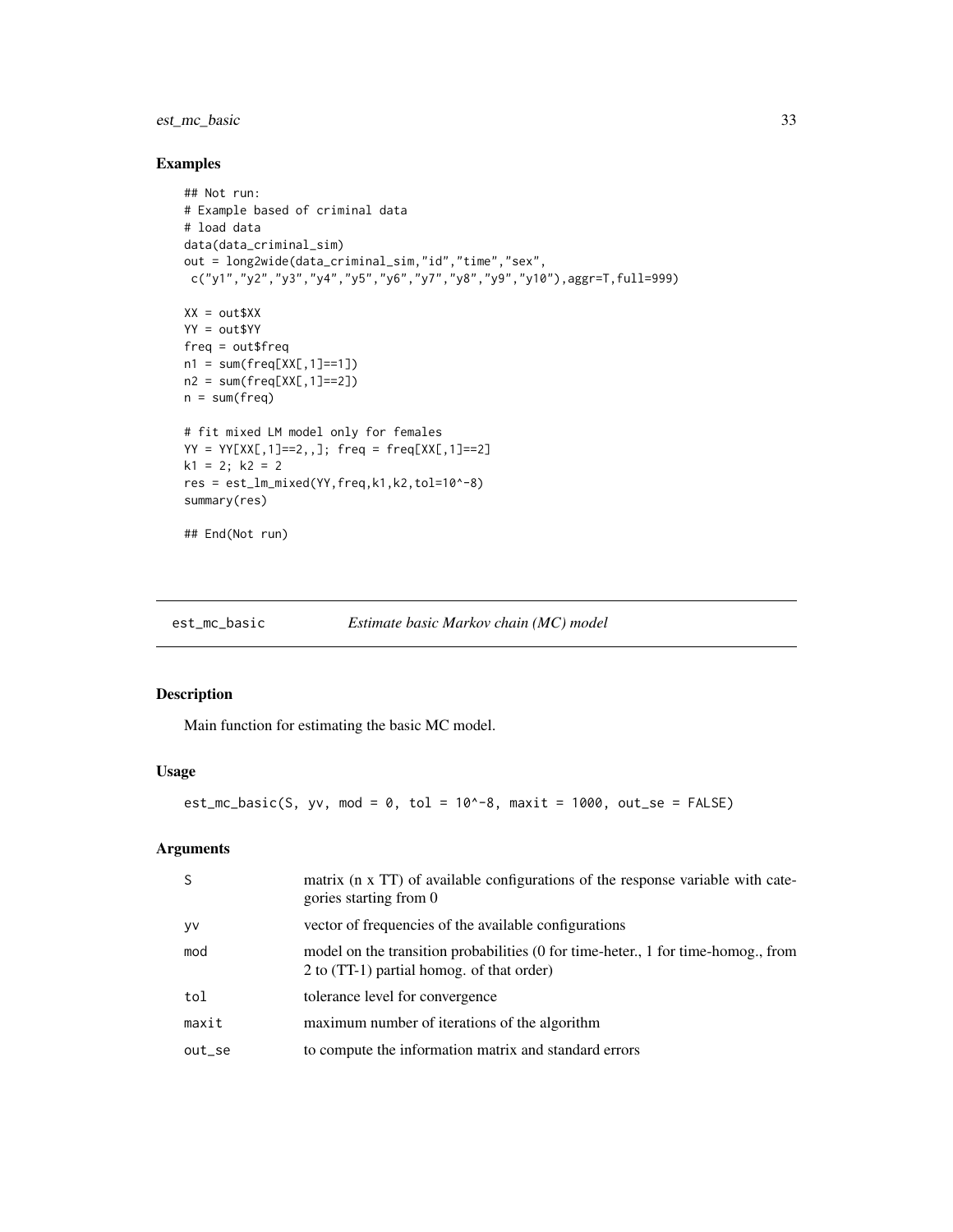#### Value

| 1k    | maximum log-likelihood                                                          |
|-------|---------------------------------------------------------------------------------|
| piv   | estimate of initial probability vector                                          |
| Pi    | estimate of transition probability matrices                                     |
| np    | number of free parameters                                                       |
| aic   | value of AIC for model selection                                                |
| bic   | value of BIC for model selection                                                |
| Fy    | estimated marginal distribution of the response variable for each time occasion |
| sepiv | standard errors for the initial probabilities                                   |
| sePi  | standard errors for the transition probabilities                                |
| call  | command used to call the function                                               |

#### Author(s)

Francesco Bartolucci, Silvia Pandolfi, University of Perugia (IT), http://www.stat.unipg.it/bartolucci

#### References

Bartolucci, F., Farcomeni, A. and Pennoni, F. (2013), Latent Markov Models for Longitudinal Data, Chapman and Hall/CRC press.

#### Examples

```
# Example of drug consumption data
# load data
data(data_drug)
data_drug = as.matrix(data_drug)
S = data_drug[, 1:5]-1yv = data_drug[, 6]# fit of the Basic MC model
out = est_mc_basic(S,yv,mod=1,out_se=TRUE)
summary(out)
```
est\_mc\_cov\_latent *Estimate Markov chain (MC) model with covariates*

#### Description

Main function for estimating the MC model with covariates.

## Usage

```
est_mc_cov_latent(S, X1 = NULL, X2 = NULL, yv = rep(1, nrow(S)), start = 0, tol = 10^-8,
  maxit = 1000, out\_se = FALSE, output = FALSE, fort = TRUE)
```
<span id="page-33-0"></span>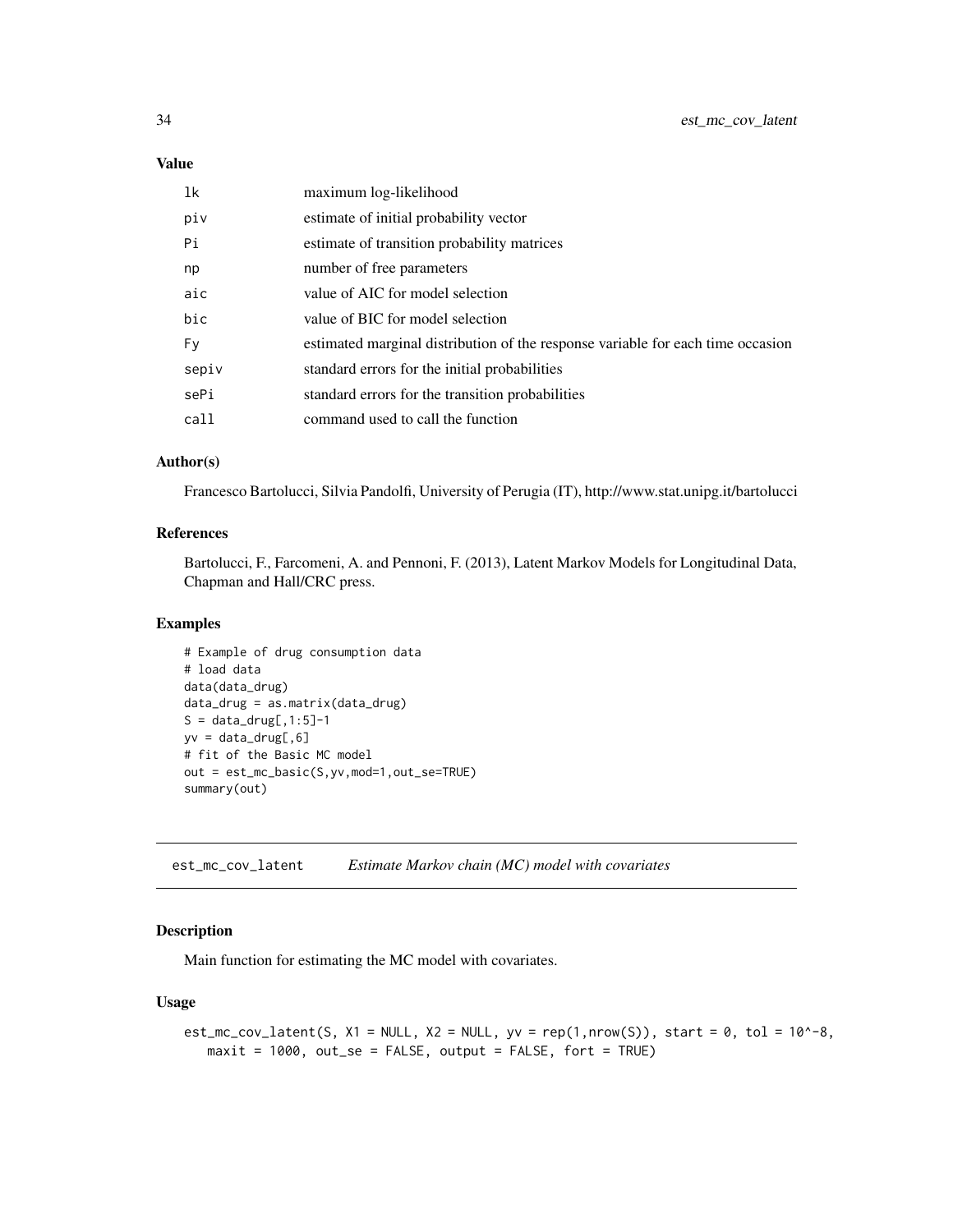## Arguments

| S      | matrix of available configurations of the response variable (n x TT) with cate-<br>gories starting from 0 |
|--------|-----------------------------------------------------------------------------------------------------------|
| X1     | matrix of covariates affecting the initial probabilities (n x nc1)                                        |
| X2     | array of covariates affecting the transition probabilities ( $n \times TT-1 \times nc2$ )                 |
| yv     | vector of frequencies of the available configurations                                                     |
| start  | type of starting values $(0 =$ deterministic, $1 =$ random)                                               |
| tol    | tolerance level for checking convergence of the algorithm                                                 |
| maxit  | maximum number of iterations of the algorithm                                                             |
| out_se | to compute the information matrix and standard errors                                                     |
| output | to return additional output (PI, Piv)                                                                     |
| fort   | to use fortran routine when possible (FALSE for not use fortran)                                          |

## Value

| 1k   | maximum log-likelihood                                                                      |
|------|---------------------------------------------------------------------------------------------|
| Be   | estimated array of the parameters affecting the logit for the initial probabilities         |
| Ga   | estimated array of the parameters affecting the logit for the transition probabili-<br>ties |
| np   | number of free parameters                                                                   |
| aic  | value of AIC for model selection                                                            |
| bic  | value of BIC for model selection                                                            |
| seBe | standard errors for Be                                                                      |
| seGa | standard errors for Ga                                                                      |
| Piv  | estimate of initial probability matrix                                                      |
| PI   | estimate of transition probability matrices                                                 |
| call | command used to call the function                                                           |

### Author(s)

Francesco Bartolucci, Silvia Pandolfi, University of Perugia, http://www.stat.unipg.it/bartolucci

## References

Bartolucci, F., Farcomeni, A. and Pennoni, F. (2013), Latent Markov Models for Longitudinal Data, Chapman and Hall/CRC press.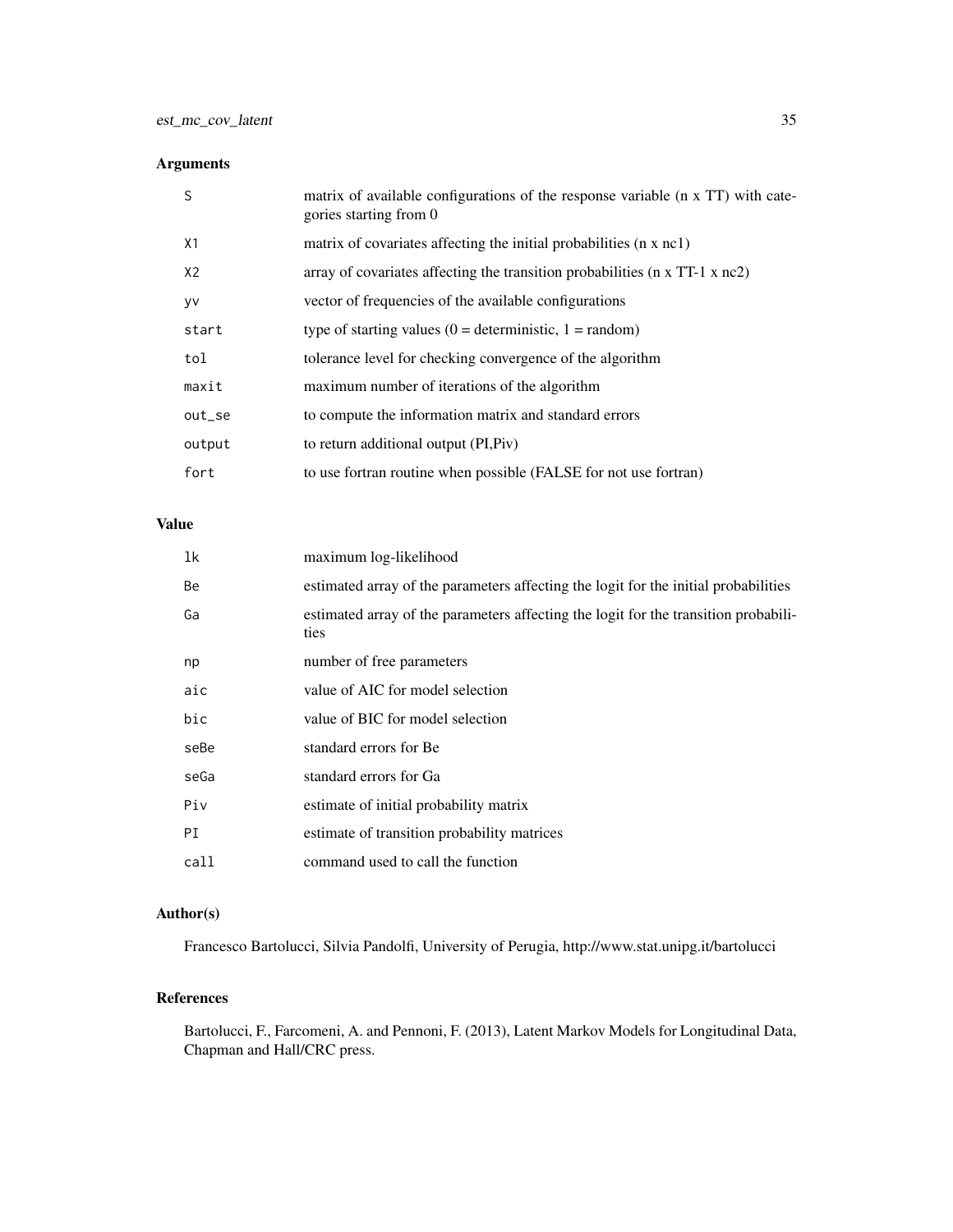#### Examples

## Not run:

```
# Example based on criminal data
# load criminal data
data(data_criminal_sim)
#We consider the response variable referring of crime of type 5
out = long2wide(data_criminal_sim,"id","time","sex",
"y5",aggr=T,full=999)
XX = out$XX-1YY = out$YY
freq = out$freq
TT=6X1 = as_matrix(XX[, 1])X2 = as_matrix(XX[, 2:TT])# estimate the model
res = est_mc_cov_latent(S=YY,yv=freq,X1=X1,X2=X2,output=TRUE)
summary(res)
# Initial probability for female
Piv0 = round(colMeans(res$Piv[X1==0,]),4)
# Initial probability for male
Piv1 = round(colMeans(res$Piv[X1==1,]),4)
```
## End(Not run)

est\_multilogit *Estimate multilogit model*

#### Description

The function performs maximum likelihood estimation of the multilogit model (internal function).

#### Usage

```
est_multilogit(Y, Xdis, label = 1:n, be = NULL, Pdis = NULL, dis = FALSE,
   fort = TRUE, ex = FALSE)
```

|       | matrix of all responses                             |
|-------|-----------------------------------------------------|
| Xdis  | array of all covariates (two- or three-dimensional) |
| label | label associated to every covariate configuration   |

<span id="page-35-0"></span>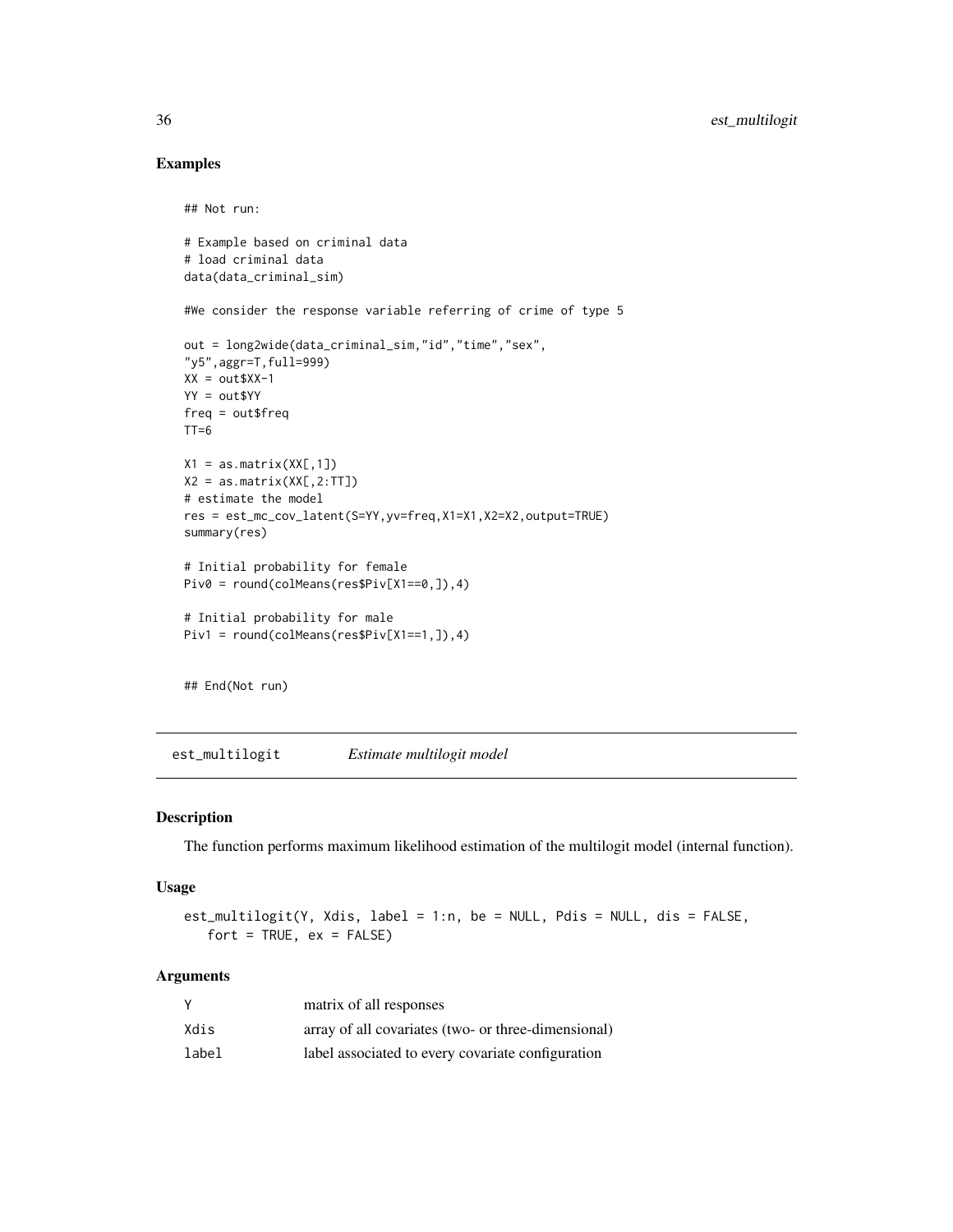#### <span id="page-36-0"></span>expit 37

| be   | initial value of the parameter vector                                                                                        |
|------|------------------------------------------------------------------------------------------------------------------------------|
| Pdis | probability configurations as initial values                                                                                 |
| dis  | to display partial results                                                                                                   |
| fort | to use fortran routines when possible                                                                                        |
| ex   | TRUE if the function exits without running the estimation algorithm providing<br>the score vector and the information matrix |

## Value

| be        | estimated vector regression coefficients   |
|-----------|--------------------------------------------|
|           | estimated matrix of probabilities          |
| Pdis      | estimated matrix of distinct probabilities |
| <b>SC</b> | score vector                               |
| Fi        | information matrix                         |

## Author(s)

Francesco Bartolucci, Silvia Pandolfi - University of Perugia (IT)

|  |  | expit |  |
|--|--|-------|--|
|--|--|-------|--|

Compute the expit function.

## Description

Function to compute the inverse of the logit function.

## Usage

expit(x)

## Arguments

| a vector of matrix which contains the values to be transformed |  |
|----------------------------------------------------------------|--|
|----------------------------------------------------------------|--|

## Value

y The transformed sample

### Author(s)

Francesco Bartolucci, Silvia Pandolfi - University of Perugia (IT)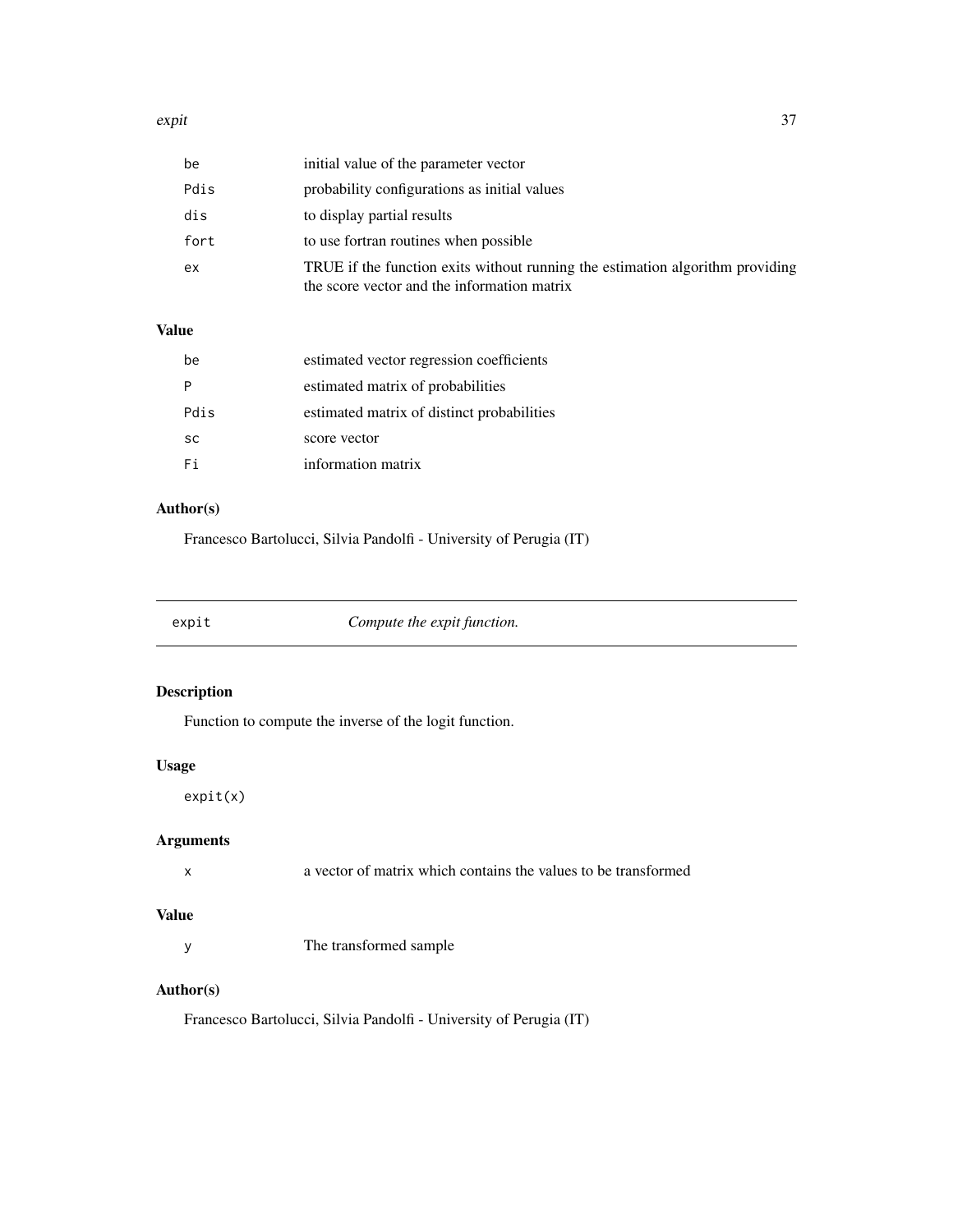<span id="page-37-0"></span>

Function to compute the inverse of the logit function with respect to a reference category.

#### Usage

expit1(lp,ref=1)

#### Arguments

| lp  | a vector which contains the values to be transformed |
|-----|------------------------------------------------------|
| ref | the reference category                               |

### Value

| p   | The transformed vector    |
|-----|---------------------------|
| Der | The matrix of derivatives |

#### Author(s)

Francesco Bartolucci, Silvia Pandolfi - University of Perugia (IT)

|--|

## Description

Function to invert the marginal parametrization based on global logits (internal funtion).

## Usage

```
invglob(eta)
```
#### Arguments

eta vector of global logits

#### Value

p vector of joint probabilties

## Author(s)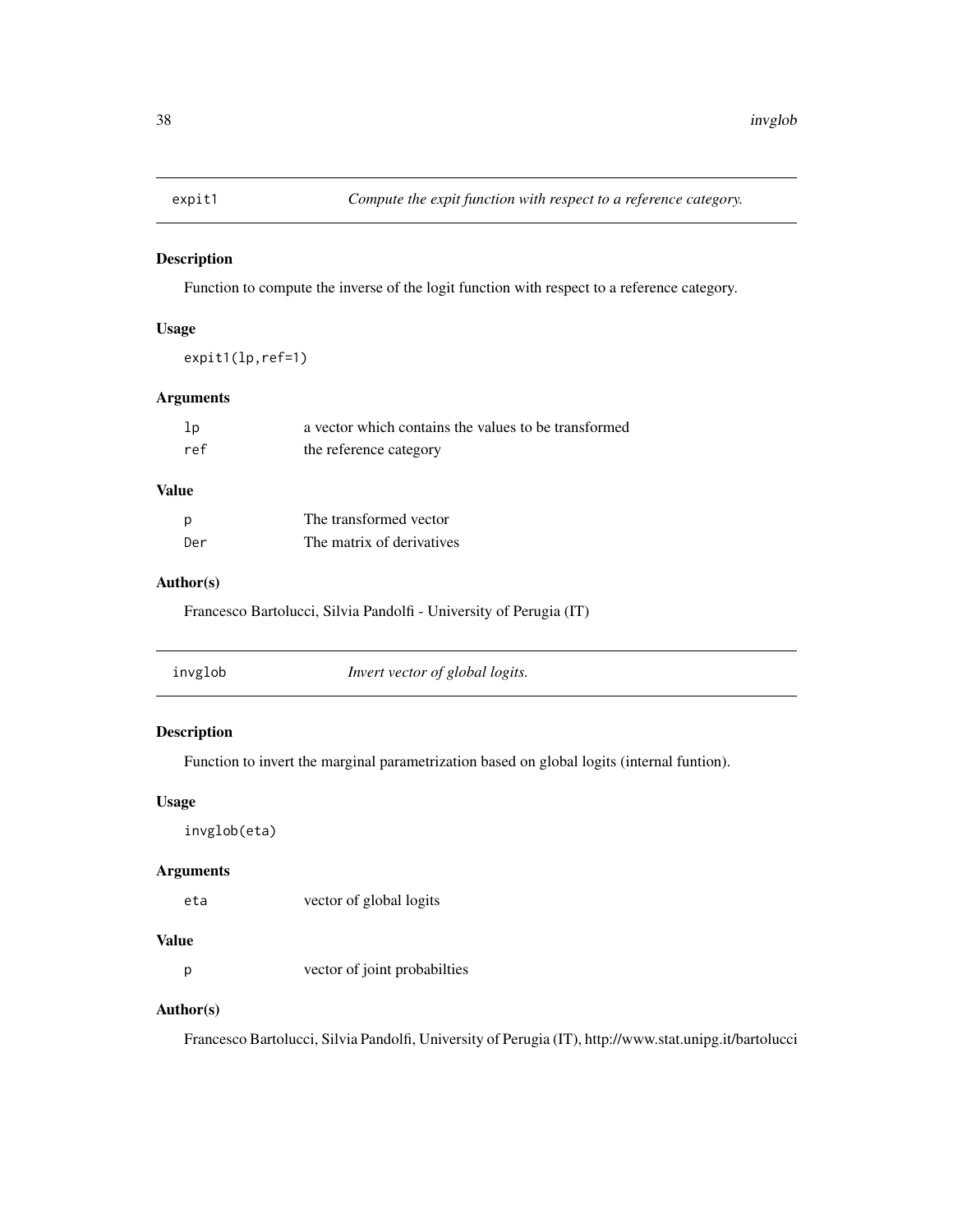<span id="page-38-0"></span>Compute the complete log-likelihood for the transtion and intial probabilties under the constraint of AR(1) latent process (internal use).

#### Usage

lk\_ar\_rho(lrho, SUP, V, outp = FALSE)

### Arguments

| lrho       | Fisher transformation of the autocorrelation coefficient                                                              |
|------------|-----------------------------------------------------------------------------------------------------------------------|
| <b>SUP</b> | matrix of the support points                                                                                          |
| V          | array containing the posterior distribution of the latent states for each response<br>configuration and time occasion |
| outp       | to return additional output (Wei, rho)                                                                                |
|            |                                                                                                                       |

#### Value

## Author(s)

Francesco Bartolucci, Silvia Pandolfi - University of Perugia (IT)

lk\_comp\_latent *Complete log-likelihood of the latent Markov model with covariates*

#### Description

Function that computes complete log-likelihood of the latent Markov model with covariates in the distribution of the latent process (internal use).

#### Usage

```
lk_comp_latent(S, R, yv, Piv, PI, Psi, k, fort = TRUE, der = FALSE,
      dlPsi = NULL, dlPiv = NULL, dlPI = NULL)
```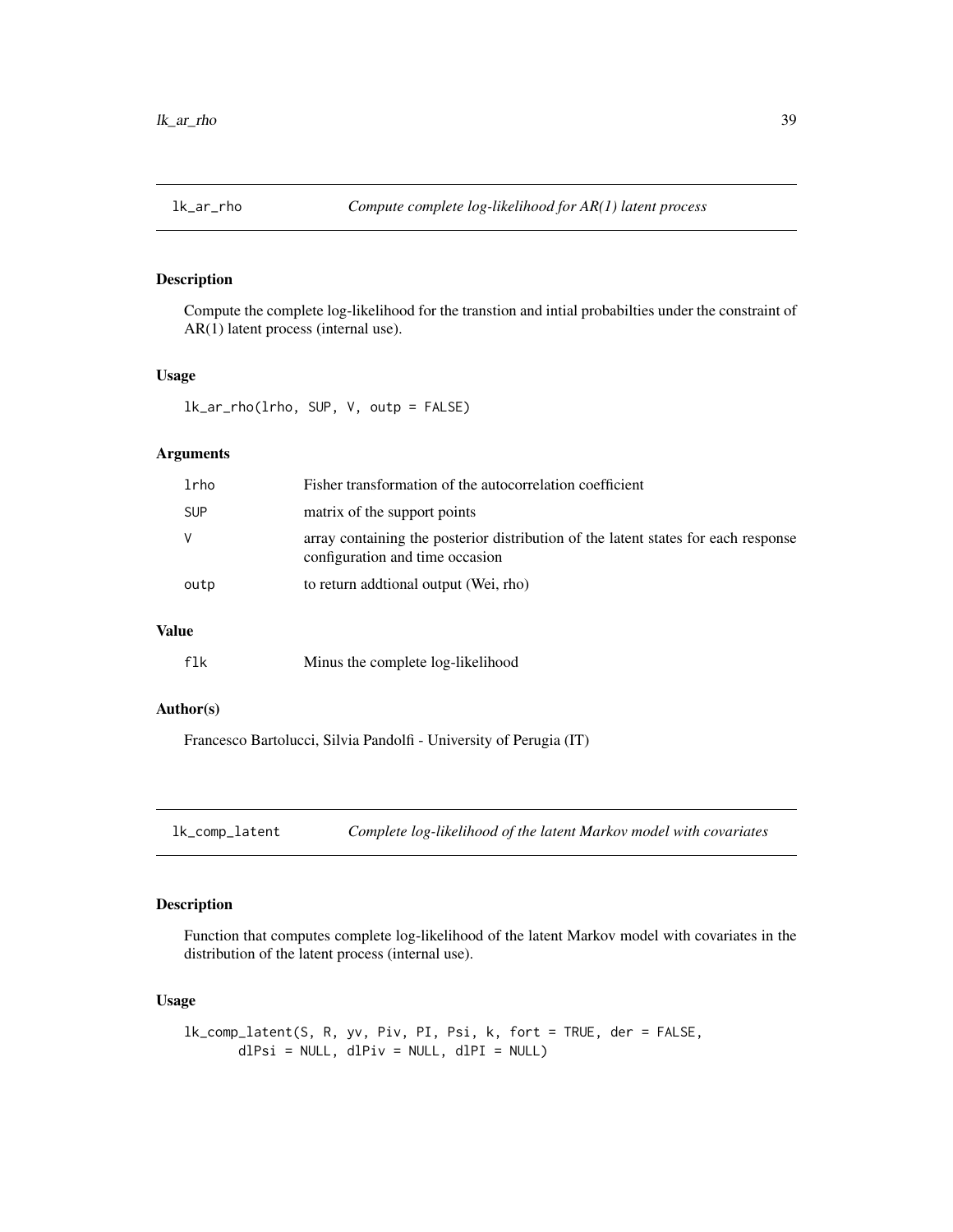## Arguments

| S     | matrix of distinct response configurations                                       |
|-------|----------------------------------------------------------------------------------|
| R     | matrix of missing response configurations                                        |
| yv    | corresponding vector of frequencies                                              |
| Piv   | initial probability matrix                                                       |
| PI    | transition probability matrices                                                  |
| Psi   | conditional response probability matrix                                          |
| k     | number of latent classes                                                         |
| fort  | to use fortran routine when possible                                             |
| der   | to compute derivatives                                                           |
| dlPsi | matrix of derivatives of the logarithm of the conditional response probabilities |
| dlPiv | matrix of derivatives of the logarithm of the initial probabilities              |
| dlPI  | matrix of derivatives of the logarithm of the transition probabilities           |

## Value

| 1k    | log-likelihood                                                                                          |
|-------|---------------------------------------------------------------------------------------------------------|
| Phi   | matrix of the conditional probabilities of the observed response configurations                         |
| -L    | matrix of the forward probabilities                                                                     |
| pv    | vector of marginal probabilities                                                                        |
| dlk   | derivatives of the log-likelihood                                                                       |
| dlPhi | matrix of derivatives of the log-conditional probabilities of the observed re-<br>sponse configurations |
| dlL   | matrix of derivatives of the log-forward probabilities                                                  |
| dIL2  | matrix of second derivatives of the log-forward probabilities                                           |
| dlpv  | matrix of derivatives of the log-marginal probabilities                                                 |

### Author(s)

Francesco Bartolucci, Silvia Pandolfi, University of Perugia (IT), http://www.stat.unipg.it/bartolucci

## References

Baum, L. E., Petrie, T., Soules, G., and Weiss, N. (1970). A maximization technique occurring in the statistical analysis of probabilistic functions of Markov chains. Annals of Mathematical Statistics, 41, 164-171.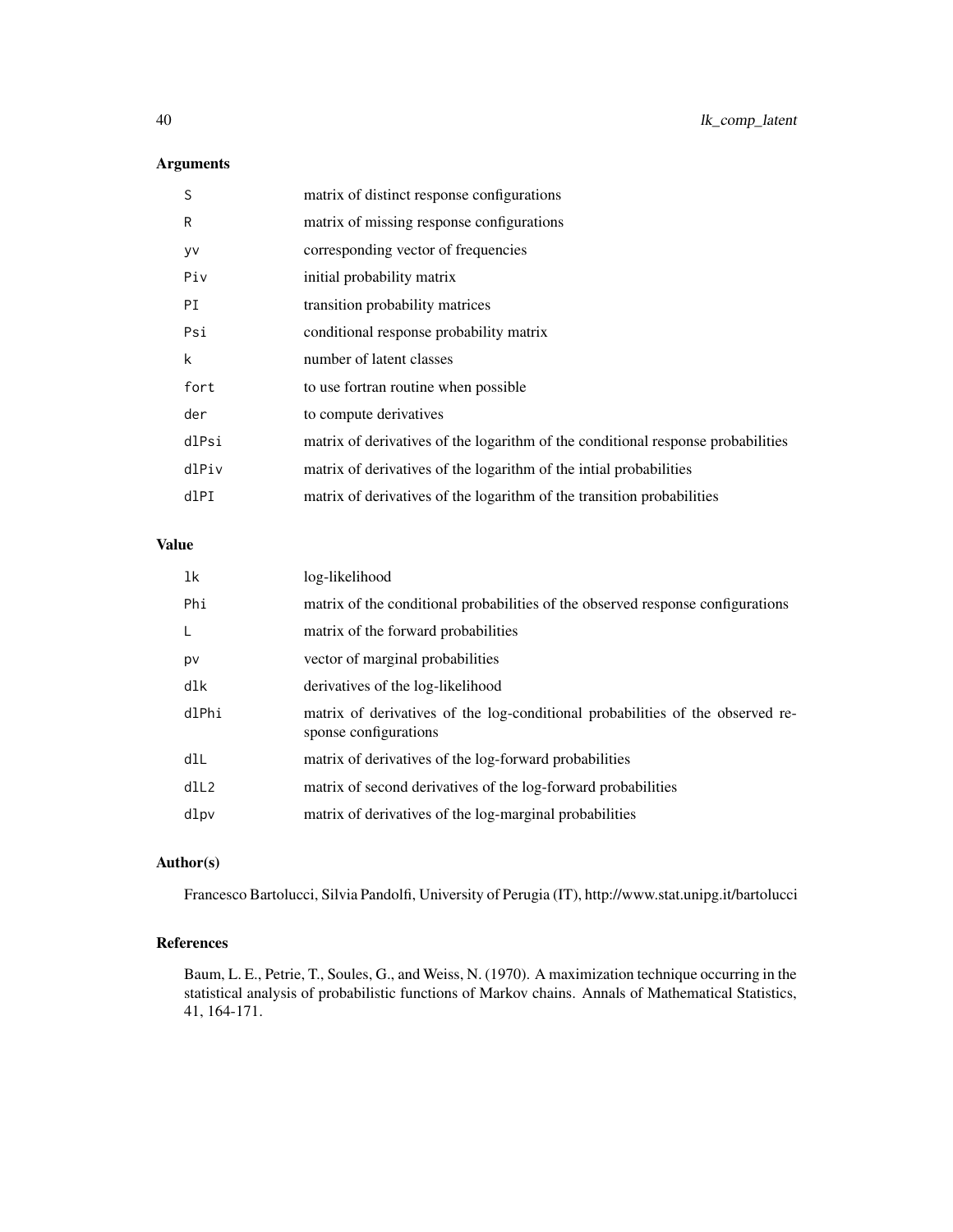<span id="page-40-0"></span>lk\_comp\_latent\_cont *Complete log-likelihood of the latent Markov model for continuous outcomes with covariates*

#### Description

Function that computes complete log-likelihood of the latent Markov model for continuous outcomes with covariates in the distribution of the latent process (internal use).

#### Usage

lk\_comp\_latent\_cont(Y, yv, Piv, PI, Mu, Si, k)

### Arguments

|           | array of continuous response outcomes                 |
|-----------|-------------------------------------------------------|
| <b>yv</b> | corresponding vector of frequencies                   |
| Piv       | initial probability matrix                            |
| PT.       | transition probability matrices                       |
| Mu        | matrix of conditional means of the response variables |
| Si        | var-cov matrix common to all states                   |
|           | number of latent classes                              |

#### Value

| 1k  | log-likelihood                                                                  |
|-----|---------------------------------------------------------------------------------|
| Phi | matrix of the conditional probabilities of the observed response configurations |
|     | matrix of the forward probabilities                                             |
| pv  | vector of marginal probabilities                                                |

#### Author(s)

Francesco Bartolucci, Silvia Pandolfi, University of Perugia (IT), http://www.stat.unipg.it/bartolucci

#### References

Baum, L. E., Petrie, T., Soules, G., and Weiss, N. (1970). A maximization technique occurring in the statistical analysis of probabilistic functions of Markov chains. Annals of Mathematical Statistics, 41, 164-171.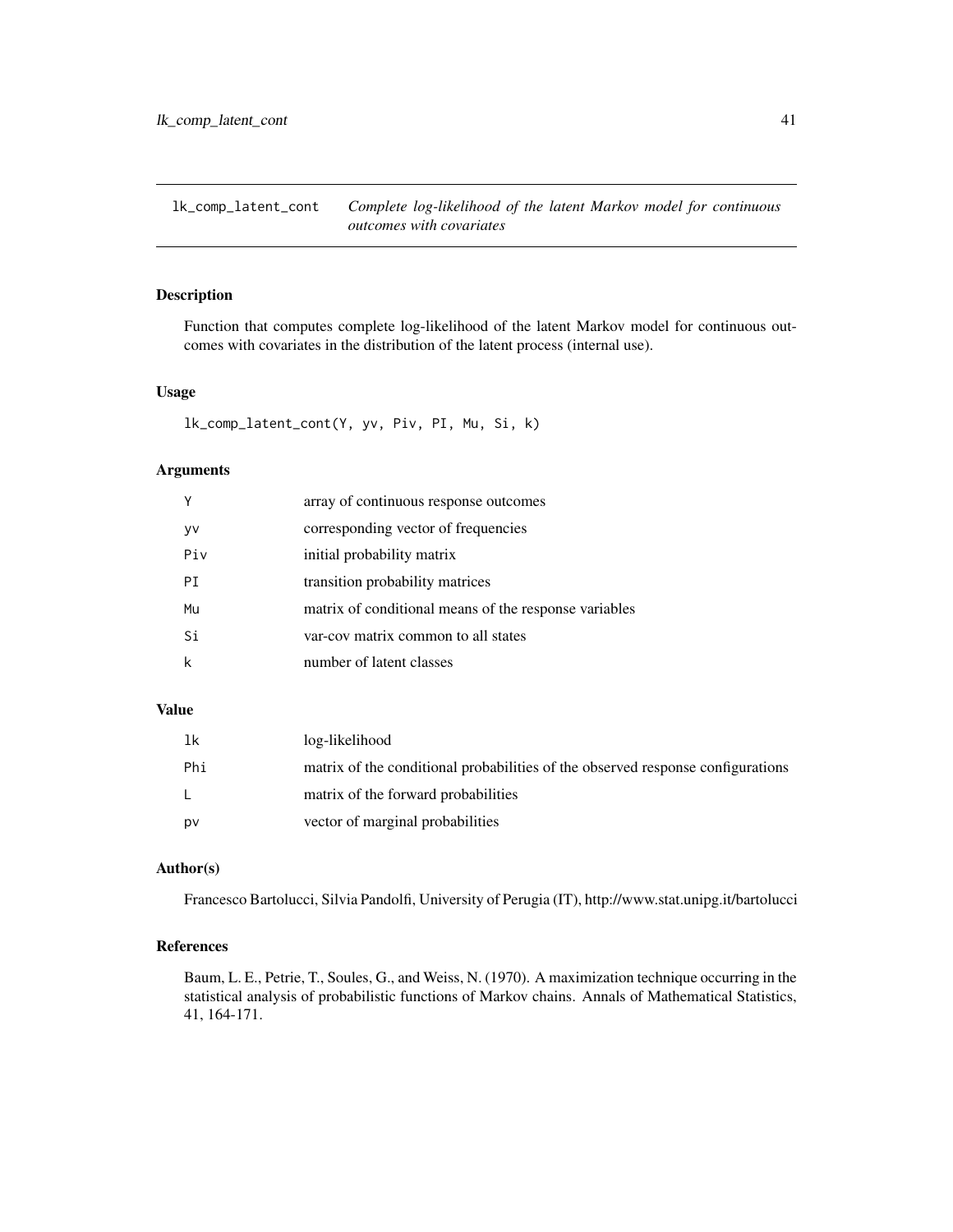<span id="page-41-0"></span>

Function that computes the observable log-likelihood of the basic LM model (internal use).

### Usage

lk\_obs(th, m, Bm, Cm, bv, k, S, R, yv, TT, r, mod)

## Arguments

| th        | vector of parameters                       |
|-----------|--------------------------------------------|
| m         | list of design matrices for the logits     |
| Bm        | design matrix for the logits               |
| Сm        | design matrix for the logits               |
| bv        | number of response categories              |
| k         | number of states                           |
| S         | matrix of distinct response configurations |
| R         | matrix of missing response configurations  |
| yv        | corresponding vector of frequencies        |
| <b>TT</b> | number of times occasions                  |
| r         | number of response variabels               |
| mod       | type of model                              |
|           |                                            |

## Value

| 1k  | log-likelihood |
|-----|----------------|
| -SC | score vector   |

### Author(s)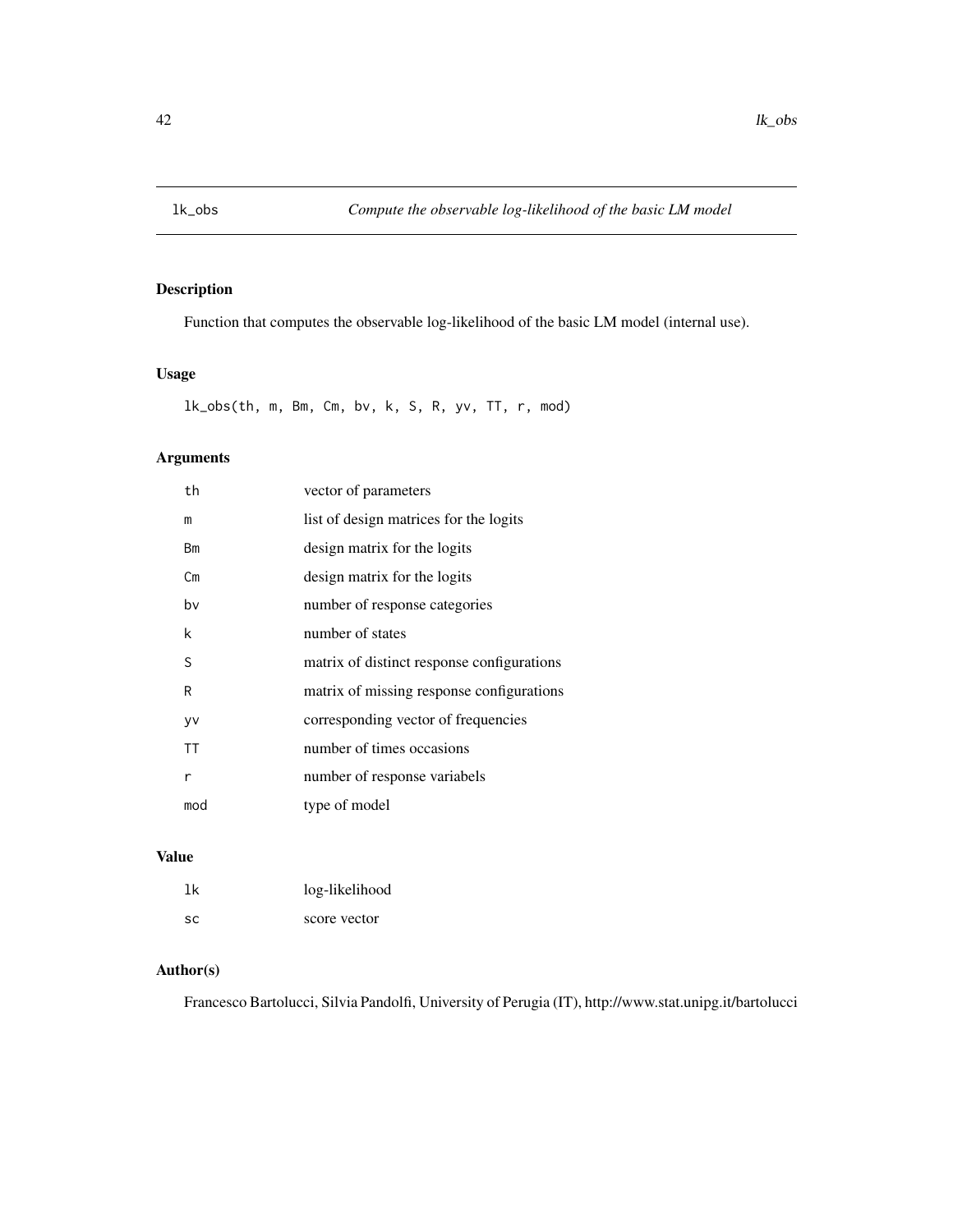<span id="page-42-0"></span>lk\_obs\_latent *Compute the observable log-likelihood of the LM model with covariates in the latent model*

## Description

Function that computes the observable log-likelihood of the LM model with covariates in the latent model (internal use).

## Usage

lk\_obs\_latent(th, S, R, b, yv, Am, XXdis, Xlab, ZZdis, Zlab, param, fort = TRUE)

## Arguments

| th    | vector of parameters                                                                                                                                                                                                                        |
|-------|---------------------------------------------------------------------------------------------------------------------------------------------------------------------------------------------------------------------------------------------|
| S     | matrix of distinct response configurations                                                                                                                                                                                                  |
| R     | matrix of missing response configurations                                                                                                                                                                                                   |
| b     | number of response categories                                                                                                                                                                                                               |
| yv    | corresponding vector of frequencies                                                                                                                                                                                                         |
| Am    | design matrix for the logits                                                                                                                                                                                                                |
| XXdis | design matrix used for estimation of the initial probabilities                                                                                                                                                                              |
| Xlab  | list of labels used for estimation of the initial probabilities                                                                                                                                                                             |
| ZZdis | design matrix used for estimation of the transition probabilities                                                                                                                                                                           |
| Zlab  | list of labels used for estimation of the transition probabilities                                                                                                                                                                          |
| param | type of parametrization for the transition probabilities ("multilogit" = standard<br>multinomial logit for every row of the transition matrix, "difflogit" = multino-<br>mial logit based on the difference between two sets of parameters) |
| fort  | to use fortran routine when possible                                                                                                                                                                                                        |

## Value

| lk    | log-likelihood                                                                   |
|-------|----------------------------------------------------------------------------------|
| sc    | score vector                                                                     |
| Psi   | conditional response probabilities                                               |
| be    | parameters on initial probabilities                                              |
| Ga    | parameters on transition probabilities                                           |
| Piv   | initial probabilities                                                            |
| PI    | transition probabilities                                                         |
| dlPsi | matrix of derivatives of the logarithm of the conditional response probabilities |
| dlPiv | matrix of derivatives of the logarithm of the intial probabilities               |
| dlPI  | matrix of derivatives of the logarithm of the transition probabilities           |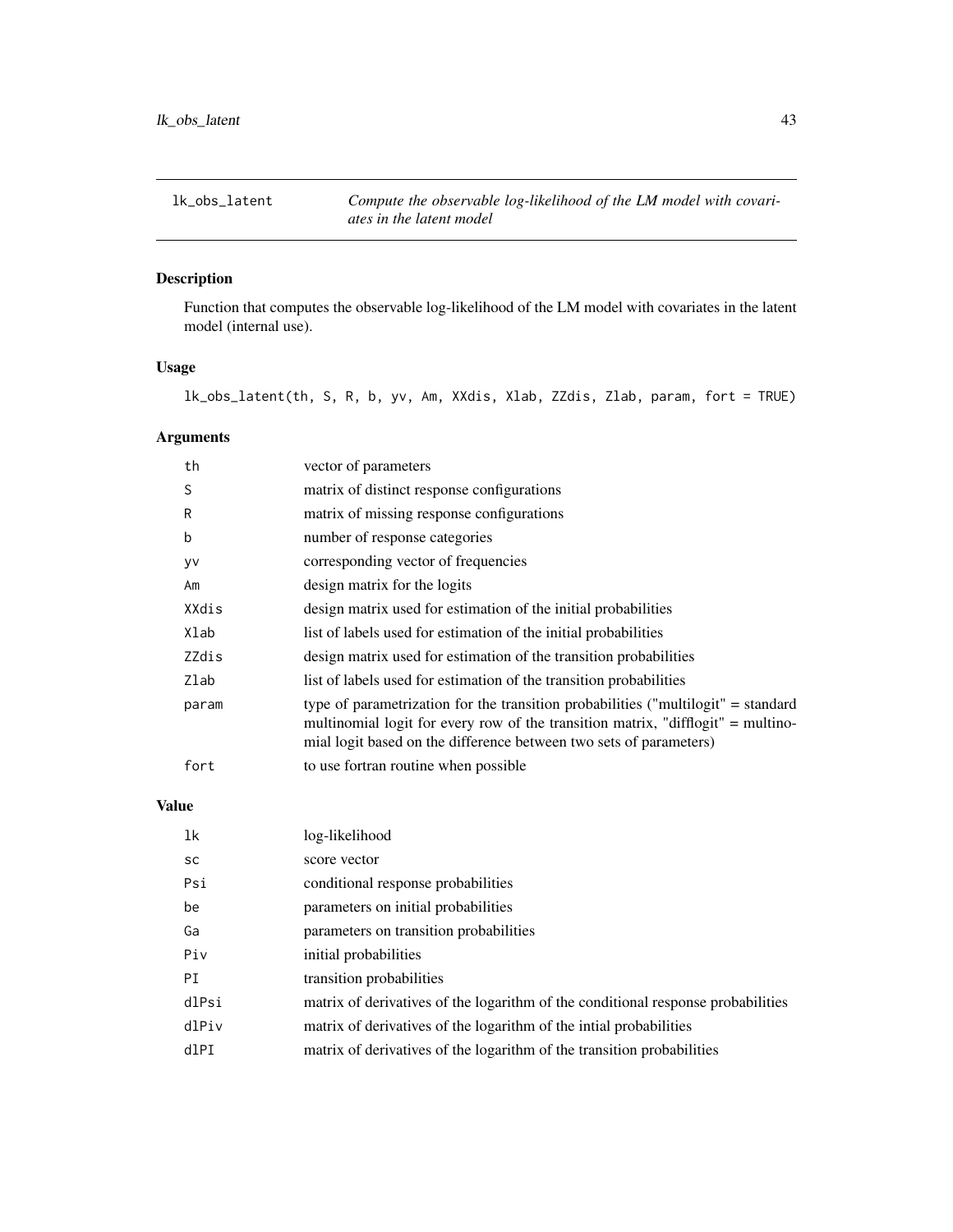#### Author(s)

Francesco Bartolucci, Silvia Pandolfi - University of Perugia (IT)

| lk obs manifest | Compute the observable log-likelihood of the LM model with covari- |
|-----------------|--------------------------------------------------------------------|
|                 | ates in the measurement model                                      |

### Description

Function that computes the observable log-likelihood of the LM model with covariates in the measurement model (internal use).

### Usage

lk\_obs\_manifest(par, Y, Xd, yv, indn, lev, k, sup, G2, IPI, mod, outp = FALSE)

### Arguments

| par            | vector of regression parameters                                    |
|----------------|--------------------------------------------------------------------|
| Υ              | matrix of response variables                                       |
| Xd             | matrix of covariates                                               |
| y٧             | vector of frequencies of response configurations                   |
| indn           | index of the design matrix for each unit                           |
| lev            | vector containing the number of levels of each variable            |
| k              | number of latent states                                            |
| sup            | support points                                                     |
| G <sub>2</sub> | design matrix                                                      |
| <b>IPI</b>     | index of the transition matrix elements                            |
| mod            | model ( $0 = LM$ with stationary transition, $1 =$ finite mixture) |
| outp           | to compute the score of the observable log-likelihood              |

## Value

| 1k | log-likelihood                                                                                                                                  |
|----|-------------------------------------------------------------------------------------------------------------------------------------------------|
|    | array containing the posterior distribution of the latent states for each response<br>configuration and each pair of consecutive time occasions |
|    | score of the observable log-likelihood                                                                                                          |

## Author(s)

<span id="page-43-0"></span>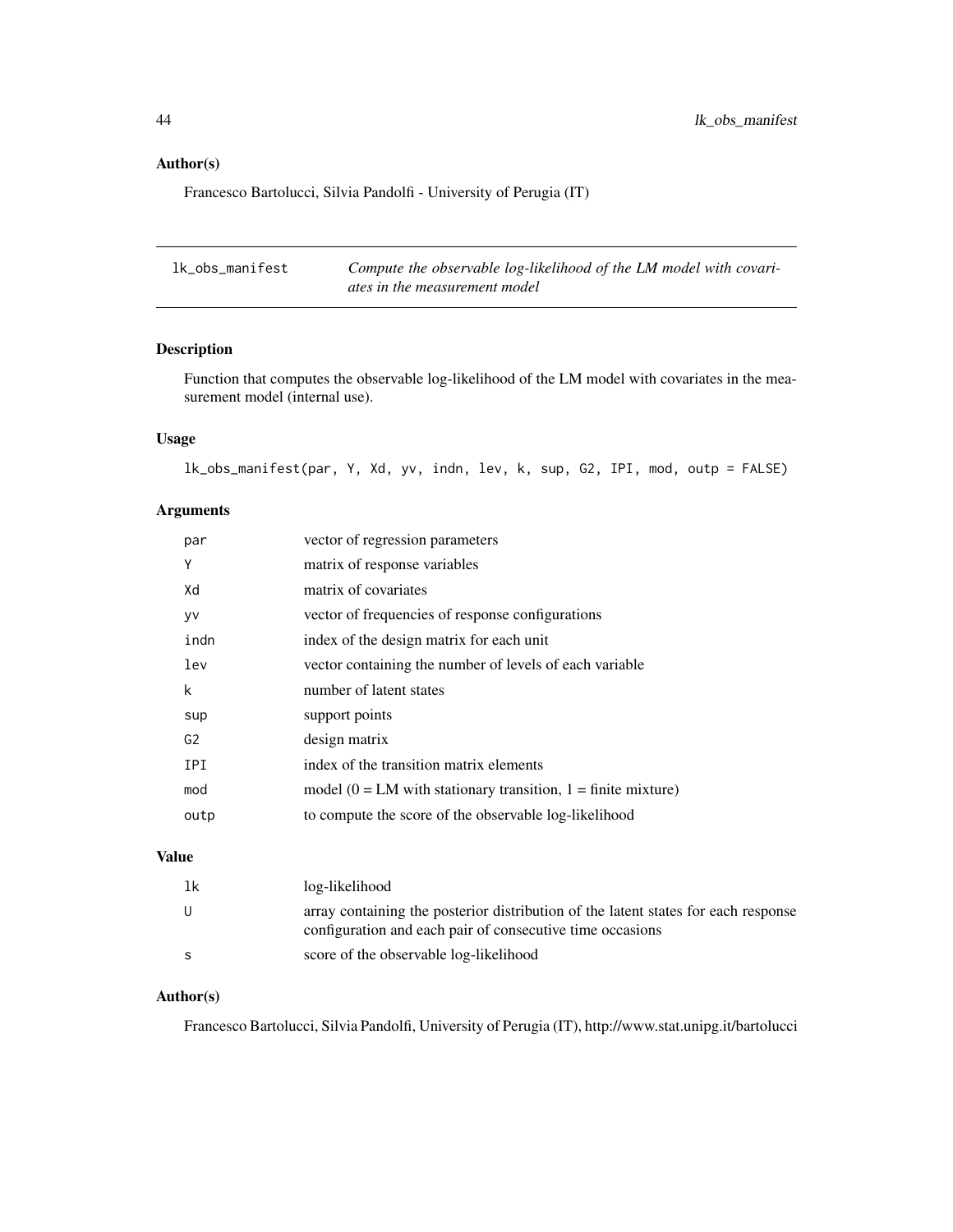<span id="page-44-0"></span>

Function that computes the observable log-likelihood of the mixed LM model with discrete random effect in the latent model (internal use).

### Usage

```
lk_obs_mixed(th, nla, nPiv, nPi, nPsi, S, yv, r, k1, k2)
```
## Arguments

| th             | vector of parameters                                        |
|----------------|-------------------------------------------------------------|
| nla            | number of logits for the mass probability vector            |
| nPiv           | number of logits for the inital probabilities               |
| nPi            | number of logits for the transition probabilities           |
| nPsi           | number of logits for the conditional response probabilities |
| S              | matrix of distinct response configurations                  |
| <b>VV</b>      | corresponding vector of frequencies                         |
| r              | number of response variables                                |
| k <sub>1</sub> | number of latent classes                                    |
| k <sub>2</sub> | number of latent states                                     |

#### Value

| 1k        | log-likelihood |
|-----------|----------------|
| <b>SC</b> | score vector   |

#### Author(s)

Francesco Bartolucci, Silvia Pandolfi - University of Perugia (IT)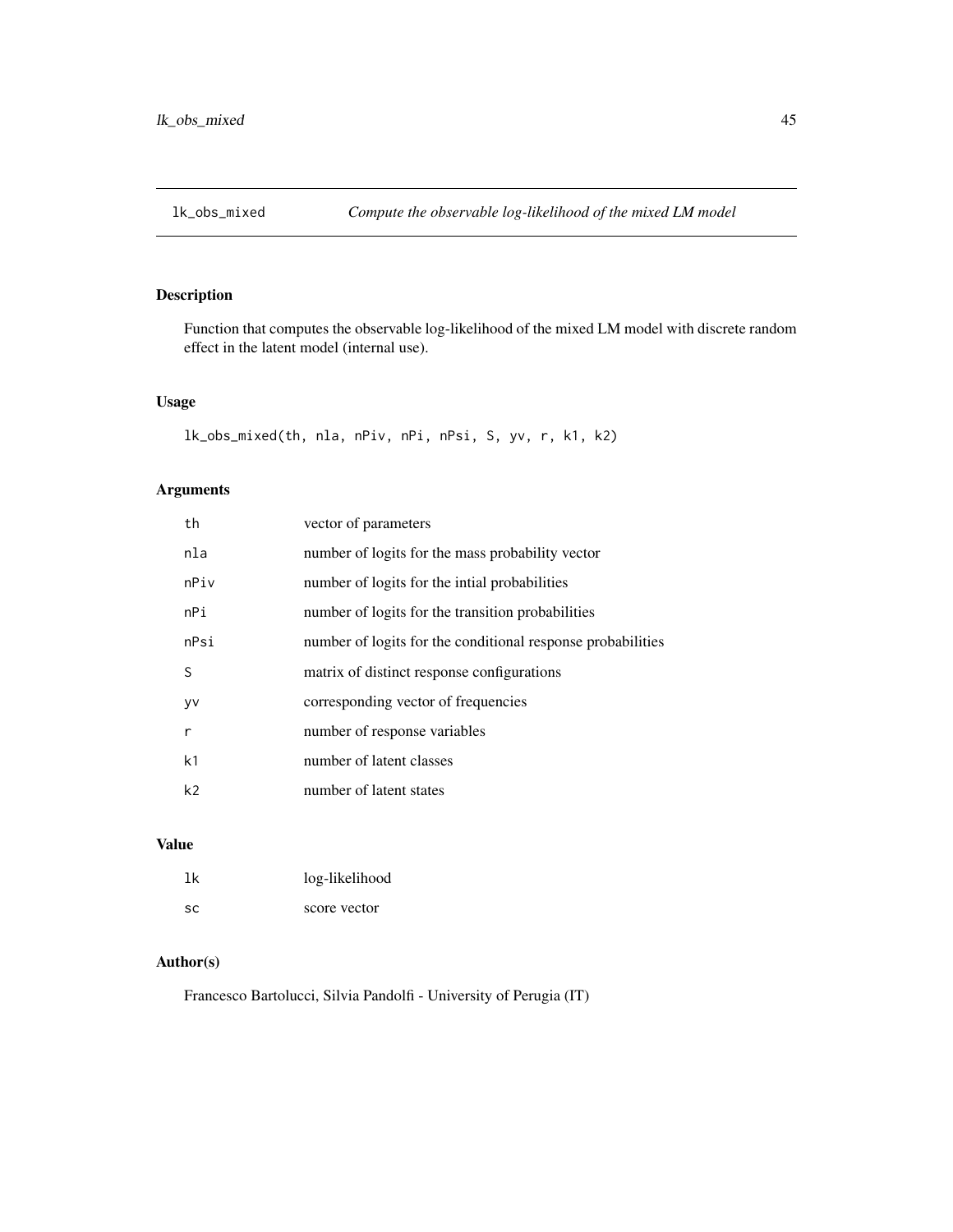<span id="page-45-0"></span>

Function that computes the stationary log-likelihood (internal use).

#### Usage

 $lk\_sta(tau, u, V, G2, outl = TRUE)$ 

## Arguments

| tau            | vector of parameters                      |
|----------------|-------------------------------------------|
| u              | vector of initial posterior probabilities |
| v              | sum of the posterior probabilities        |
| G <sub>2</sub> | design matrix                             |
| out 1          | to return additional output (la, PI)      |
|                |                                           |

## Value

| flk | log-likelihood |
|-----|----------------|
|-----|----------------|

#### Author(s)

Francesco Bartolucci, Silvia Pandolfi - University of Perugia (IT)

logit1 *Compute the logit function with respect to a reference category.*

## Description

Function to compute the logit function with respect to a reference category.

### Usage

 $logit1(p, ref = 1)$ 

| p   | a vector which contains the values to be transformed |
|-----|------------------------------------------------------|
| ref | the reference category                               |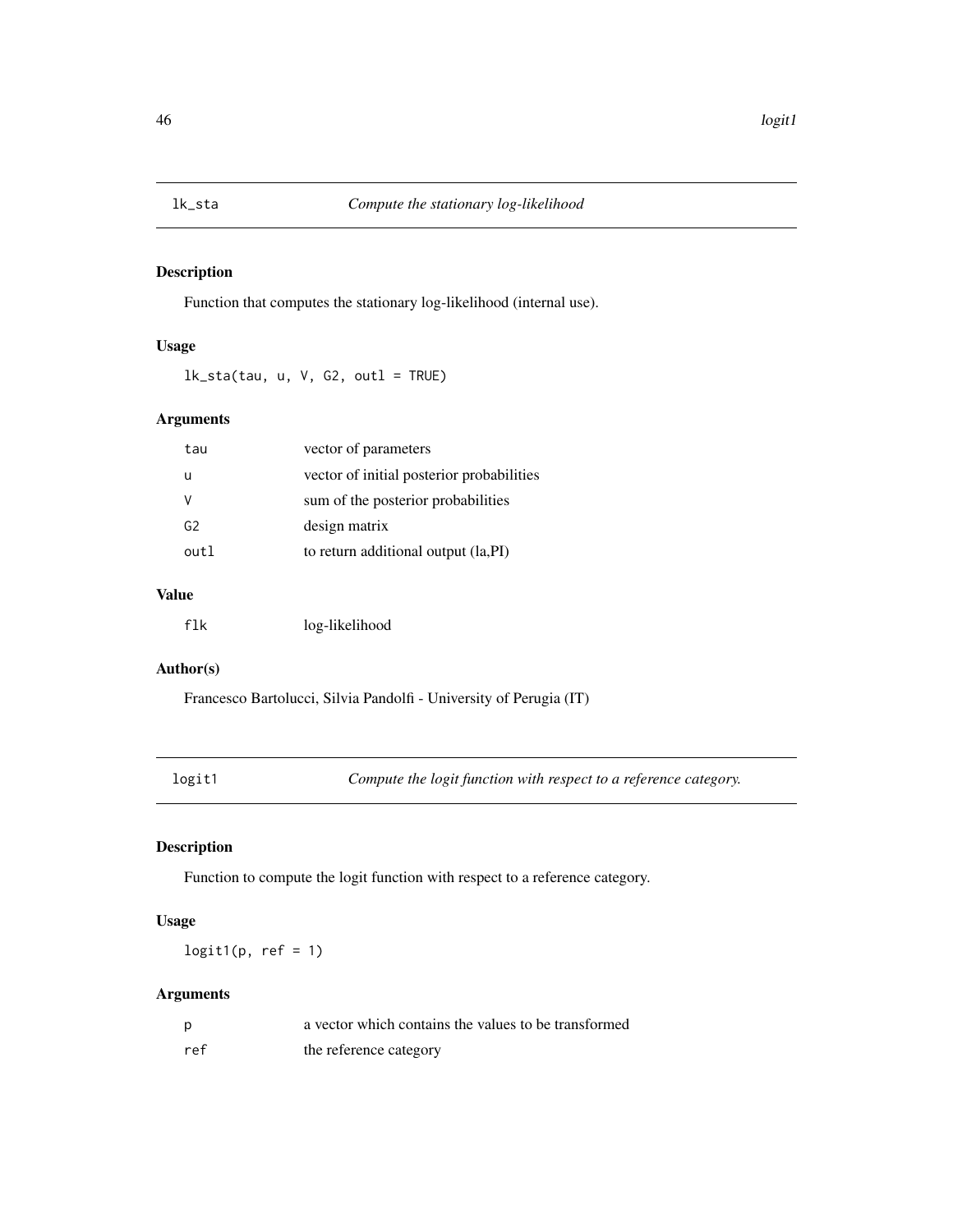### <span id="page-46-0"></span>long2matrices 47

## Value

lp The transformed vector

#### Author(s)

Francesco Bartolucci, Silvia Pandolfi - University of Perugia (IT)

long2matrices *From data in the long format to data in array format*

#### Description

Function that transforms data in the long format to data in array format.

#### Usage

 $long2matrices(id, time = NULL, X = NULL, Y)$ 

### Arguments

| id   | vector of subjects id               |
|------|-------------------------------------|
| time | vector of time occasions            |
| X    | matrix of covariates in long format |
|      | matrix of responses in long format  |

#### Value

| XX  | array of covariates $(n \times TT \times nc)$ |
|-----|-----------------------------------------------|
| YY. | array of responses $(n \times TT \times r)$   |

## Author(s)

Francesco Bartolucci, Silvia Pandolfi, University of Perugia (IT), http://www.stat.unipg.it/bartolucci

#### Examples

```
# Example based on SRHS data
# load SRHS data
data(data_SRHS_long)
dataSRHS = data_SRHS_long[1:1600,]
head(dataSRHS)
X = cbind(dataSRHS$gender-1,dataSRHS$race==2|dataSRHS$race==3,
dataSRHS$education==4,dataSRHS$education==5,dataSRHS$age-50,
(dataSRHS$age-50)^2/100)
Y = dataSRHS$srhs
res = long2matrices(dataSRHS$id,X=X,Y=Y)
```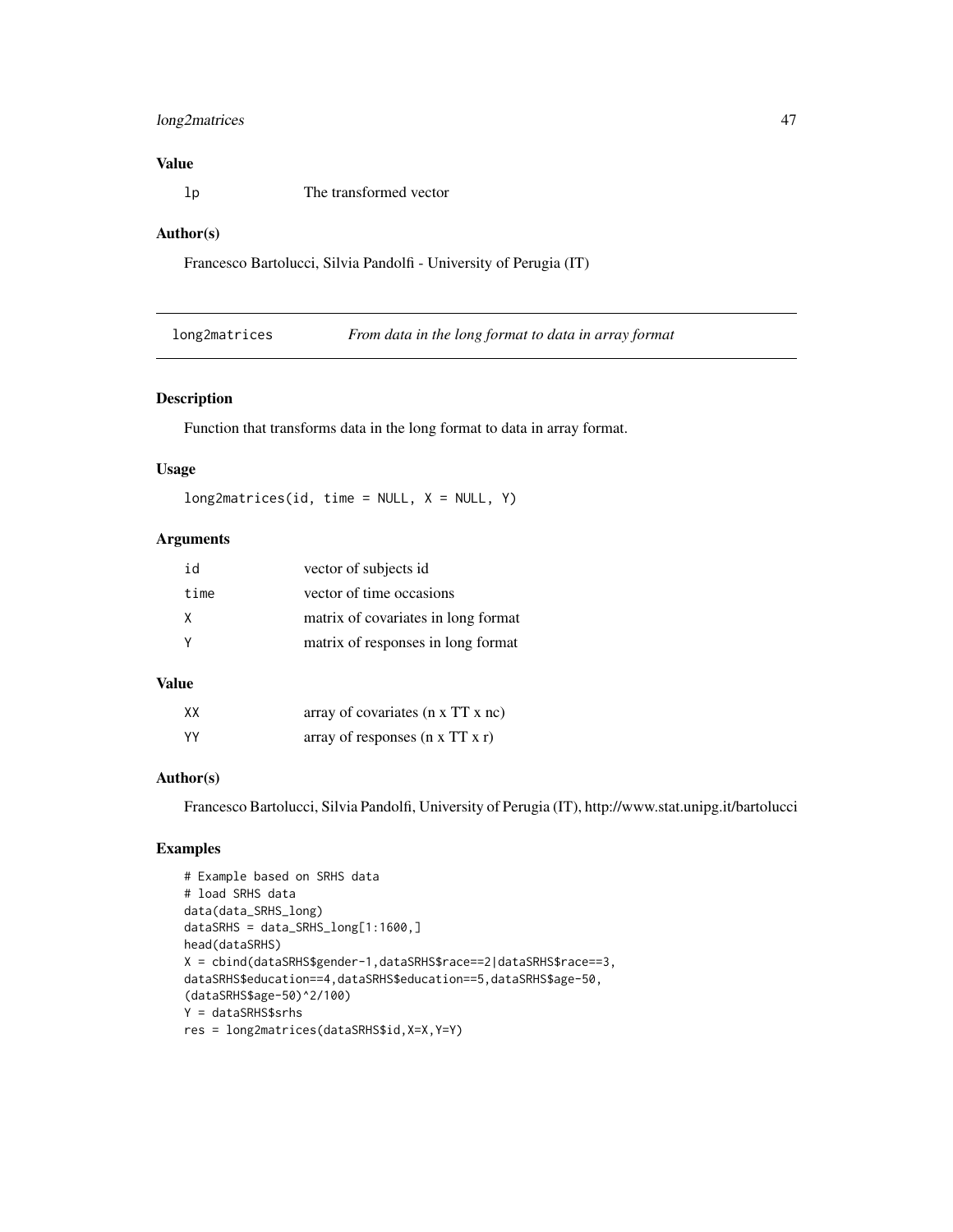<span id="page-47-0"></span>

Function that transforms data in the long format to data in the wide format.

## Usage

```
long2wide(data, nameid, namet, colx, coly, aggr = T, full = 999)
```
### Arguments

| data   | matrix of data                                       |
|--------|------------------------------------------------------|
| nameid | name of the id column                                |
| namet  | name of the t column                                 |
| colx   | vector of the names of the columns of the covariates |
| coly   | vector of the names of the columns of the responses  |
| aggr   | if wide aggregated format is required                |
| full   | number to use for missing data                       |

#### Value

| listid    | list of id for every unit               |
|-----------|-----------------------------------------|
| listt     | list of the time occasions              |
| data_wide | data in wide format                     |
| XX        | array of the covariates                 |
| YY        | array of the responses                  |
| freg      | vector of the corresponding frequencies |

## Author(s)

Francesco Bartolucci, Silvia Pandolfi, University of Perugia (IT), http://www.stat.unipg.it/bartolucci

#### Examples

```
# Example based on criminal data
# load criminal data
data(data_criminal_sim)
# consider only the first 1000 records to shorten time
out = long2wide(data_criminal_sim[1:1000,],"id","time","sex",
c("y1","y2","y3","y4","y5","y6","y7","y8","y9","y10"),aggr=TRUE,full=999)
```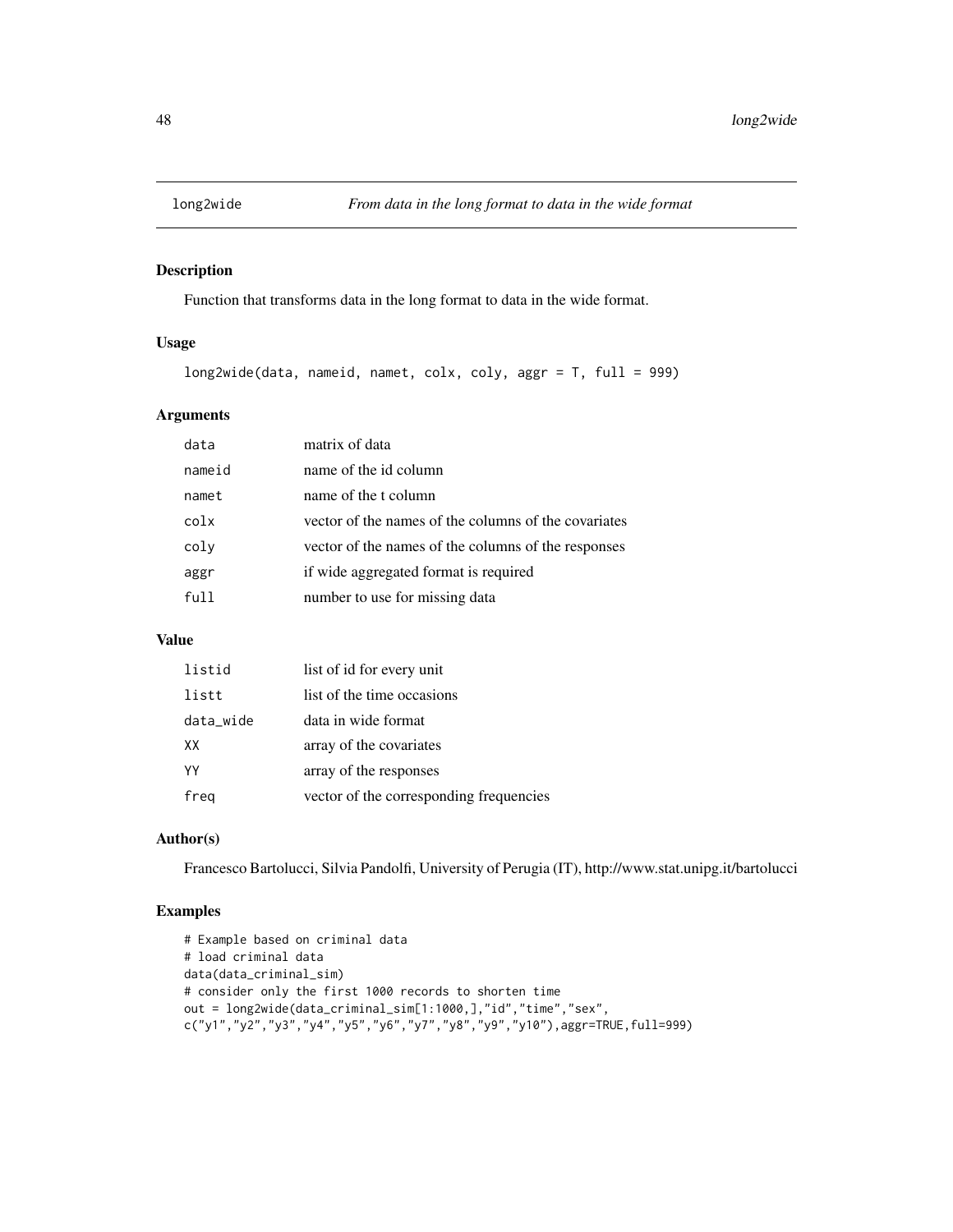<span id="page-48-0"></span>

Function that creates matrices C and M for the marginal parametrization of the probability vector for a vector of categorical variables (internal use)

#### Usage

marg\_param(lev, type)

#### Arguments

| lev   | vector containing the number of levels of each variable                                            |
|-------|----------------------------------------------------------------------------------------------------|
| type  | vector with elements "l", "g", "c", "r" indicating the type of logit                               |
| Value |                                                                                                    |
|       | matrix of constrats (the first sum(lev)-length(r) elements are referred to univari-<br>ate logits) |
| M     | marginalization matrix with elements 0 and 1                                                       |
| G     | corresponding design matrix for the corresponding log-linear model                                 |

#### Author(s)

Francesco Bartolucci, Silvia Pandolfi, University of Perugia (IT), http://www.stat.unipg.it/bartolucci

print.LMbasic *Print the output of LMbasic object*

### Description

Given the output from LMbasic, it is written in a readable form

### Usage

## S3 method for class 'LMbasic'  $print(x, \ldots)$ 

|   | output from LMbasic                               |
|---|---------------------------------------------------|
| . | further arguments passed to or from other methods |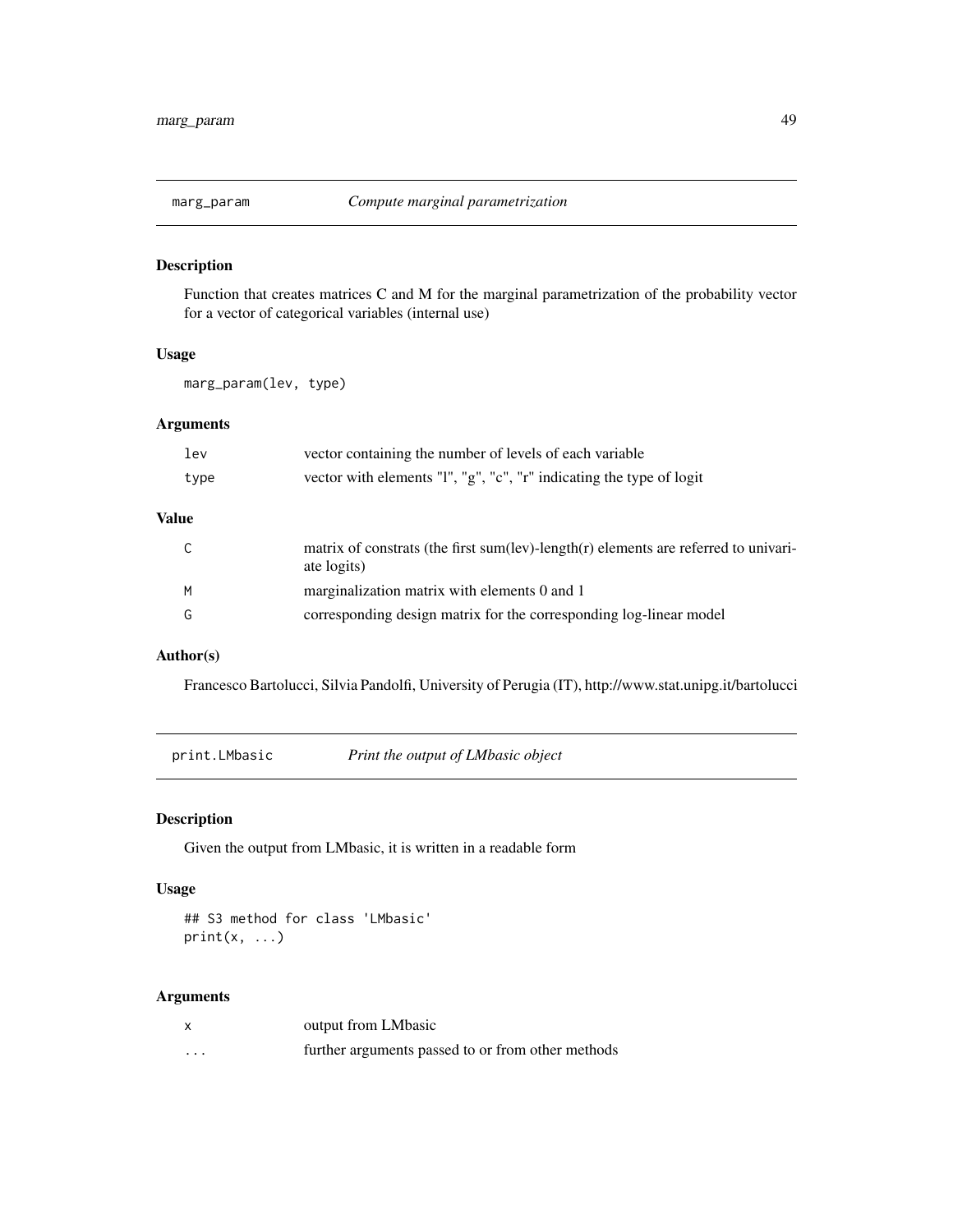#### <span id="page-49-0"></span>Author(s)

Francesco Bartolucci, Silvia Pandolfi, University of Perugia (IT), http://www.stat.unipg.it/bartolucci

print.LMbasiccont *Print the output of LMbasiccont object*

#### Description

Given the output from LMbasiccont, it is written in a readable form

#### Usage

```
## S3 method for class 'LMbasiccont'
print(x, \ldots)
```
#### Arguments

|   | output from LMbasiccont                           |
|---|---------------------------------------------------|
| . | further arguments passed to or from other methods |

#### Author(s)

Francesco Bartolucci, Silvia Pandolfi, University of Perugia (IT), http://www.stat.unipg.it/bartolucci

| print.LMlatent | Print the output of LMlatent object |
|----------------|-------------------------------------|
|                |                                     |

#### Description

Given the output from LMlatent, it is written in a readable form

#### Usage

```
## S3 method for class 'LMlatent'
print(x, \ldots)
```
#### Arguments

|         | output from LM latent                             |
|---------|---------------------------------------------------|
| $\cdot$ | further arguments passed to or from other methods |

## Author(s)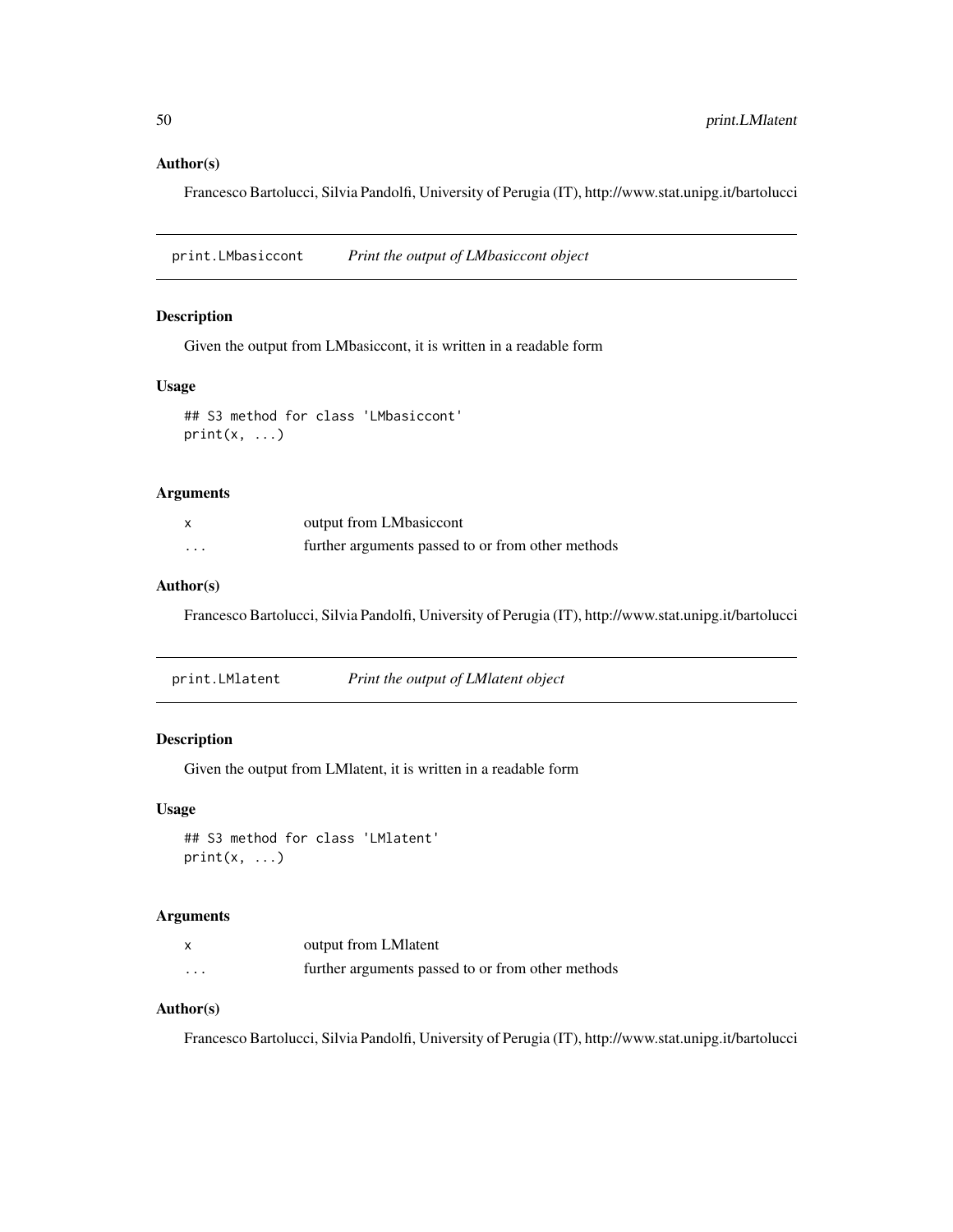<span id="page-50-0"></span>print.LMlatentcont *Print the output of LMlatentcont object*

### Description

Given the output from LMlatentcont, it is written in a readable form

## Usage

```
## S3 method for class 'LMlatentcont'
print(x, \ldots)
```
#### Arguments

| $\boldsymbol{\mathsf{x}}$ | output from LM latent cont                        |
|---------------------------|---------------------------------------------------|
| $\cdot$                   | further arguments passed to or from other methods |

## Author(s)

Francesco Bartolucci, Silvia Pandolfi, University of Perugia (IT), http://www.stat.unipg.it/bartolucci

print.LMmanifest *Print the output of LMmanifest object*

## Description

Given the output from LMmanifest, it is written in a readable form

#### Usage

```
## S3 method for class 'LMmanifest'
print(x, \ldots)
```
## Arguments

|          | output from LMmanifest                            |
|----------|---------------------------------------------------|
| $\cdots$ | further arguments passed to or from other methods |

## Author(s)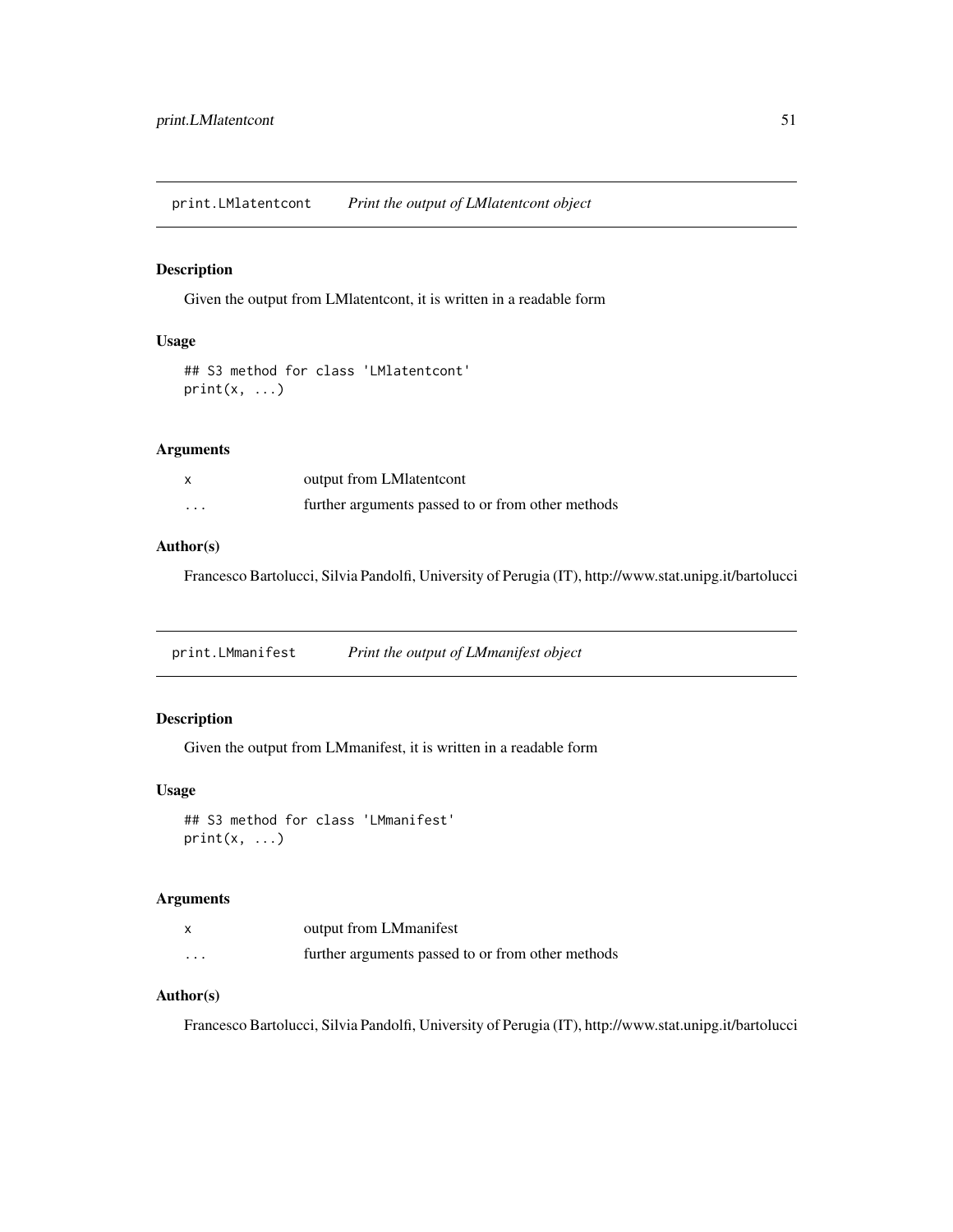<span id="page-51-0"></span>

Given the output from LMmixed, it is written in a readable form

## Usage

## S3 method for class 'LMmixed'  $print(x, \ldots)$ 

#### Arguments

|   | output from LMmixed                               |
|---|---------------------------------------------------|
| . | further arguments passed to or from other methods |

#### Author(s)

Francesco Bartolucci, Silvia Pandolfi, University of Perugia (IT), http://www.stat.unipg.it/bartolucci

print.LMsearch *Print the output of LMsearch object*

## Description

Given the output from LMsearch, it is written in a readable form

#### Usage

```
## S3 method for class 'LMsearch'
print(x, \ldots)
```
## Arguments

|          | output from LMsearch                              |
|----------|---------------------------------------------------|
| $\cdots$ | further arguments passed to or from other methods |

## Author(s)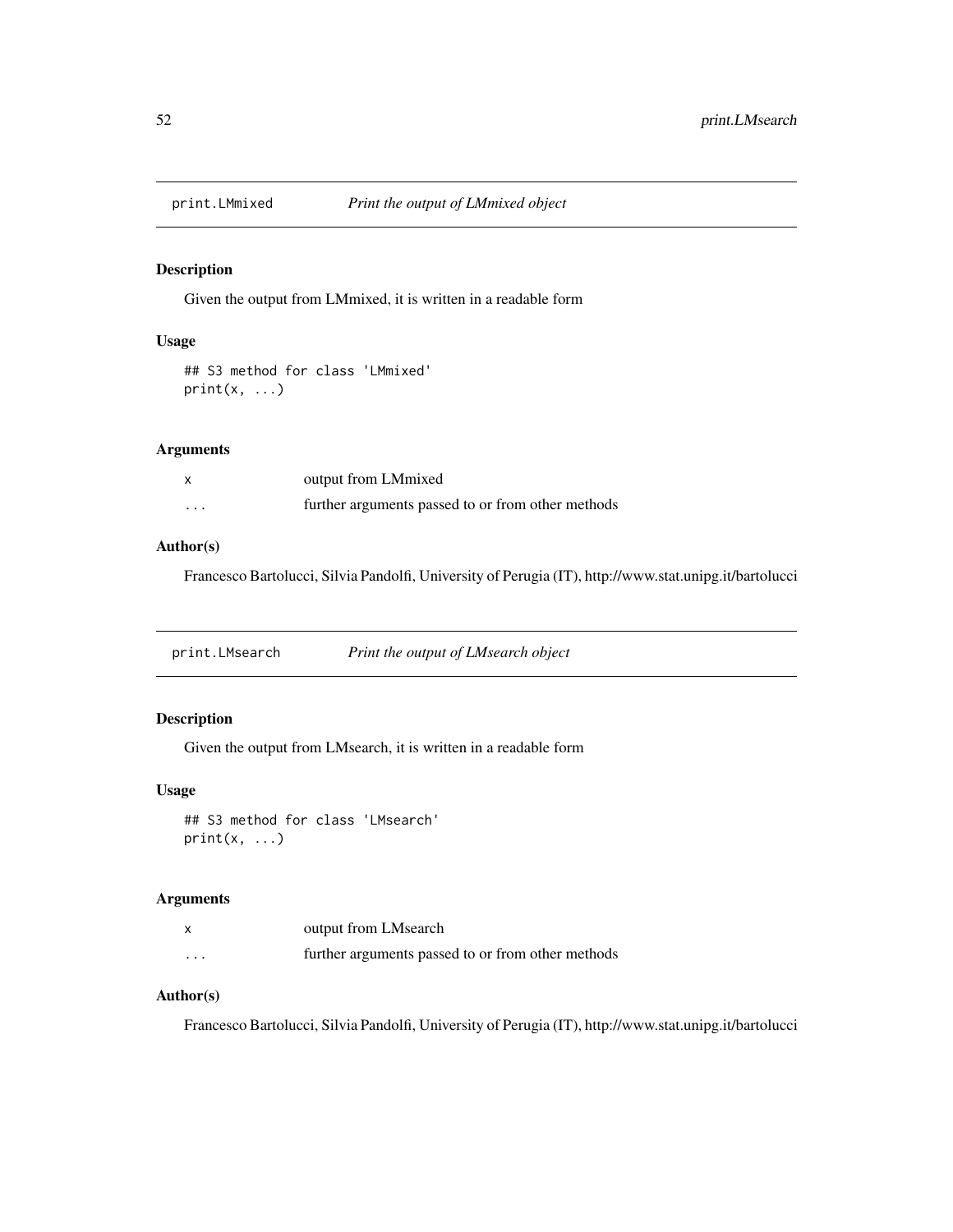<span id="page-52-0"></span>

Given the output from MCbasic, it is written in a readable form

## Usage

## S3 method for class 'MCbasic'  $print(x, \ldots)$ 

#### Arguments

|   | output from MCbasic                               |
|---|---------------------------------------------------|
| . | further arguments passed to or from other methods |

#### Author(s)

Francesco Bartolucci, Silvia Pandolfi, University of Perugia (IT), http://www.stat.unipg.it/bartolucci

print.MClatent *Print the output of MClatent object*

## Description

Given the output from MClatent, it is written in a readable form

#### Usage

```
## S3 method for class 'MClatent'
print(x, \ldots)
```
## Arguments

|          | output from MClatent                              |
|----------|---------------------------------------------------|
| $\cdots$ | further arguments passed to or from other methods |

## Author(s)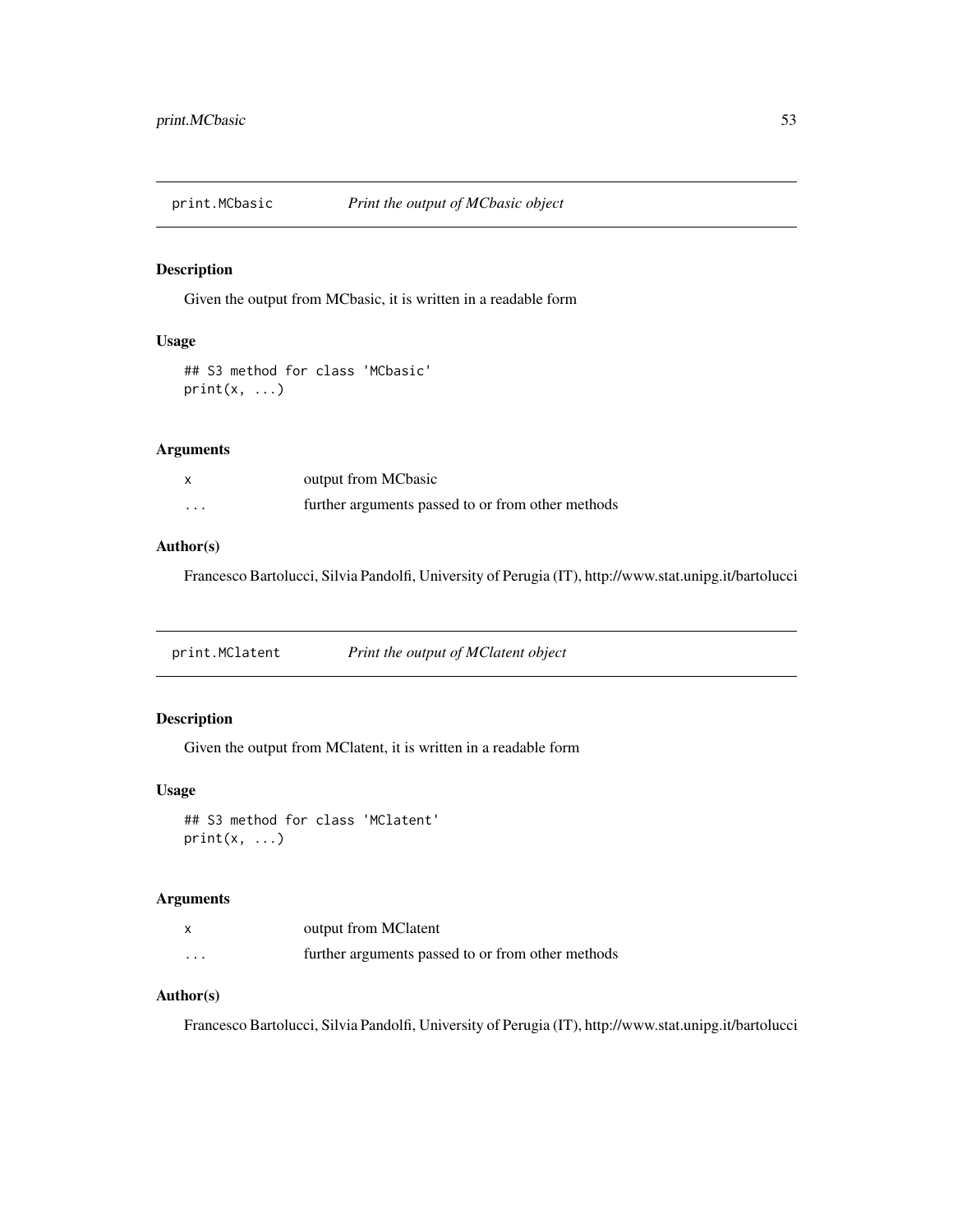<span id="page-53-0"></span>

The function computes multinomial probabilities (internal function).

#### Usage

prob\_multilogit(Xdis, be, label, fort = TRUE,der = FALSE)

#### Arguments

| Xdis  | array of all covariates (two- or three-dimensional) |
|-------|-----------------------------------------------------|
| be    | initial value of the parameter vector               |
| label | label associated to every covariate configuration   |
| fort  | to use fortran routines when possible               |
| der   | to compute derivatives                              |
|       |                                                     |

### Value

| P     | estimated matrix of probabilities                             |
|-------|---------------------------------------------------------------|
| Pdis  | estimated matrix of distinct probabilities                    |
| dP    | derivatives of the estimated matrix of probabilities          |
| dPdis | derivatives of the estimated matrix of distinct probabilities |

#### Author(s)

Francesco Bartolucci, Silvia Pandolfi - University of Perugia (IT)

| prob_post_cov |  | Compute posterior probabilities. |
|---------------|--|----------------------------------|
|---------------|--|----------------------------------|

## Description

Function that uses backward recursion to compute posterior probabilities (internal funtion).

## Usage

prob\_post\_cov(S, yv, Psi, Piv, PI, Phi, L, pv, der = FALSE, fort = TRUE,  $dPhi = NULL, dPiv = NULL, dPI = NULL, dIL = NULL, dIL = NULL, dIL2 = NULL, dDv = NULL)$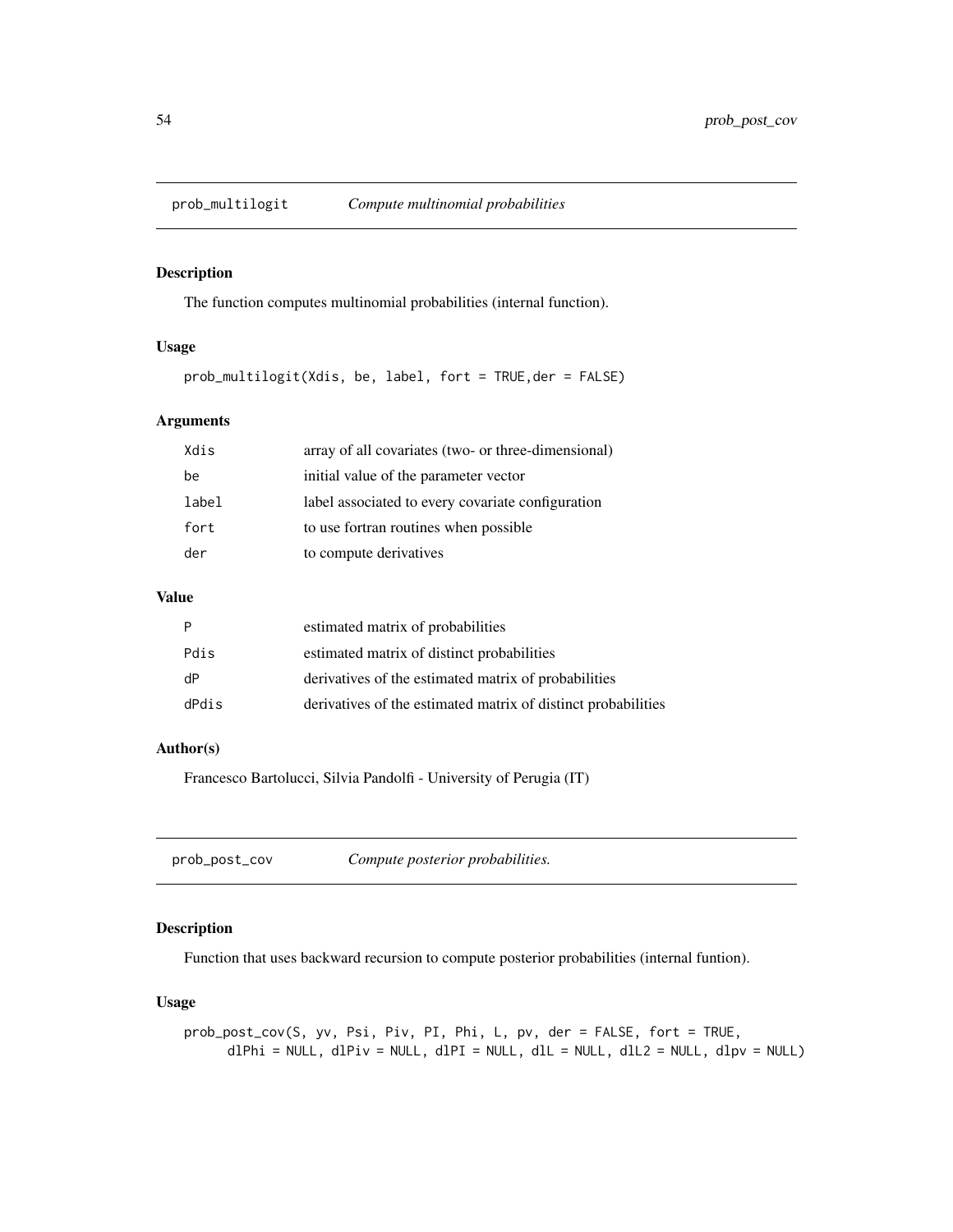## prob\_post\_cov 55

## Arguments

| S     | matrix of distinct response configurations                                                              |
|-------|---------------------------------------------------------------------------------------------------------|
| yv    | corresponding vector of frequencies                                                                     |
| Psi   | conditional response probabilities                                                                      |
| Piv   | initial probability matrix                                                                              |
| PI    | transition probability matrices                                                                         |
| Phi   | matrix of the conditional probabilities of the observed response configurations                         |
| L     | matrix of the forward probabilities                                                                     |
| pv    | vector of marginal probabilities                                                                        |
| der   | to compute derivatives                                                                                  |
| fort  | to use fortran routine when possible                                                                    |
| dlPhi | matrix of derivatives of the log-conditional probabilities of the observed re-<br>sponse configurations |
| dlPiv | matrix of derivatives of the logarithm of the intial probabilities                                      |
| dlPI  | matrix of derivatives of the logarithm of the transition probabilities                                  |
| dlL   | matrix of derivatives of the log-forward probabilities                                                  |
| dll2  | matrix of second derivatives of the log-forward probabilities                                           |
| dlpv  | matrix of derivatives of the log-marginal probabilities                                                 |

## Value

| U   | array containing the posterior distribution of the latent states for each response<br>configuration and each pair of consecutive time occasions |
|-----|-------------------------------------------------------------------------------------------------------------------------------------------------|
| V   | array containing the posterior distribution of the latent states for each response<br>configuration and time occasion                           |
| dlU | matrix of derivatives of the logarithm of U                                                                                                     |
| dlV | matrix of derivatives of the logarithm of V                                                                                                     |

## Author(s)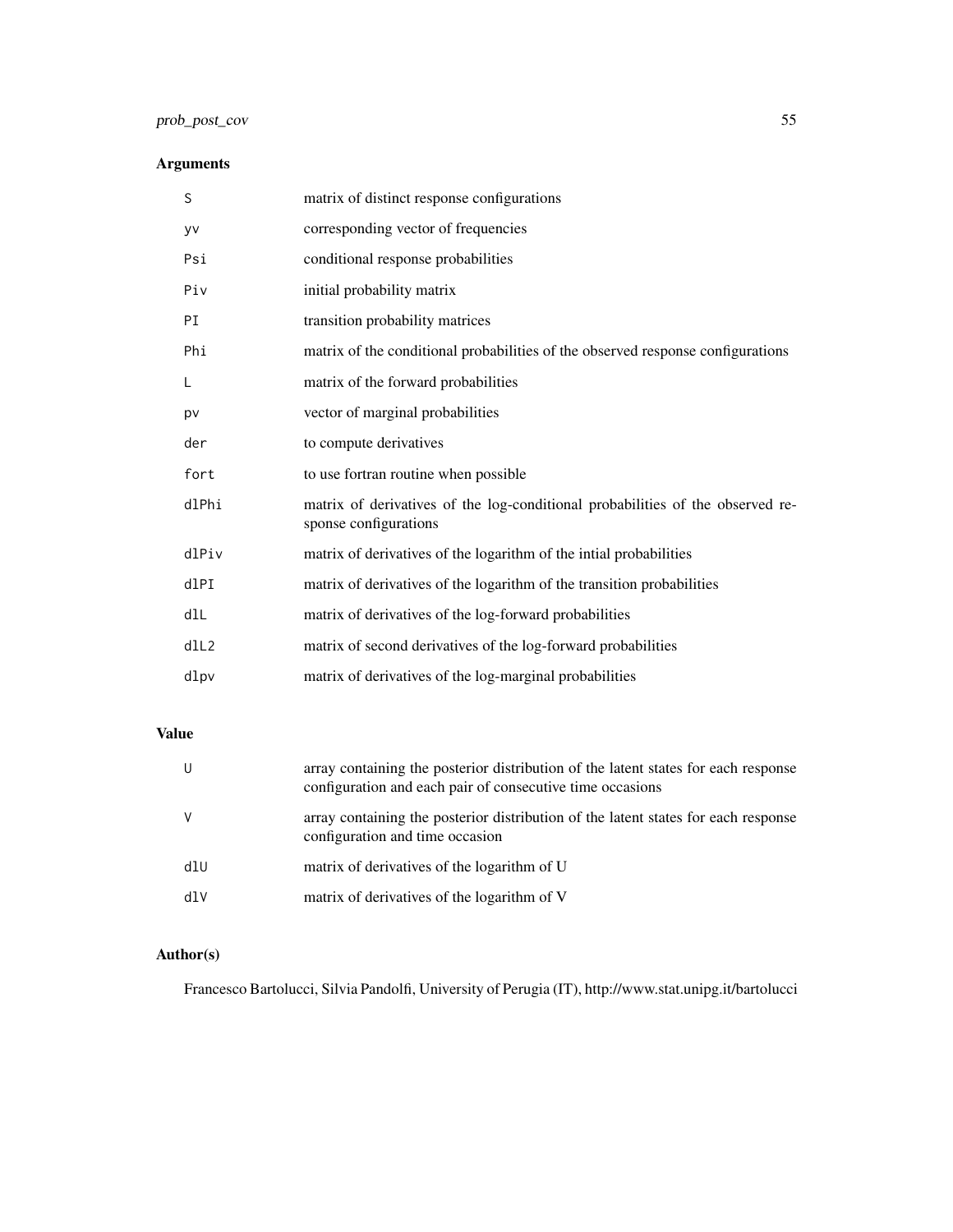<span id="page-55-0"></span>prob\_post\_cov\_cont *Compute posterior probabilities.*

## Description

Function that uses backward recursion to compute posterior probabilities (internal funtion).

## Usage

```
prob_post_cov_cont(Y, yv, Mu, Si, Piv, PI, Phi, L, pv, der = FALSE,
     dPhi = NULL, dPiv = NULL, dPI = NULL, dIL = NULL, dIL = NULL, dIpv = NULL
```
#### Arguments

| Υ     | array of continuous outcomes                                                                            |
|-------|---------------------------------------------------------------------------------------------------------|
| yv    | corresponding vector of frequencies                                                                     |
| Mu    | matrix of conditional means for the response variables                                                  |
| Si    | var-cov matrix common to all states                                                                     |
| Piv   | initial probability matrix                                                                              |
| PI    | transition probability matrices                                                                         |
| Phi   | matrix of the conditional probabilities of the observed response configurations                         |
| L     | matrix of the forward probabilities                                                                     |
| pv    | vector of marginal probabilities                                                                        |
| der   | to compute derivatives                                                                                  |
| dlPhi | matrix of derivatives of the log-conditional probabilities of the observed re-<br>sponse configurations |
| dlPiv | matrix of derivatives of the logarithm of the intial probabilities                                      |
| dlPI  | matrix of derivatives of the logarithm of the transition probabilities                                  |
| dlL   | matrix of derivatives of the log-forward probabilities                                                  |
| dIL2  | matrix of second derivatives of the log-forward probabilities                                           |
| dlpv  | matrix of derivatives of the log-marginal probabilities                                                 |
|       |                                                                                                         |

#### Value

|     | array containing the posterior distribution of the latent states for each response<br>configuration and each pair of consecutive time occasions |
|-----|-------------------------------------------------------------------------------------------------------------------------------------------------|
|     | array containing the posterior distribution of the latent states for each response<br>configuration and time occasion                           |
| d1U | matrix of derivatives of the logarithm of U                                                                                                     |
| dIV | matrix of derivatives of the logarithm of V                                                                                                     |

## Author(s)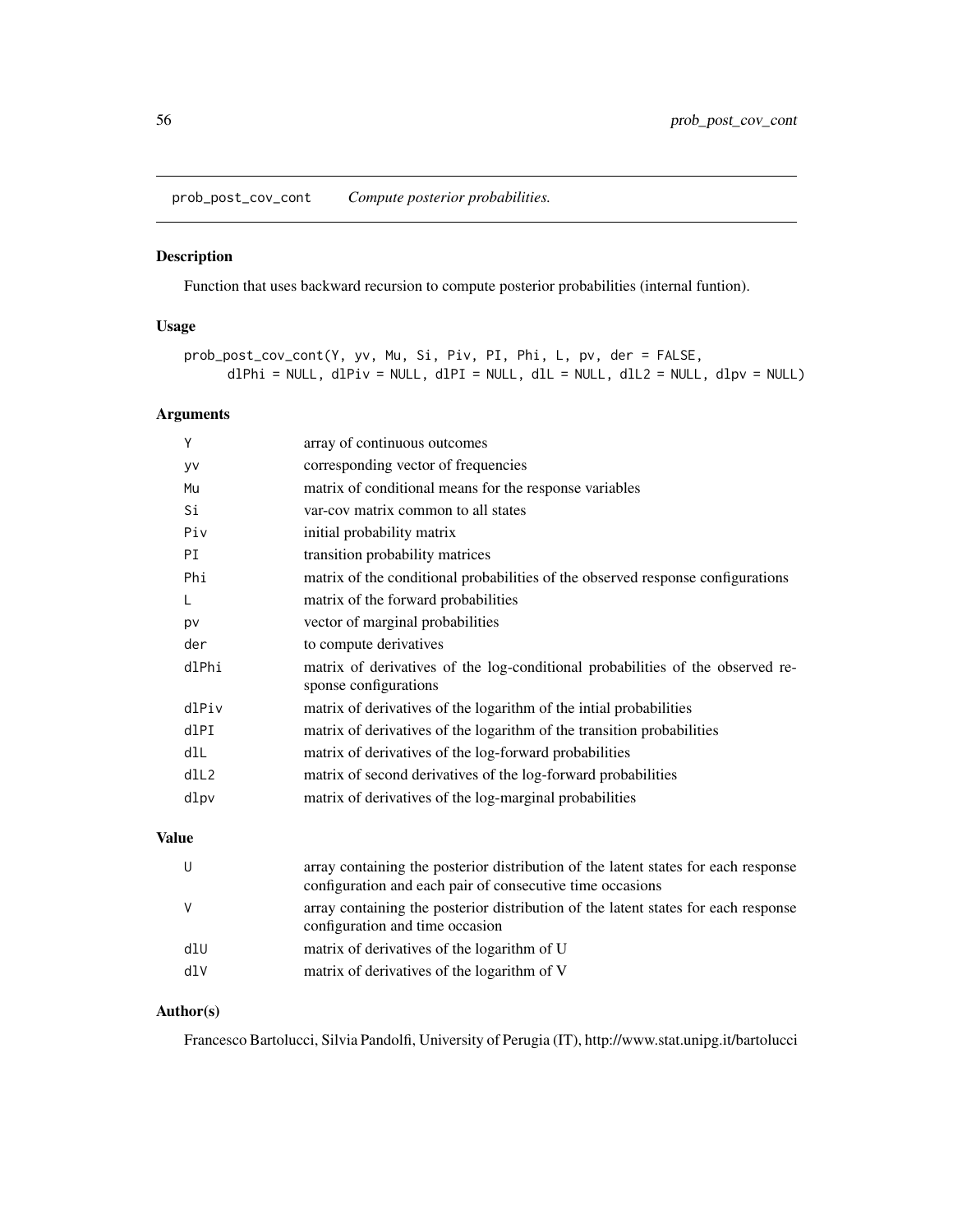<span id="page-56-0"></span>

Function that compute the product of each matrix in X by the vector y (internal funtion).

### Usage

```
prod_array(X, y)
```
### Arguments

| χ | a given array  |
|---|----------------|
| у | a given vector |

## Value

| the resulting matrix |
|----------------------|
|                      |

## Author(s)

Francesco Bartolucci, Silvia Pandolfi, University of Perugia (IT), http://www.stat.unipg.it/bartolucci

| rec1 | Recursions used by est_lm_cov_manifest |  |
|------|----------------------------------------|--|
|      |                                        |  |

## Description

Implementation of the forward recursions to compute posterior distribution of the latent states (internal function).

#### Usage

rec1(Pio, las, PI)

## Arguments

| Pio | matrix of manifest probabilities |
|-----|----------------------------------|
| las | stationary initial probability   |
| PT  | transition probability matrices  |

## Value

| matrices of posterior probabilities |
|-------------------------------------|
|-------------------------------------|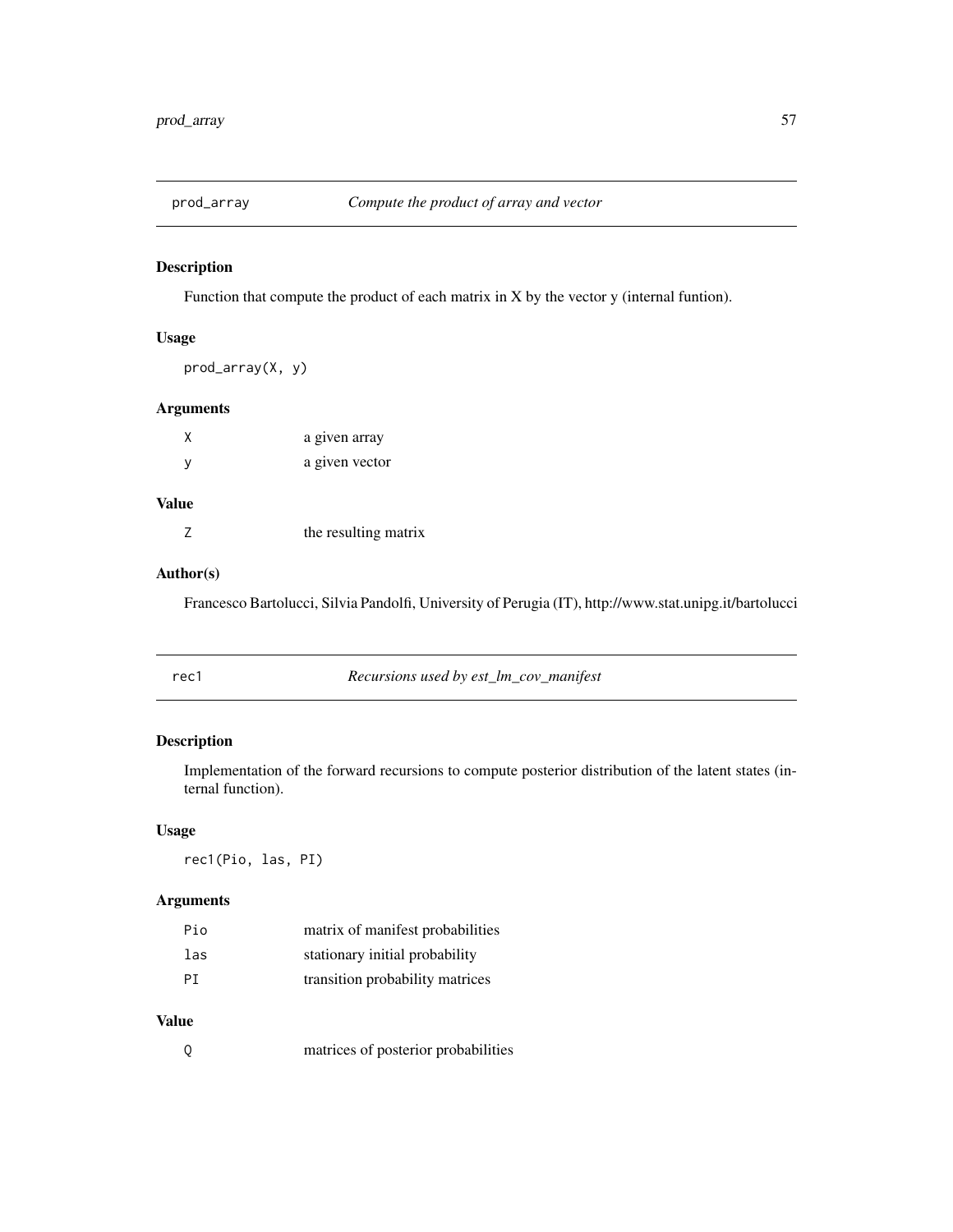#### <span id="page-57-0"></span>Author(s)

Francesco Bartolucci, Silvia Pandolfi, University of Perugia (IT), http://www.stat.unipg.it/bartolucci

#### References

Baum, L. E., Petrie, T., Soules, G., and Weiss, N. (1970). A maximization technique occurring in the statistical analysis of probabilistic functions of Markov chains. Annals of Mathematical Statistics, 41, 164-171.

rec3 *Recursions used by est\_lm\_cov\_manifest*

#### Description

Implementation of the backward recursions to compute posterior distribution of the latent states (internal function).

#### Usage

rec3(Q, yv, PI, Pio, pim)

#### Arguments

|     | posterior probabilities from the forward recursion |
|-----|----------------------------------------------------|
| yv  | vector of frequencies of response configurations   |
| PT  | transition probability matrices                    |
| Pio | matrix of manifest probabilities                   |
| pim | vector of marginal probabilities                   |
|     |                                                    |

## Value

| U | array containing the posterior distribution of the latent states for each response<br>configuration and time occasion |
|---|-----------------------------------------------------------------------------------------------------------------------|
| V | matrix containing the posterior distribution of the latent states                                                     |

#### Author(s)

Francesco Bartolucci, Silvia Pandolfi - University of Perugia (IT)

#### References

Baum, L. E., Petrie, T., Soules, G., and Weiss, N. (1970). A maximization technique occurring in the statistical analysis of probabilistic functions of Markov chains. Annals of Mathematical Statistics, 41, 164-171.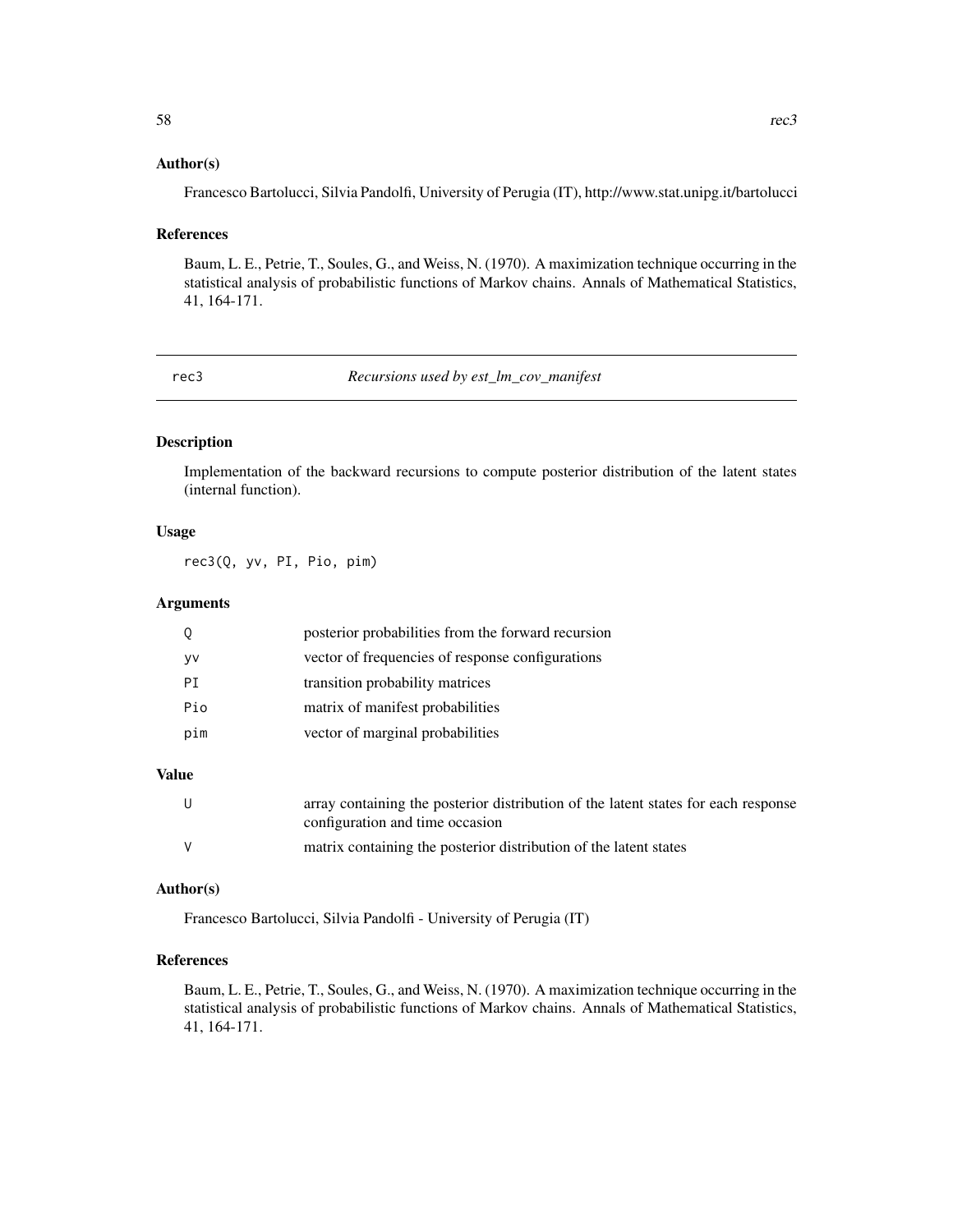<span id="page-58-0"></span>

Implementation of the recursions to compute manifest probability of the responses and posterior distribution of the latent states (internal function).

#### Usage

recursions(S, R, yv, Psi, piv, Pi, k, lth, matr, Bm, Cm, bv, mod)

### Arguments

| S    | matrix of distinct response configurations                                                                                    |
|------|-------------------------------------------------------------------------------------------------------------------------------|
| R    | matrix of missing response configurations                                                                                     |
| yv   | corresponding vector of frequencies                                                                                           |
| Psi  | matrix of conditional response probabilities                                                                                  |
| piv  | initial probability vector                                                                                                    |
| Pi   | transition probability matrices                                                                                               |
| k    | number of latent states                                                                                                       |
| lth  | internal argument                                                                                                             |
| matr | internal argument                                                                                                             |
| Bm   | internal argument                                                                                                             |
| Cm   | internal argument                                                                                                             |
| bv   | internal argument                                                                                                             |
| mod  | model on the transition probabilities (0 for time-heter, 1 for time-homog., from<br>2 to (TT-1) partial homog. of that order) |

## Value

| 1k               | log-likelihood    |
|------------------|-------------------|
| SC               | score vector      |
| F1               | internal argument |
| F2               | internal argument |
| F <sub>1</sub> d | internal argument |
| F <sub>2</sub> d | internal argument |

## Author(s)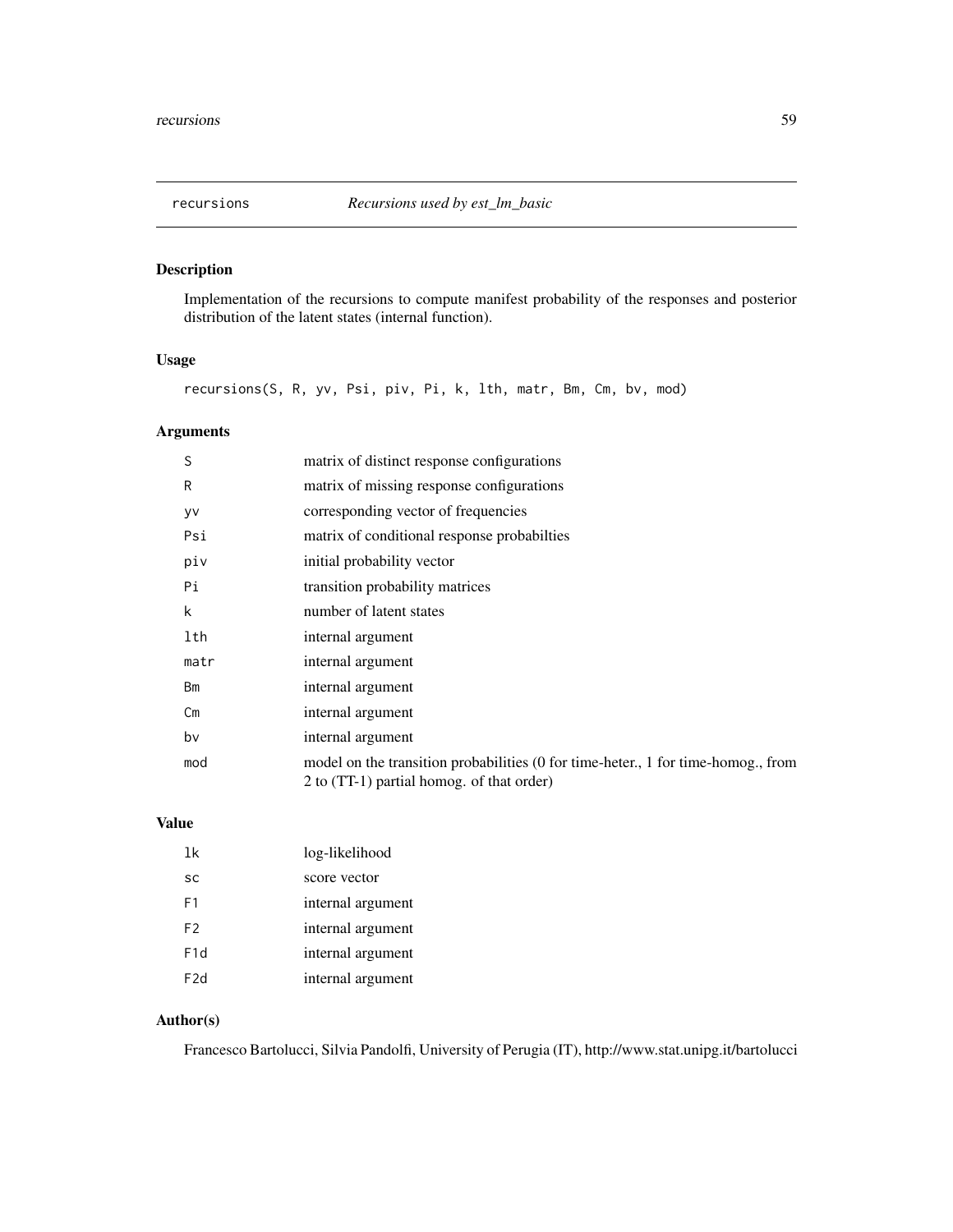#### <span id="page-59-0"></span>References

Baum, L. E., Petrie, T., Soules, G., and Weiss, N. (1970). A maximization technique occurring in the statistical analysis of probabilistic functions of Markov chains. Annals of Mathematical Statistics, 41, 164-171.

#### RLMSdat *Dataset about job satisfaction*

#### Description

Longitudinal dataset deriving from the Russia Longitudinal Monitoring Survey (RLMS) about job satisfaction measured by an ordinal variable with 5 categories.

#### Usage

data(RLMSdat)

#### Format

A data frame with 1718 observations on the following 7 variables.

IKSJQ reported job satisfaction at the 1st occasion

IKSJR reported job satisfaction at the 2nd occasion

IKSJS reported job satisfaction at the 3rd occasion

IKSJT reported job satisfaction at the 4th occasion

IKSJU reported job satisfaction at the 5th occasion

IKSJV reported job satisfaction at the 6th occasion

IKSJW reported job satisfaction at the 7th occasion

#### Source

http://www.cpc.unc.edu/projects/rlms-hse, http://www.hse.ru/org/hse/rlms

#### References

Russia Longitudinal Monitoring survey, RLMS-HSE, conducted by Higher School of Economics and ZAO "Demoscope" together with Carolina Population Center, University of North Carolina at Chapel Hill and the Institute of Sociology RAS

#### Examples

data(RLMSdat)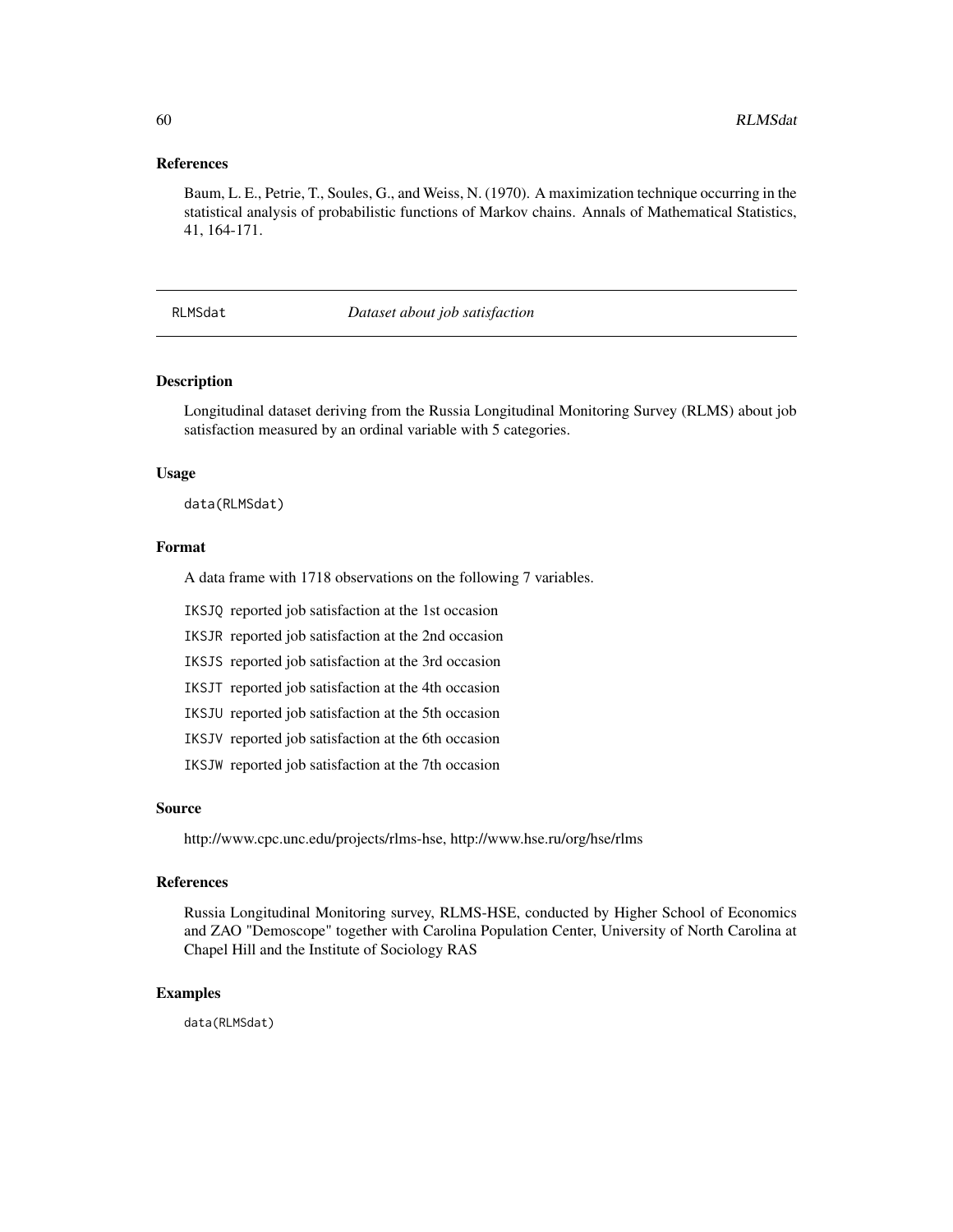<span id="page-60-0"></span>search.model.LM *Search for the global maximum of the log-likelihood*

#### Description

Function that searches for the global maximum of the log-likelihood of different models given a vector of possible number of states to try for

#### Usage

```
search.model.LM(version = c("basic","latent","manifest","basic.cont",
      "latent.cont"), kv, ..., nrep=2, tol1 = 10^{\circ}-5, tol2 = 10^{\circ}-10,out_se=FALSE)
```
#### Arguments

| version  | model to be estimated ("basic" = basic LM model (est_lm_basic function); "la-<br>tent" = LM model with covariates in the distribution of the latent process (est_lm_cov_latent<br>function); "manifest" = LM model with covariates in the measurement model<br>$\text{test\_lm\_cov\_maifest}$ function), "basic.cont" = basic LM model for continuous<br>outcomes (est_lm_basic_cont function); "latent.cont" = LM model for continu-<br>ous outcomes with covariates in the distribution of the latent process (est_lm_cov_latent_cont<br>function) |
|----------|-------------------------------------------------------------------------------------------------------------------------------------------------------------------------------------------------------------------------------------------------------------------------------------------------------------------------------------------------------------------------------------------------------------------------------------------------------------------------------------------------------------------------------------------------------|
| kv       | vector of possible number of latent states                                                                                                                                                                                                                                                                                                                                                                                                                                                                                                            |
| $\ddots$ | additional arguments to be passed based on the model to be estimated (see de-<br>tails)                                                                                                                                                                                                                                                                                                                                                                                                                                                               |
| nrep     | number of repetitions of each random initialization                                                                                                                                                                                                                                                                                                                                                                                                                                                                                                   |
| tol1     | tolerance level for checking convergence of the algorithm in the random initial-<br>izations                                                                                                                                                                                                                                                                                                                                                                                                                                                          |
| tol2     | tolerance level for checking convergence of the algorithm in the last determinis-<br>tic initialization                                                                                                                                                                                                                                                                                                                                                                                                                                               |
| out_se   | TRUE for computing information matrix and standard errors                                                                                                                                                                                                                                                                                                                                                                                                                                                                                             |
|          |                                                                                                                                                                                                                                                                                                                                                                                                                                                                                                                                                       |

#### Details

The function combines deterministic and random initializations strategy to reach the global maximum of the model log-likelihood. It uses one deterministic initialization (start=0) and a number of random initializations (start=1) proportional to the number of latent states. The tolerance level is set equal to 10^-5. Starting from the best solution obtained in this way, a final run is performed (start=2) with a default tolerance level equal to  $10^{\text{A}}-10$ .

Arguments in ... depend on the model to be estimated. They match the arguments to be passed to functions est\_lm\_basic, est\_lm\_cov\_latent, est\_lm\_cov\_manifest, est\_lm\_basic\_cont, or est\_lm\_cov\_latent\_cont.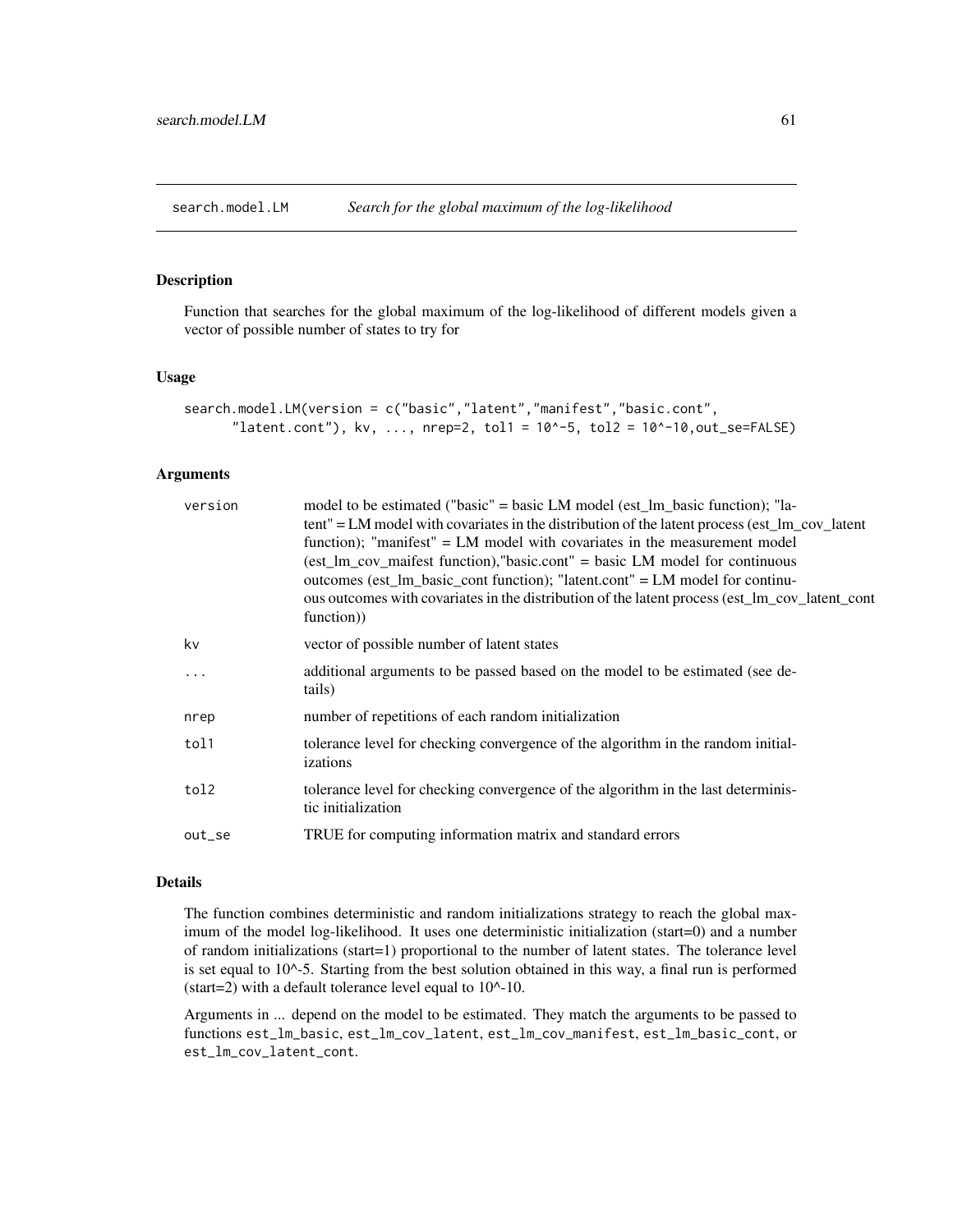## <span id="page-61-0"></span>Value

| out.single | output of each single model (as from est_lm_basic, est_lm_cov_latent or<br>est_lm_cov_manifest) for each k in kv |
|------------|------------------------------------------------------------------------------------------------------------------|
| aicv       | value of AIC index for each k in kv                                                                              |
| bicy       | value of BIC index for each k in kv                                                                              |
| lkv        | value of log-likelihood for each k in kv                                                                         |

## Author(s)

Francesco Bartolucci, Silvia Pandolfi, University of Perugia (IT), http://www.stat.unipg.it/bartolucci

#### Examples

```
# example for est_lm_basic
data(data_drug)
data_drug = as.matrix(data_drug)
S = data_drug[, 1:5]-1yv = data_drug[, 6]n = sum(yv)# Search Basic LM model
res = search.model.LM("basic",kv=1:4,S,yv,mod=1)
summary(res)
```
sq *Create a matrix with the combination of vectors of (1,0)*

## Description

Function that creates a matrix with the combination of all possible row vectors with 't' elements equal to 1 and 'J-t' elements equal to 0. If 't' is NULL the function generates all the possible combinations of vectors of length 'J' with elements (1,0).

#### Usage

 $sq(J, t = NULL)$ 

#### Arguments

|   | an integer |
|---|------------|
| t | an integer |

#### Value

M the resulting matrix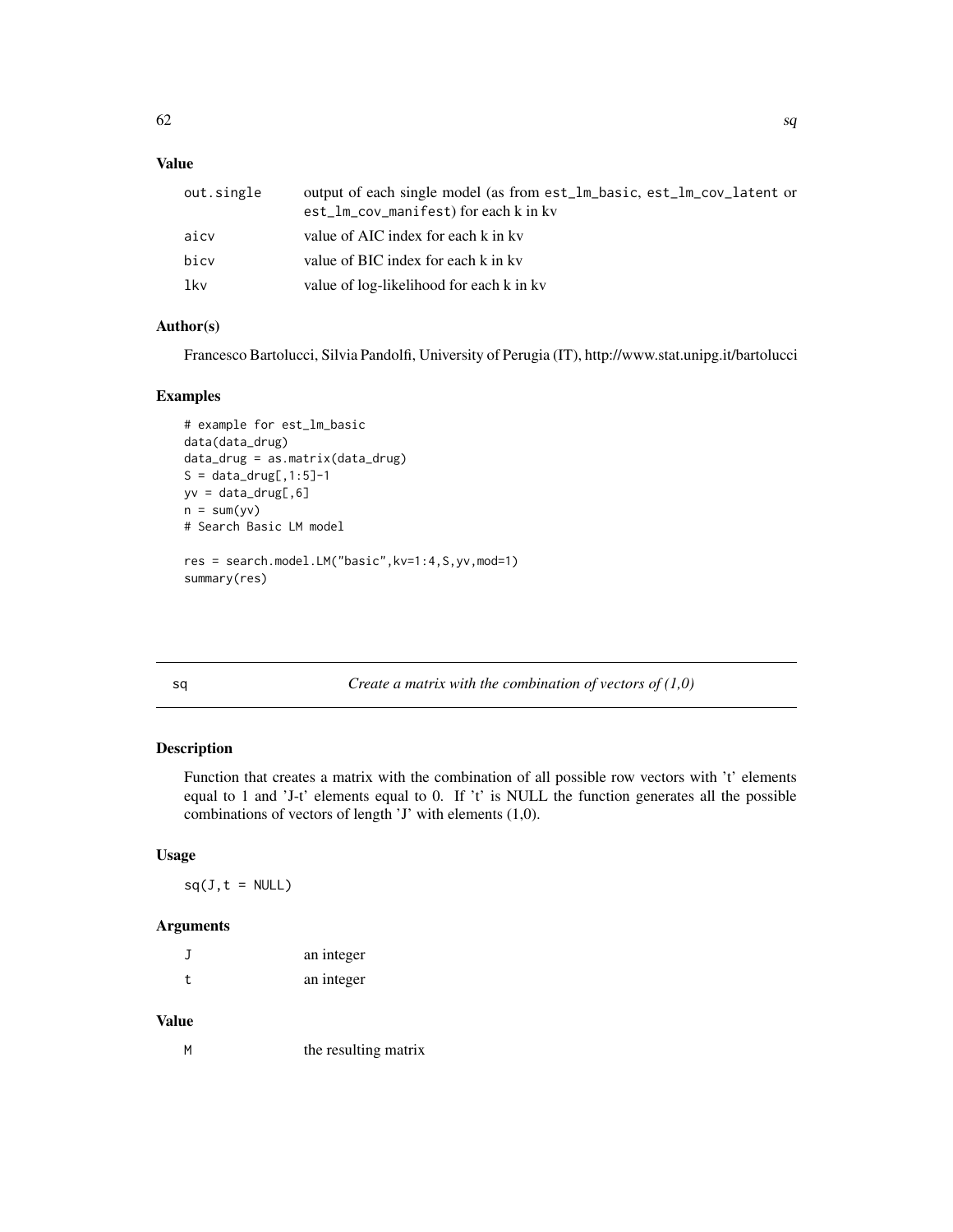#### <span id="page-62-0"></span>stationary 63

## Author(s)

Francesco Bartolucci, Silvia Pandolfi - University of Perugia (IT)

stationary *Stationary*

### Description

Function that computes the derivatives of the log-likelihood of a stationary model (internal function).

#### Usage

stationary(tau, k, G2, IPI)

#### Arguments

| tau            | regression parameters                   |
|----------------|-----------------------------------------|
| k              | number of latent states                 |
| G <sub>2</sub> | internal argument                       |
| TPT            | index of the transition matrix elements |

### Value

| d0 | first derivatives of the log-likelihood  |
|----|------------------------------------------|
| d1 | second derivatives of the log-likelihood |

#### Author(s)

Francesco Bartolucci, Silvia Pandolfi - University of Perugia (IT)

summary.LMbasic *Print the output of LMbasic object*

### Description

Given the output from LMbasic, it is written in a readable form

#### Usage

```
## S3 method for class 'LMbasic'
summary(object, ...)
```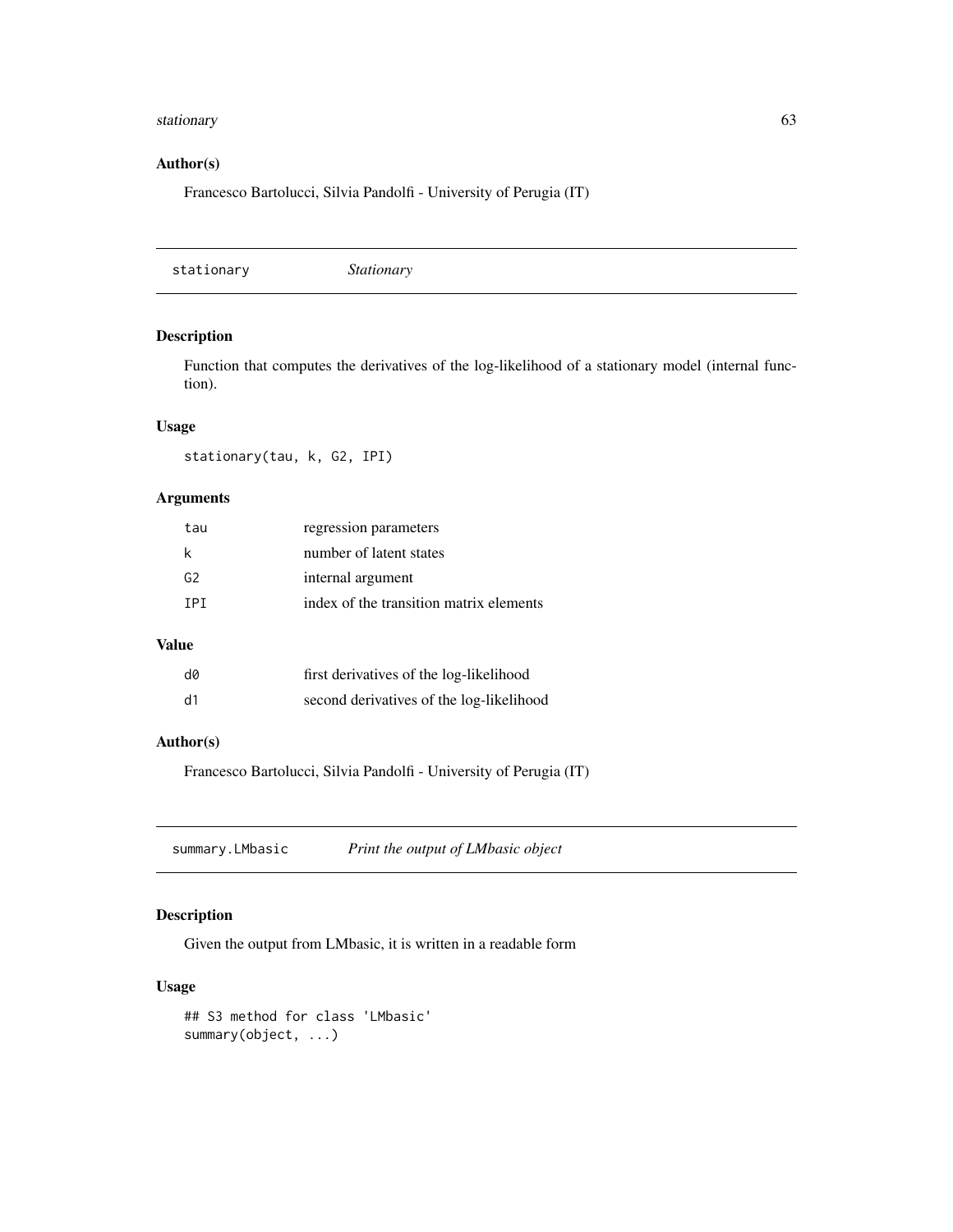#### <span id="page-63-0"></span>Arguments

| object   | output from LMbasic                               |
|----------|---------------------------------------------------|
| $\cdots$ | further arguments passed to or from other methods |

## Value

| table | summary of all the results |
|-------|----------------------------|
|-------|----------------------------|

## Author(s)

Francesco Bartolucci, Silvia Pandolfi, University of Perugia (IT), http://www.stat.unipg.it/bartolucci

summary.LMbasiccont *Print the output of LMbasiccont object*

## Description

Given the output from LMbasiccont, it is written in a readable form

#### Usage

## S3 method for class 'LMbasiccont' summary(object, ...)

### Arguments

| object   | output from LMbasiccont                           |
|----------|---------------------------------------------------|
| $\cdots$ | further arguments passed to or from other methods |

#### Value

table summary of all the results

#### Author(s)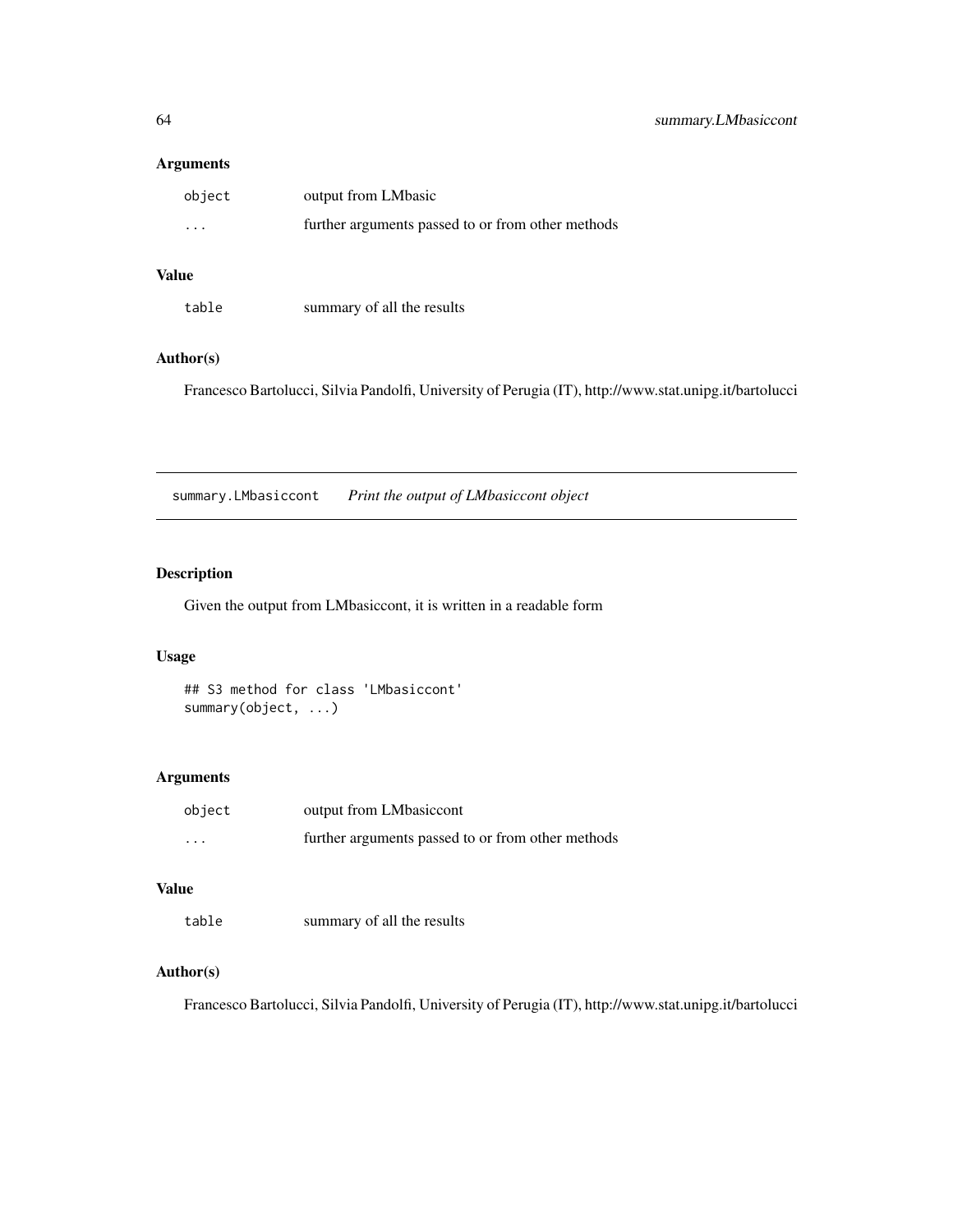<span id="page-64-0"></span>summary.LMlatent *Print the output of LMlatent object*

### Description

Given the output from LMlatent, it is written in a readable form

### Usage

## S3 method for class 'LMlatent' summary(object, ...)

#### Arguments

| object   | output from LM latent                             |
|----------|---------------------------------------------------|
| $\cdots$ | further arguments passed to or from other methods |

## Value

table summary of all the results

#### Author(s)

Francesco Bartolucci, Silvia Pandolfi, University of Perugia (IT), http://www.stat.unipg.it/bartolucci

summary.LMlatentcont *Print the output of LMlatentcont object*

#### Description

Given the output from LMlatentcont, it is written in a readable form

#### Usage

## S3 method for class 'LMlatentcont' summary(object, ...)

| object   | output from LMI atent cont                        |
|----------|---------------------------------------------------|
| $\cdots$ | further arguments passed to or from other methods |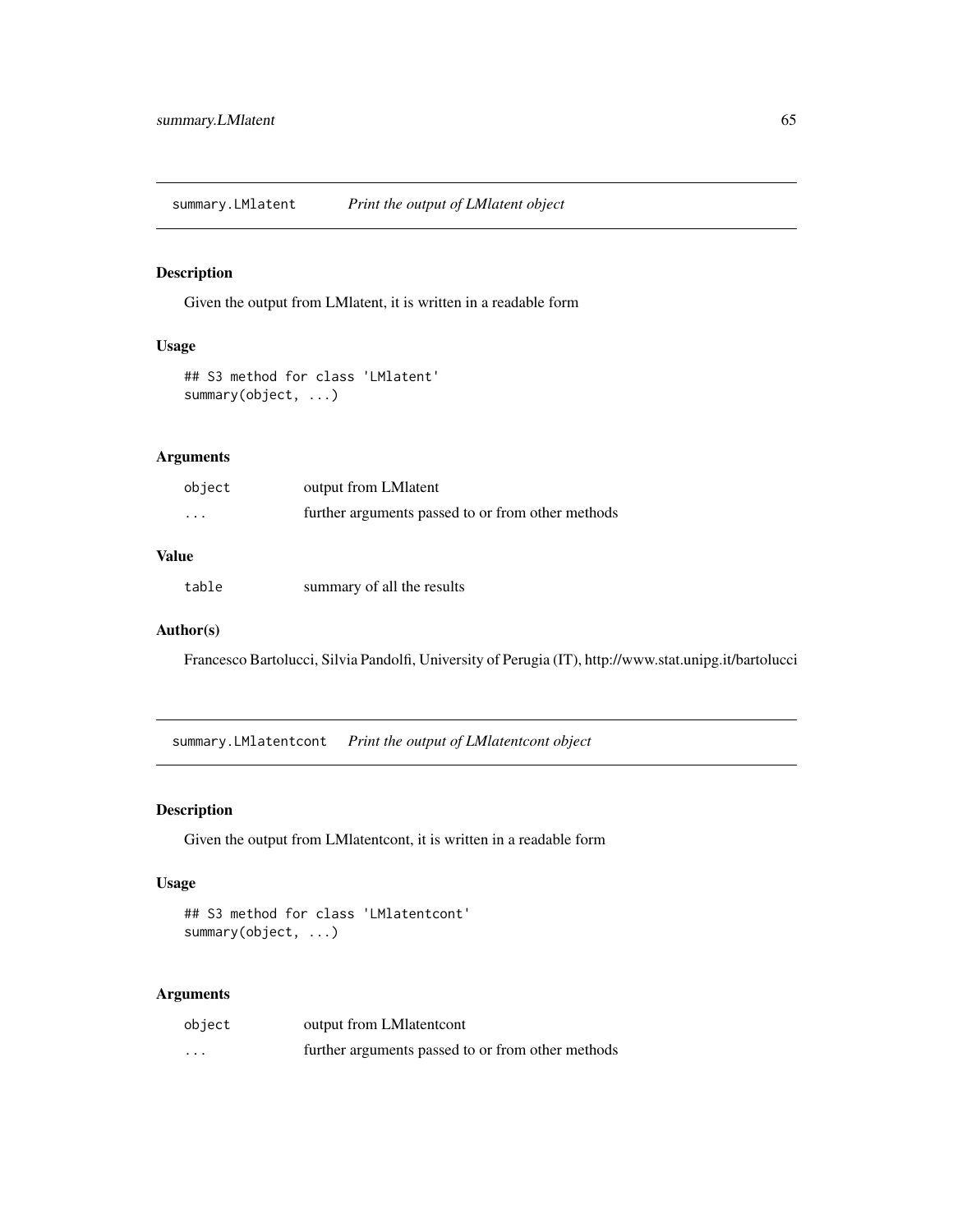## <span id="page-65-0"></span>Value

table summary of all the results

#### Author(s)

Francesco Bartolucci, Silvia Pandolfi, University of Perugia (IT), http://www.stat.unipg.it/bartolucci

summary.LMmanifest *Print the output of LMmanifest object*

#### Description

Given the output from LMmanifest, it is written in a readable form

#### Usage

```
## S3 method for class 'LMmanifest'
summary(object, ...)
```
#### Arguments

| object   | output from LMmanifest                            |
|----------|---------------------------------------------------|
| $\cdots$ | further arguments passed to or from other methods |

#### Value

```
table summary of all the results
```
#### Author(s)

Francesco Bartolucci, Silvia Pandolfi, University of Perugia (IT), http://www.stat.unipg.it/bartolucci

summary.LMmixed *Print the output of LMmixed object*

## Description

Given the output from LMmixed, it is written in a readable form

#### Usage

```
## S3 method for class 'LMmixed'
summary(object, ...)
```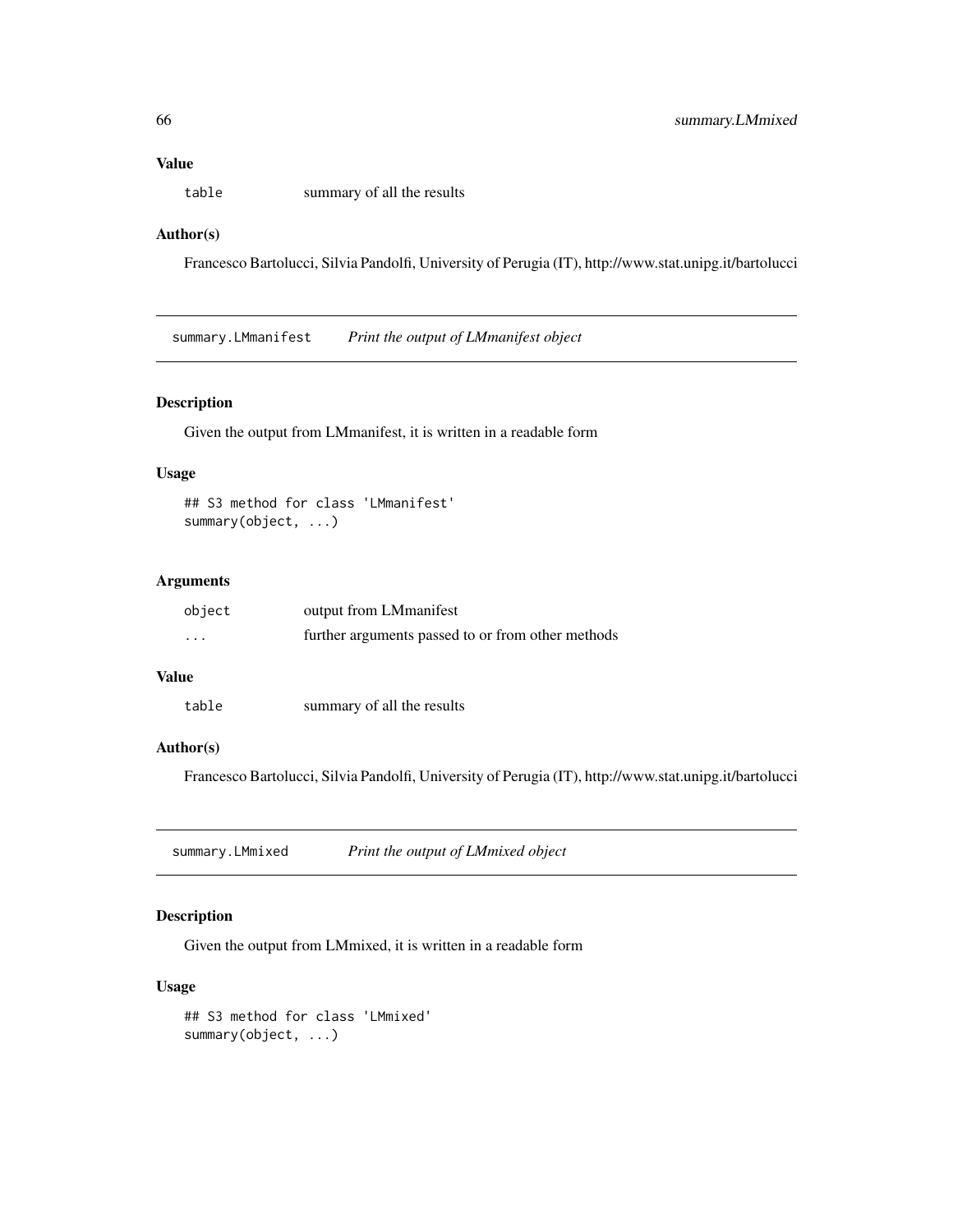#### <span id="page-66-0"></span>Arguments

| object   | output from LMmixed                               |
|----------|---------------------------------------------------|
| $\cdots$ | further arguments passed to or from other methods |

## Value

| table | summary of all the results |
|-------|----------------------------|
|-------|----------------------------|

#### Author(s)

Francesco Bartolucci, Silvia Pandolfi, University of Perugia (IT), http://www.stat.unipg.it/bartolucci

summary.LMsearch *Print the output of LMsearch object*

## Description

Given the output from LMsearch, it is written in a readable form

#### Usage

## S3 method for class 'LMsearch' summary(object, ...)

### Arguments

| object | output from LMsearch                              |
|--------|---------------------------------------------------|
| .      | further arguments passed to or from other methods |

#### Value

table summary of all the results

#### Author(s)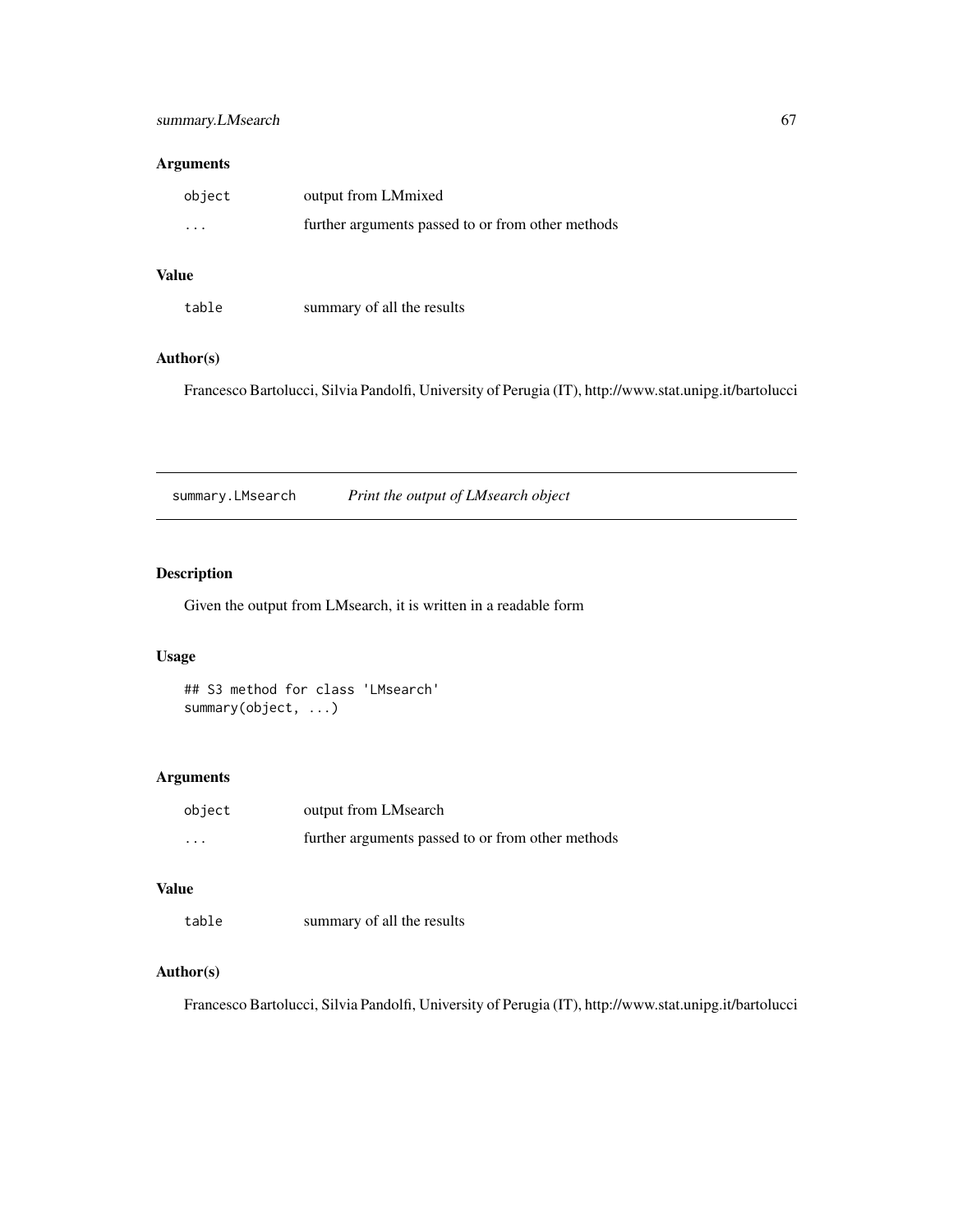<span id="page-67-0"></span>

Given the output from MCbasic, it is written in a readable form

#### Usage

## S3 method for class 'MCbasic' summary(object, ...)

#### Arguments

| object                  | output from MCbasic                               |
|-------------------------|---------------------------------------------------|
| $\cdot$ $\cdot$ $\cdot$ | further arguments passed to or from other methods |

## Value

table summary of all the results

#### Author(s)

Francesco Bartolucci, Silvia Pandolfi, University of Perugia (IT), http://www.stat.unipg.it/bartolucci

summary.MClatent *Print the output of MClatent object*

### Description

Given the output from MClatent, it is written in a readable form

#### Usage

## S3 method for class 'MClatent' summary(object, ...)

| object   | output from MClatent                              |
|----------|---------------------------------------------------|
| $\cdots$ | further arguments passed to or from other methods |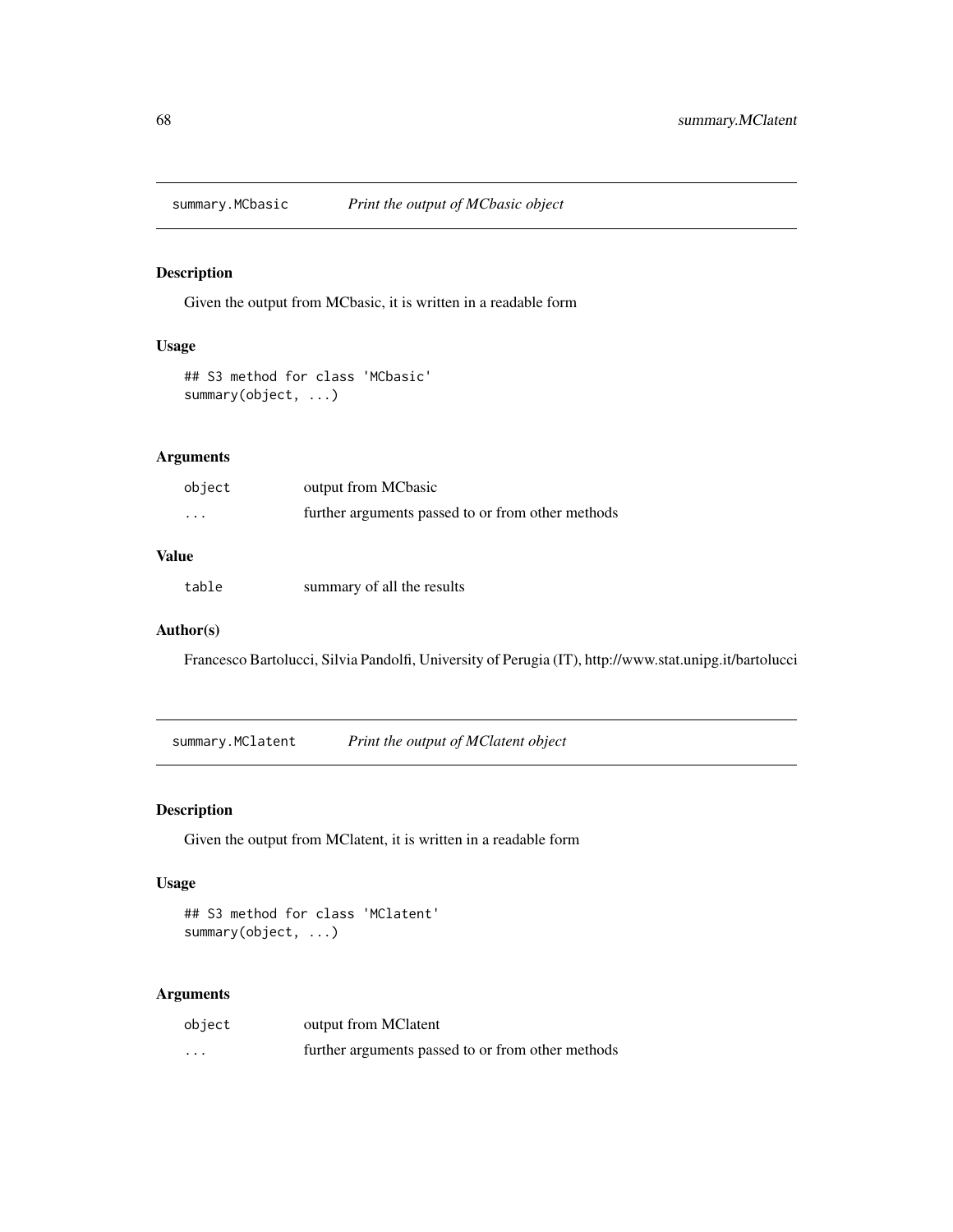#### <span id="page-68-0"></span>trans\_par 69

## Value

table summary of all the results

#### Author(s)

Francesco Bartolucci, Silvia Pandolfi, University of Perugia (IT), http://www.stat.unipg.it/bartolucci

trans\_par *Convert matrix parametrization*

### Description

Function that converts matrix parametrization (internal function).

## Usage

trans\_par(par,lev,k,sup,G2,IPI,mod)

### Arguments

| par            | regression parameters                                              |
|----------------|--------------------------------------------------------------------|
| lev            | vector containing the number of levels of each variable            |
|                | number of latent states                                            |
| sup            | vectors of support points                                          |
| G <sub>2</sub> | internal argument                                                  |
| <b>IPI</b>     | internal argument                                                  |
| mod            | model ( $0 = LM$ with stationary transition, $1 =$ finite mixture) |

#### Value

| la   | vector of initial probabilities                          |
|------|----------------------------------------------------------|
| PT   | transition matrix                                        |
| rho  | parameter vector for AR                                  |
| si   | sigma of the AR process                                  |
| par  | regression parameters                                    |
| lrho | Fisher transformation of the autocorrelation coefficient |
| tau  | regression parameters                                    |

#### Author(s)

Francesco Bartolucci, Silvia Pandolfi - University of Perugia (IT)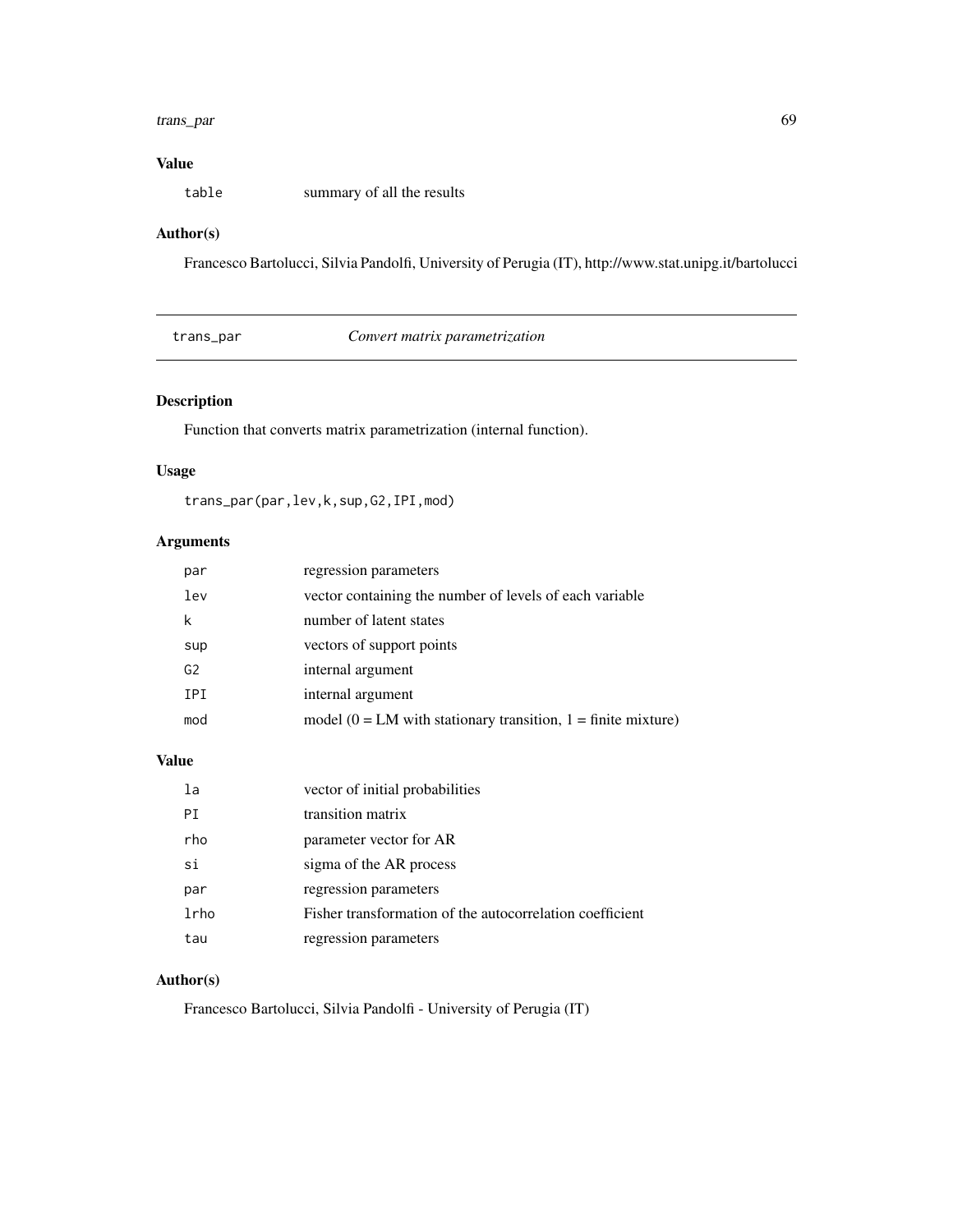# <span id="page-69-0"></span>Index

∗Topic datasets data\_criminal\_sim, [12](#page-11-0) data\_drug, [13](#page-12-0) data\_SRHS\_long, [14](#page-13-0) RLMSdat, [60](#page-59-0) ∗Topic package LMest-package, [3](#page-2-0) blkdiag, [4](#page-3-0) bootstrap\_lm\_basic, [4](#page-3-0) bootstrap\_lm\_basic\_cont, [6](#page-5-0) bootstrap\_lm\_cov\_latent, [7](#page-6-0) bootstrap\_lm\_cov\_latent\_cont, [9](#page-8-0) complk, [10](#page-9-0) complk\_cont, [11](#page-10-0) data\_criminal\_sim, [12](#page-11-0) data\_drug, [13](#page-12-0) data\_SRHS\_long, [14](#page-13-0) decoding, [15](#page-14-0) draw\_lm\_basic, [16](#page-15-0) draw\_lm\_basic\_cont, [17](#page-16-0) draw\_lm\_cov\_latent, [18](#page-17-0) draw\_lm\_cov\_latent\_cont, [19](#page-18-0) draw\_lm\_mixed, [21](#page-20-0) est\_lm\_basic, [22](#page-21-0) est\_lm\_basic\_cont, [23](#page-22-0) est\_lm\_cov\_latent, [25](#page-24-0) est\_lm\_cov\_latent\_cont, [27](#page-26-0) est\_lm\_cov\_manifest, [29](#page-28-0) est\_lm\_mixed, [32](#page-31-0) est\_mc\_basic, [33](#page-32-0) est\_mc\_cov\_latent, [34](#page-33-0) est\_multilogit, [36](#page-35-0) expit, [37](#page-36-0) expit1, [38](#page-37-0)

invglob, [38](#page-37-0)

lk\_ar\_rho, [39](#page-38-0) lk\_comp\_latent, [39](#page-38-0) lk\_comp\_latent\_cont, [41](#page-40-0) lk\_obs, [42](#page-41-0) lk\_obs\_latent, [43](#page-42-0) lk\_obs\_manifest, [44](#page-43-0) lk\_obs\_mixed, [45](#page-44-0) lk\_sta, [46](#page-45-0) LMest *(*LMest-package*)*, [3](#page-2-0) LMest-package, [3](#page-2-0) logit1, [46](#page-45-0) long2matrices, [47](#page-46-0) long2wide, [48](#page-47-0)

#### marg\_param, [49](#page-48-0)

print.LMbasic, [49](#page-48-0) print.LMbasiccont, [50](#page-49-0) print.LMlatent, [50](#page-49-0) print.LMlatentcont, [51](#page-50-0) print.LMmanifest, [51](#page-50-0) print.LMmixed, [52](#page-51-0) print.LMsearch, [52](#page-51-0) print.MCbasic, [53](#page-52-0) print.MClatent, [53](#page-52-0) prob\_multilogit, [54](#page-53-0) prob\_post\_cov, [54](#page-53-0) prob\_post\_cov\_cont, [56](#page-55-0) prod\_array, [57](#page-56-0)

rec1, [57](#page-56-0) rec3, [58](#page-57-0) recursions, [59](#page-58-0) RLMSdat, [60](#page-59-0)

search.model.LM, [61](#page-60-0) sq, [62](#page-61-0) stationary, [63](#page-62-0) summary.LMbasic, [63](#page-62-0) summary.LMbasiccont, [64](#page-63-0)